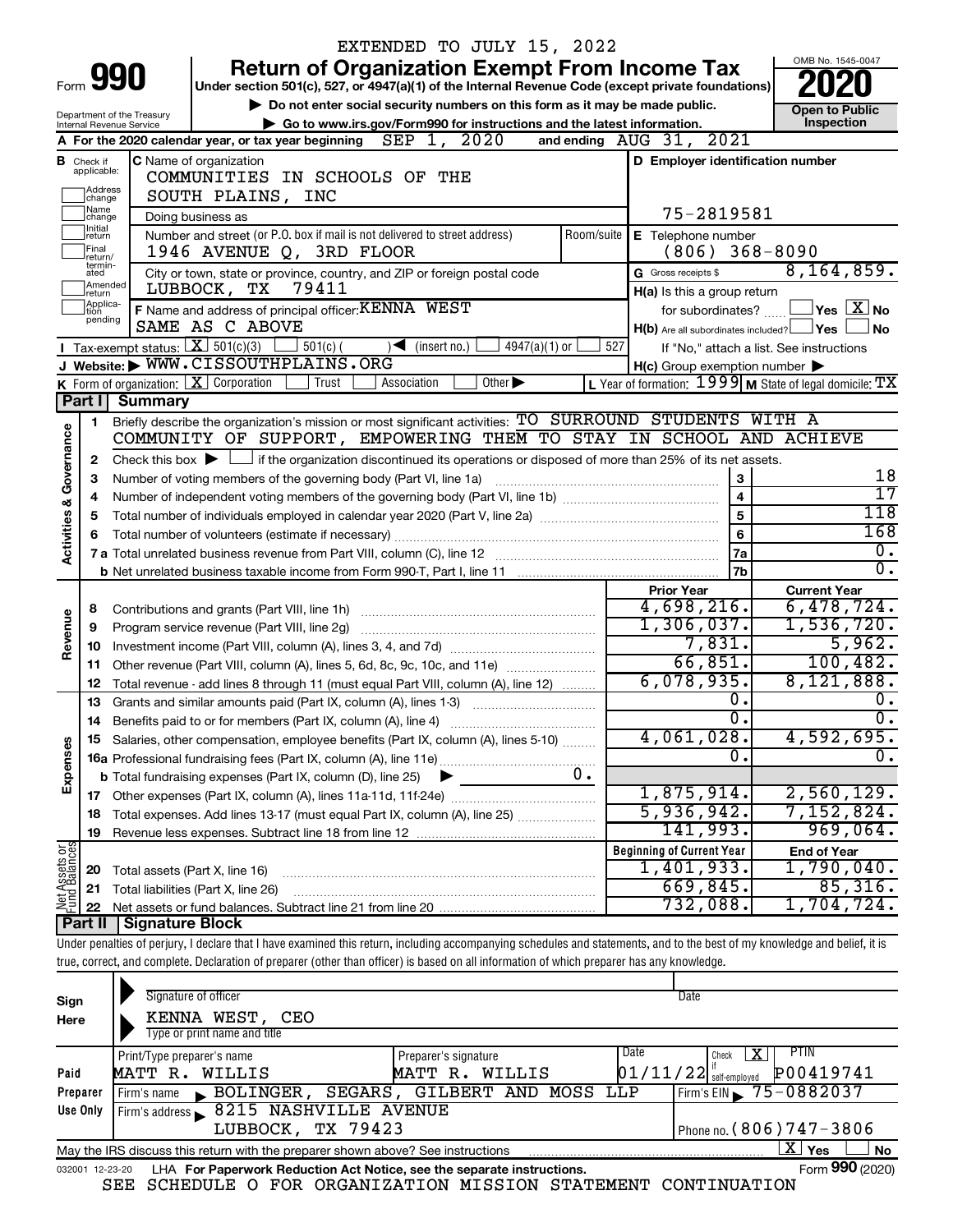|                | COMMUNITIES IN SCHOOLS OF THE                                                                                                                                   |
|----------------|-----------------------------------------------------------------------------------------------------------------------------------------------------------------|
|                | 75-2819581<br>SOUTH PLAINS, INC<br>Page 2<br>Form 990 (2020)                                                                                                    |
|                | Part III   Statement of Program Service Accomplishments<br>$\boxed{\textbf{X}}$<br>Check if Schedule O contains a response or note to any line in this Part III |
| $\mathbf{1}$   | Briefly describe the organization's mission:                                                                                                                    |
|                | TO MEET THE NEEDS OF STUDENTS IN AT-RISK SITUATIONS BY IMPROVING                                                                                                |
|                | ACADEMICS, MARKETABLE SKILLS, ATTENDANCE, AND BEHAVIOR THROUGH THE                                                                                              |
|                | PARTNERSHIP OF SCHOOL, HOME, AND COMMUNITY SO THAT YOUNG PEOPLE STAY                                                                                            |
|                | IN SCHOOL, LEARN SUCCESSFULLY AND PREPARE FOR LIFE.                                                                                                             |
|                |                                                                                                                                                                 |
| $\overline{2}$ | Did the organization undertake any significant program services during the year which were not listed on the<br>$\sqrt{\mathsf{Yes}\ \mathbf{X}}$ No            |
|                | prior Form 990 or 990-EZ?                                                                                                                                       |
|                | If "Yes," describe these new services on Schedule O.                                                                                                            |
| 3              | $\sqrt{\mathsf{Yes}\ \mathbf{X}}$ No<br>Did the organization cease conducting, or make significant changes in how it conducts, any program services?            |
|                | If "Yes," describe these changes on Schedule O.                                                                                                                 |
| 4              | Describe the organization's program service accomplishments for each of its three largest program services, as measured by expenses.                            |
|                | Section 501(c)(3) and 501(c)(4) organizations are required to report the amount of grants and allocations to others, the total expenses, and                    |
|                | revenue, if any, for each program service reported.                                                                                                             |
| 4a             | 1,536,720.<br>6,799,620.<br>(Expenses \$<br>including grants of \$<br>) (Revenue \$<br>(Code:                                                                   |
|                | SERVICES TO OVER 4, 288 AREA STUDENTS TO<br>CIS PROVIDED CASE-MANAGEMENT                                                                                        |
|                | HELP THEM STAY IN SCHOOL AND PREPARE FOR LIFE WITH 86% OF STUDENTS                                                                                              |
|                | IMPROVING IN ACADEMICS, 75% IN ATTENDANCE, 86% IN BEHAVIOR, 98%                                                                                                 |
|                | 92% GRADUATING HIGH SCHOOL AND 100% STAYING<br>PROMOTED TO THE NEXT GRADE,                                                                                      |
|                | IN SCHOOL.                                                                                                                                                      |
|                |                                                                                                                                                                 |
|                |                                                                                                                                                                 |
|                |                                                                                                                                                                 |
|                |                                                                                                                                                                 |
|                |                                                                                                                                                                 |
|                |                                                                                                                                                                 |
|                |                                                                                                                                                                 |
| 4b             | (Code:<br>(Expenses \$<br>) (Revenue \$<br>including grants of \$                                                                                               |
|                | AFTER SCHOOL AND EXTENDED HOURS PROGRAMS LIKE THE CIS PARTNERSHIP WITH                                                                                          |
|                | AREA SCHOOL DISTRICTS WHICH TRANSFORM THE SCHOOL INTO A SAFE PLACE FOR                                                                                          |
|                | CHILDREN AND FAMILIES TO SPEND TIME AFTER SCHOOL AND ON WEEKENDS, WITH                                                                                          |
|                | OFFERINGS SUCH AS COMPUTER CLASSES, MUSIC AND DANCE ACTIVITIES, AND                                                                                             |
|                | TUTORING TO HELP WITH HOMEWORK AND MENTORING. LEADERSHIP CURRICULUM AND                                                                                         |
|                | PROGRAMS ARE IMPLEMENTED TO TEACH CONFLICT RESOLUTION, PEER MEDIATION,                                                                                          |
|                | ANGER MANAGEMENT SKILLS, AND LEADERSHIP SKILLS.                                                                                                                 |
|                |                                                                                                                                                                 |
|                |                                                                                                                                                                 |
|                |                                                                                                                                                                 |
|                |                                                                                                                                                                 |
|                |                                                                                                                                                                 |
|                |                                                                                                                                                                 |
| 4с             | ) (Revenue \$<br>(Code:<br>(Expenses \$<br>including grants of \$<br>COMMUNITIES IN SCHOOLS PROVIDES MENTAL AND BEHAVIORL HEALTH                                |
|                | SERVICES/COUNSELING AND EMERGENCY ASSISTANCE TO AT RISK CHILDREN BY                                                                                             |
|                | NETWORKING WITH PROPER REFERRAL AGENCIES THAT SPECIALIZE IN THESE                                                                                               |
|                | SERVICES.                                                                                                                                                       |
|                |                                                                                                                                                                 |
|                |                                                                                                                                                                 |
|                |                                                                                                                                                                 |
|                |                                                                                                                                                                 |
|                |                                                                                                                                                                 |
|                |                                                                                                                                                                 |
|                |                                                                                                                                                                 |
|                |                                                                                                                                                                 |
|                |                                                                                                                                                                 |
|                | 4d Other program services (Describe on Schedule O.)                                                                                                             |
|                | (Expenses \$<br>(Revenue \$<br>including grants of \$                                                                                                           |
|                | 6,799,620.<br>4e Total program service expenses                                                                                                                 |
|                | Form 990 (2020)                                                                                                                                                 |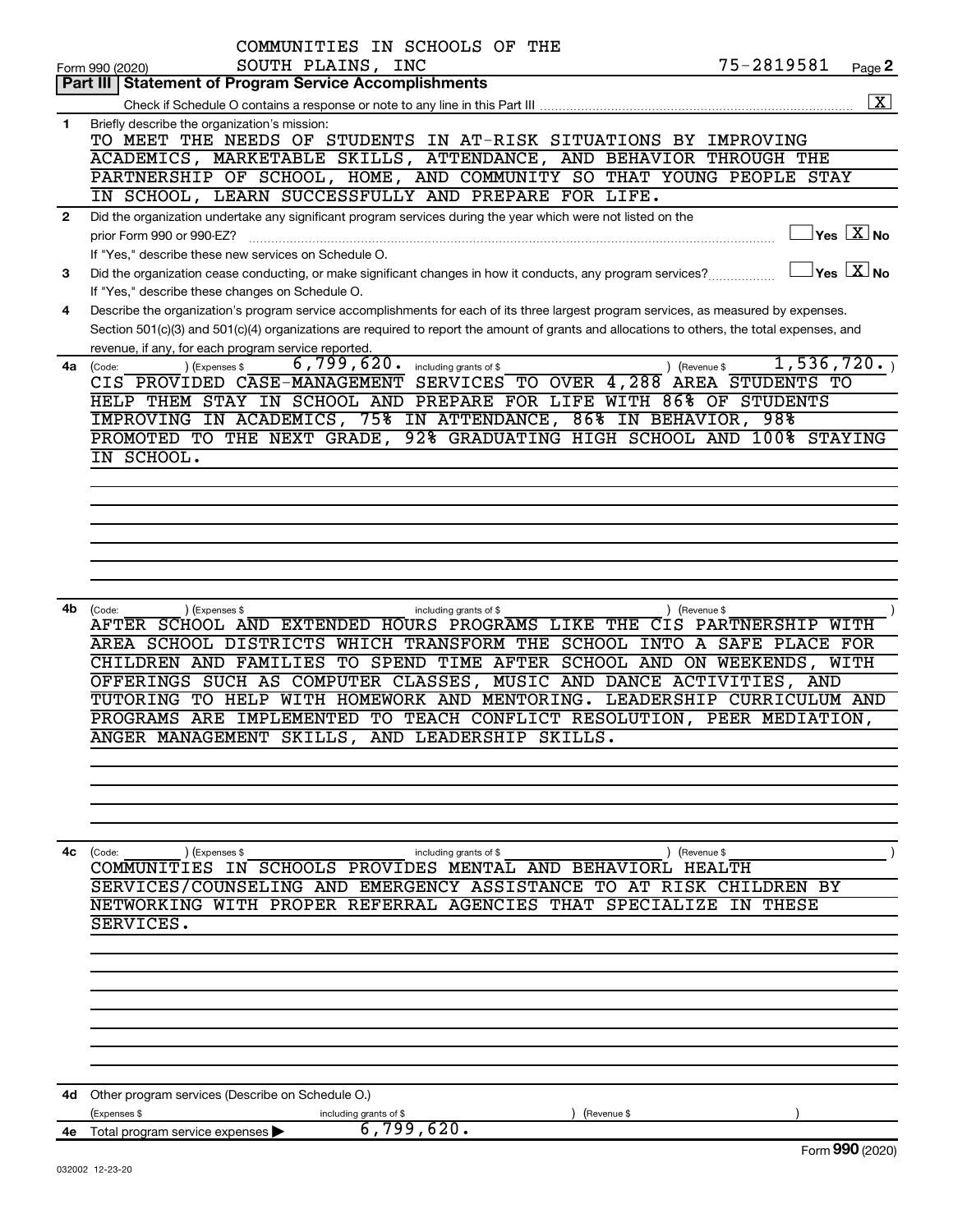**Part IV Checklist of Required Schedules**

| 1.<br>х<br>1<br>х<br>$\overline{2}$<br>2<br>Did the organization engage in direct or indirect political campaign activities on behalf of or in opposition to candidates for<br>3<br>x<br>public office? If "Yes," complete Schedule C, Part I<br>3<br>Section 501(c)(3) organizations. Did the organization engage in lobbying activities, or have a section 501(h) election in effect<br>4<br>x<br>4<br>Is the organization a section 501(c)(4), 501(c)(5), or 501(c)(6) organization that receives membership dues, assessments, or<br>5<br>х<br>5<br>Did the organization maintain any donor advised funds or any similar funds or accounts for which donors have the right to<br>6<br>х<br>provide advice on the distribution or investment of amounts in such funds or accounts? If "Yes," complete Schedule D, Part I<br>6<br>Did the organization receive or hold a conservation easement, including easements to preserve open space,<br>7<br>x<br>$\overline{7}$<br>Did the organization maintain collections of works of art, historical treasures, or other similar assets? If "Yes," complete<br>8<br>x<br>Schedule D, Part III <b>www.community.community.community.community.community.community.com</b><br>8<br>Did the organization report an amount in Part X, line 21, for escrow or custodial account liability, serve as a custodian for<br>9<br>amounts not listed in Part X; or provide credit counseling, debt management, credit repair, or debt negotiation services?<br>х<br>9<br>Did the organization, directly or through a related organization, hold assets in donor-restricted endowments<br>10<br>x<br>10<br>If the organization's answer to any of the following questions is "Yes," then complete Schedule D, Parts VI, VII, VIII, IX, or X<br>11<br>as applicable.<br>a Did the organization report an amount for land, buildings, and equipment in Part X, line 10? If "Yes," complete Schedule D,<br>х<br>Part VI<br>11a<br><b>b</b> Did the organization report an amount for investments - other securities in Part X, line 12, that is 5% or more of its total<br>x<br>11b<br>c Did the organization report an amount for investments - program related in Part X, line 13, that is 5% or more of its total<br>х<br>11c<br>d Did the organization report an amount for other assets in Part X, line 15, that is 5% or more of its total assets reported in<br>х<br>11d<br>$\overline{\mathbf{X}}$<br>11e<br>Did the organization's separate or consolidated financial statements for the tax year include a footnote that addresses<br>f<br>х<br>the organization's liability for uncertain tax positions under FIN 48 (ASC 740)? If "Yes," complete Schedule D, Part X<br>11f<br>12a Did the organization obtain separate, independent audited financial statements for the tax year? If "Yes," complete<br>х<br>12a<br><b>b</b> Was the organization included in consolidated, independent audited financial statements for the tax year?<br>If "Yes," and if the organization answered "No" to line 12a, then completing Schedule D, Parts XI and XII is optional<br>12 <sub>b</sub><br>$\overline{\mathbf{X}}$<br>13<br>13<br>X.<br>14a<br><b>b</b> Did the organization have aggregate revenues or expenses of more than \$10,000 from grantmaking, fundraising, business,<br>investment, and program service activities outside the United States, or aggregate foreign investments valued at \$100,000<br>х<br>14b<br>Did the organization report on Part IX, column (A), line 3, more than \$5,000 of grants or other assistance to or for any<br>15<br>x<br>15<br>Did the organization report on Part IX, column (A), line 3, more than \$5,000 of aggregate grants or other assistance to<br>16<br>x<br>16<br>Did the organization report a total of more than \$15,000 of expenses for professional fundraising services on Part IX,<br>17<br>х<br>17<br>Did the organization report more than \$15,000 total of fundraising event gross income and contributions on Part VIII, lines<br>18<br>x<br>18<br>Did the organization report more than \$15,000 of gross income from gaming activities on Part VIII, line 9a? If "Yes,"<br>19<br>x<br>19<br>x<br>20a<br>20 <sub>b</sub><br>Did the organization report more than \$5,000 of grants or other assistance to any domestic organization or<br>21<br>x<br>21 |                                                                                                     | Yes | No |
|---------------------------------------------------------------------------------------------------------------------------------------------------------------------------------------------------------------------------------------------------------------------------------------------------------------------------------------------------------------------------------------------------------------------------------------------------------------------------------------------------------------------------------------------------------------------------------------------------------------------------------------------------------------------------------------------------------------------------------------------------------------------------------------------------------------------------------------------------------------------------------------------------------------------------------------------------------------------------------------------------------------------------------------------------------------------------------------------------------------------------------------------------------------------------------------------------------------------------------------------------------------------------------------------------------------------------------------------------------------------------------------------------------------------------------------------------------------------------------------------------------------------------------------------------------------------------------------------------------------------------------------------------------------------------------------------------------------------------------------------------------------------------------------------------------------------------------------------------------------------------------------------------------------------------------------------------------------------------------------------------------------------------------------------------------------------------------------------------------------------------------------------------------------------------------------------------------------------------------------------------------------------------------------------------------------------------------------------------------------------------------------------------------------------------------------------------------------------------------------------------------------------------------------------------------------------------------------------------------------------------------------------------------------------------------------------------------------------------------------------------------------------------------------------------------------------------------------------------------------------------------------------------------------------------------------------------------------------------------------------------------------------------------------------------------------------------------------------------------------------------------------------------------------------------------------------------------------------------------------------------------------------------------------------------------------------------------------------------------------------------------------------------------------------------------------------------------------------------------------------------------------------------------------------------------------------------------------------------------------------------------------------------------------------------------------------------------------------------------------------------------------------------------------------------------------------------------------------------------------------------------------------------------------------------------------------------------------------------------------------------------------------------------------------------------------------------------------------------------------------------------------------------------------------------------------------------------------------------------------------------------------------------------------------------------------------------------------------------------------------|-----------------------------------------------------------------------------------------------------|-----|----|
|                                                                                                                                                                                                                                                                                                                                                                                                                                                                                                                                                                                                                                                                                                                                                                                                                                                                                                                                                                                                                                                                                                                                                                                                                                                                                                                                                                                                                                                                                                                                                                                                                                                                                                                                                                                                                                                                                                                                                                                                                                                                                                                                                                                                                                                                                                                                                                                                                                                                                                                                                                                                                                                                                                                                                                                                                                                                                                                                                                                                                                                                                                                                                                                                                                                                                                                                                                                                                                                                                                                                                                                                                                                                                                                                                                                                                                                                                                                                                                                                                                                                                                                                                                                                                                                                                                                                                                     | Is the organization described in section 501(c)(3) or 4947(a)(1) (other than a private foundation)? |     |    |
|                                                                                                                                                                                                                                                                                                                                                                                                                                                                                                                                                                                                                                                                                                                                                                                                                                                                                                                                                                                                                                                                                                                                                                                                                                                                                                                                                                                                                                                                                                                                                                                                                                                                                                                                                                                                                                                                                                                                                                                                                                                                                                                                                                                                                                                                                                                                                                                                                                                                                                                                                                                                                                                                                                                                                                                                                                                                                                                                                                                                                                                                                                                                                                                                                                                                                                                                                                                                                                                                                                                                                                                                                                                                                                                                                                                                                                                                                                                                                                                                                                                                                                                                                                                                                                                                                                                                                                     |                                                                                                     |     |    |
|                                                                                                                                                                                                                                                                                                                                                                                                                                                                                                                                                                                                                                                                                                                                                                                                                                                                                                                                                                                                                                                                                                                                                                                                                                                                                                                                                                                                                                                                                                                                                                                                                                                                                                                                                                                                                                                                                                                                                                                                                                                                                                                                                                                                                                                                                                                                                                                                                                                                                                                                                                                                                                                                                                                                                                                                                                                                                                                                                                                                                                                                                                                                                                                                                                                                                                                                                                                                                                                                                                                                                                                                                                                                                                                                                                                                                                                                                                                                                                                                                                                                                                                                                                                                                                                                                                                                                                     |                                                                                                     |     |    |
|                                                                                                                                                                                                                                                                                                                                                                                                                                                                                                                                                                                                                                                                                                                                                                                                                                                                                                                                                                                                                                                                                                                                                                                                                                                                                                                                                                                                                                                                                                                                                                                                                                                                                                                                                                                                                                                                                                                                                                                                                                                                                                                                                                                                                                                                                                                                                                                                                                                                                                                                                                                                                                                                                                                                                                                                                                                                                                                                                                                                                                                                                                                                                                                                                                                                                                                                                                                                                                                                                                                                                                                                                                                                                                                                                                                                                                                                                                                                                                                                                                                                                                                                                                                                                                                                                                                                                                     |                                                                                                     |     |    |
|                                                                                                                                                                                                                                                                                                                                                                                                                                                                                                                                                                                                                                                                                                                                                                                                                                                                                                                                                                                                                                                                                                                                                                                                                                                                                                                                                                                                                                                                                                                                                                                                                                                                                                                                                                                                                                                                                                                                                                                                                                                                                                                                                                                                                                                                                                                                                                                                                                                                                                                                                                                                                                                                                                                                                                                                                                                                                                                                                                                                                                                                                                                                                                                                                                                                                                                                                                                                                                                                                                                                                                                                                                                                                                                                                                                                                                                                                                                                                                                                                                                                                                                                                                                                                                                                                                                                                                     |                                                                                                     |     |    |
|                                                                                                                                                                                                                                                                                                                                                                                                                                                                                                                                                                                                                                                                                                                                                                                                                                                                                                                                                                                                                                                                                                                                                                                                                                                                                                                                                                                                                                                                                                                                                                                                                                                                                                                                                                                                                                                                                                                                                                                                                                                                                                                                                                                                                                                                                                                                                                                                                                                                                                                                                                                                                                                                                                                                                                                                                                                                                                                                                                                                                                                                                                                                                                                                                                                                                                                                                                                                                                                                                                                                                                                                                                                                                                                                                                                                                                                                                                                                                                                                                                                                                                                                                                                                                                                                                                                                                                     |                                                                                                     |     |    |
|                                                                                                                                                                                                                                                                                                                                                                                                                                                                                                                                                                                                                                                                                                                                                                                                                                                                                                                                                                                                                                                                                                                                                                                                                                                                                                                                                                                                                                                                                                                                                                                                                                                                                                                                                                                                                                                                                                                                                                                                                                                                                                                                                                                                                                                                                                                                                                                                                                                                                                                                                                                                                                                                                                                                                                                                                                                                                                                                                                                                                                                                                                                                                                                                                                                                                                                                                                                                                                                                                                                                                                                                                                                                                                                                                                                                                                                                                                                                                                                                                                                                                                                                                                                                                                                                                                                                                                     |                                                                                                     |     |    |
|                                                                                                                                                                                                                                                                                                                                                                                                                                                                                                                                                                                                                                                                                                                                                                                                                                                                                                                                                                                                                                                                                                                                                                                                                                                                                                                                                                                                                                                                                                                                                                                                                                                                                                                                                                                                                                                                                                                                                                                                                                                                                                                                                                                                                                                                                                                                                                                                                                                                                                                                                                                                                                                                                                                                                                                                                                                                                                                                                                                                                                                                                                                                                                                                                                                                                                                                                                                                                                                                                                                                                                                                                                                                                                                                                                                                                                                                                                                                                                                                                                                                                                                                                                                                                                                                                                                                                                     |                                                                                                     |     |    |
|                                                                                                                                                                                                                                                                                                                                                                                                                                                                                                                                                                                                                                                                                                                                                                                                                                                                                                                                                                                                                                                                                                                                                                                                                                                                                                                                                                                                                                                                                                                                                                                                                                                                                                                                                                                                                                                                                                                                                                                                                                                                                                                                                                                                                                                                                                                                                                                                                                                                                                                                                                                                                                                                                                                                                                                                                                                                                                                                                                                                                                                                                                                                                                                                                                                                                                                                                                                                                                                                                                                                                                                                                                                                                                                                                                                                                                                                                                                                                                                                                                                                                                                                                                                                                                                                                                                                                                     |                                                                                                     |     |    |
|                                                                                                                                                                                                                                                                                                                                                                                                                                                                                                                                                                                                                                                                                                                                                                                                                                                                                                                                                                                                                                                                                                                                                                                                                                                                                                                                                                                                                                                                                                                                                                                                                                                                                                                                                                                                                                                                                                                                                                                                                                                                                                                                                                                                                                                                                                                                                                                                                                                                                                                                                                                                                                                                                                                                                                                                                                                                                                                                                                                                                                                                                                                                                                                                                                                                                                                                                                                                                                                                                                                                                                                                                                                                                                                                                                                                                                                                                                                                                                                                                                                                                                                                                                                                                                                                                                                                                                     |                                                                                                     |     |    |
|                                                                                                                                                                                                                                                                                                                                                                                                                                                                                                                                                                                                                                                                                                                                                                                                                                                                                                                                                                                                                                                                                                                                                                                                                                                                                                                                                                                                                                                                                                                                                                                                                                                                                                                                                                                                                                                                                                                                                                                                                                                                                                                                                                                                                                                                                                                                                                                                                                                                                                                                                                                                                                                                                                                                                                                                                                                                                                                                                                                                                                                                                                                                                                                                                                                                                                                                                                                                                                                                                                                                                                                                                                                                                                                                                                                                                                                                                                                                                                                                                                                                                                                                                                                                                                                                                                                                                                     |                                                                                                     |     |    |
|                                                                                                                                                                                                                                                                                                                                                                                                                                                                                                                                                                                                                                                                                                                                                                                                                                                                                                                                                                                                                                                                                                                                                                                                                                                                                                                                                                                                                                                                                                                                                                                                                                                                                                                                                                                                                                                                                                                                                                                                                                                                                                                                                                                                                                                                                                                                                                                                                                                                                                                                                                                                                                                                                                                                                                                                                                                                                                                                                                                                                                                                                                                                                                                                                                                                                                                                                                                                                                                                                                                                                                                                                                                                                                                                                                                                                                                                                                                                                                                                                                                                                                                                                                                                                                                                                                                                                                     |                                                                                                     |     |    |
|                                                                                                                                                                                                                                                                                                                                                                                                                                                                                                                                                                                                                                                                                                                                                                                                                                                                                                                                                                                                                                                                                                                                                                                                                                                                                                                                                                                                                                                                                                                                                                                                                                                                                                                                                                                                                                                                                                                                                                                                                                                                                                                                                                                                                                                                                                                                                                                                                                                                                                                                                                                                                                                                                                                                                                                                                                                                                                                                                                                                                                                                                                                                                                                                                                                                                                                                                                                                                                                                                                                                                                                                                                                                                                                                                                                                                                                                                                                                                                                                                                                                                                                                                                                                                                                                                                                                                                     |                                                                                                     |     |    |
|                                                                                                                                                                                                                                                                                                                                                                                                                                                                                                                                                                                                                                                                                                                                                                                                                                                                                                                                                                                                                                                                                                                                                                                                                                                                                                                                                                                                                                                                                                                                                                                                                                                                                                                                                                                                                                                                                                                                                                                                                                                                                                                                                                                                                                                                                                                                                                                                                                                                                                                                                                                                                                                                                                                                                                                                                                                                                                                                                                                                                                                                                                                                                                                                                                                                                                                                                                                                                                                                                                                                                                                                                                                                                                                                                                                                                                                                                                                                                                                                                                                                                                                                                                                                                                                                                                                                                                     |                                                                                                     |     |    |
|                                                                                                                                                                                                                                                                                                                                                                                                                                                                                                                                                                                                                                                                                                                                                                                                                                                                                                                                                                                                                                                                                                                                                                                                                                                                                                                                                                                                                                                                                                                                                                                                                                                                                                                                                                                                                                                                                                                                                                                                                                                                                                                                                                                                                                                                                                                                                                                                                                                                                                                                                                                                                                                                                                                                                                                                                                                                                                                                                                                                                                                                                                                                                                                                                                                                                                                                                                                                                                                                                                                                                                                                                                                                                                                                                                                                                                                                                                                                                                                                                                                                                                                                                                                                                                                                                                                                                                     |                                                                                                     |     |    |
|                                                                                                                                                                                                                                                                                                                                                                                                                                                                                                                                                                                                                                                                                                                                                                                                                                                                                                                                                                                                                                                                                                                                                                                                                                                                                                                                                                                                                                                                                                                                                                                                                                                                                                                                                                                                                                                                                                                                                                                                                                                                                                                                                                                                                                                                                                                                                                                                                                                                                                                                                                                                                                                                                                                                                                                                                                                                                                                                                                                                                                                                                                                                                                                                                                                                                                                                                                                                                                                                                                                                                                                                                                                                                                                                                                                                                                                                                                                                                                                                                                                                                                                                                                                                                                                                                                                                                                     |                                                                                                     |     |    |
|                                                                                                                                                                                                                                                                                                                                                                                                                                                                                                                                                                                                                                                                                                                                                                                                                                                                                                                                                                                                                                                                                                                                                                                                                                                                                                                                                                                                                                                                                                                                                                                                                                                                                                                                                                                                                                                                                                                                                                                                                                                                                                                                                                                                                                                                                                                                                                                                                                                                                                                                                                                                                                                                                                                                                                                                                                                                                                                                                                                                                                                                                                                                                                                                                                                                                                                                                                                                                                                                                                                                                                                                                                                                                                                                                                                                                                                                                                                                                                                                                                                                                                                                                                                                                                                                                                                                                                     |                                                                                                     |     |    |
|                                                                                                                                                                                                                                                                                                                                                                                                                                                                                                                                                                                                                                                                                                                                                                                                                                                                                                                                                                                                                                                                                                                                                                                                                                                                                                                                                                                                                                                                                                                                                                                                                                                                                                                                                                                                                                                                                                                                                                                                                                                                                                                                                                                                                                                                                                                                                                                                                                                                                                                                                                                                                                                                                                                                                                                                                                                                                                                                                                                                                                                                                                                                                                                                                                                                                                                                                                                                                                                                                                                                                                                                                                                                                                                                                                                                                                                                                                                                                                                                                                                                                                                                                                                                                                                                                                                                                                     |                                                                                                     |     |    |
|                                                                                                                                                                                                                                                                                                                                                                                                                                                                                                                                                                                                                                                                                                                                                                                                                                                                                                                                                                                                                                                                                                                                                                                                                                                                                                                                                                                                                                                                                                                                                                                                                                                                                                                                                                                                                                                                                                                                                                                                                                                                                                                                                                                                                                                                                                                                                                                                                                                                                                                                                                                                                                                                                                                                                                                                                                                                                                                                                                                                                                                                                                                                                                                                                                                                                                                                                                                                                                                                                                                                                                                                                                                                                                                                                                                                                                                                                                                                                                                                                                                                                                                                                                                                                                                                                                                                                                     |                                                                                                     |     |    |
|                                                                                                                                                                                                                                                                                                                                                                                                                                                                                                                                                                                                                                                                                                                                                                                                                                                                                                                                                                                                                                                                                                                                                                                                                                                                                                                                                                                                                                                                                                                                                                                                                                                                                                                                                                                                                                                                                                                                                                                                                                                                                                                                                                                                                                                                                                                                                                                                                                                                                                                                                                                                                                                                                                                                                                                                                                                                                                                                                                                                                                                                                                                                                                                                                                                                                                                                                                                                                                                                                                                                                                                                                                                                                                                                                                                                                                                                                                                                                                                                                                                                                                                                                                                                                                                                                                                                                                     |                                                                                                     |     |    |
|                                                                                                                                                                                                                                                                                                                                                                                                                                                                                                                                                                                                                                                                                                                                                                                                                                                                                                                                                                                                                                                                                                                                                                                                                                                                                                                                                                                                                                                                                                                                                                                                                                                                                                                                                                                                                                                                                                                                                                                                                                                                                                                                                                                                                                                                                                                                                                                                                                                                                                                                                                                                                                                                                                                                                                                                                                                                                                                                                                                                                                                                                                                                                                                                                                                                                                                                                                                                                                                                                                                                                                                                                                                                                                                                                                                                                                                                                                                                                                                                                                                                                                                                                                                                                                                                                                                                                                     |                                                                                                     |     |    |
|                                                                                                                                                                                                                                                                                                                                                                                                                                                                                                                                                                                                                                                                                                                                                                                                                                                                                                                                                                                                                                                                                                                                                                                                                                                                                                                                                                                                                                                                                                                                                                                                                                                                                                                                                                                                                                                                                                                                                                                                                                                                                                                                                                                                                                                                                                                                                                                                                                                                                                                                                                                                                                                                                                                                                                                                                                                                                                                                                                                                                                                                                                                                                                                                                                                                                                                                                                                                                                                                                                                                                                                                                                                                                                                                                                                                                                                                                                                                                                                                                                                                                                                                                                                                                                                                                                                                                                     |                                                                                                     |     |    |
|                                                                                                                                                                                                                                                                                                                                                                                                                                                                                                                                                                                                                                                                                                                                                                                                                                                                                                                                                                                                                                                                                                                                                                                                                                                                                                                                                                                                                                                                                                                                                                                                                                                                                                                                                                                                                                                                                                                                                                                                                                                                                                                                                                                                                                                                                                                                                                                                                                                                                                                                                                                                                                                                                                                                                                                                                                                                                                                                                                                                                                                                                                                                                                                                                                                                                                                                                                                                                                                                                                                                                                                                                                                                                                                                                                                                                                                                                                                                                                                                                                                                                                                                                                                                                                                                                                                                                                     |                                                                                                     |     |    |
|                                                                                                                                                                                                                                                                                                                                                                                                                                                                                                                                                                                                                                                                                                                                                                                                                                                                                                                                                                                                                                                                                                                                                                                                                                                                                                                                                                                                                                                                                                                                                                                                                                                                                                                                                                                                                                                                                                                                                                                                                                                                                                                                                                                                                                                                                                                                                                                                                                                                                                                                                                                                                                                                                                                                                                                                                                                                                                                                                                                                                                                                                                                                                                                                                                                                                                                                                                                                                                                                                                                                                                                                                                                                                                                                                                                                                                                                                                                                                                                                                                                                                                                                                                                                                                                                                                                                                                     |                                                                                                     |     |    |
|                                                                                                                                                                                                                                                                                                                                                                                                                                                                                                                                                                                                                                                                                                                                                                                                                                                                                                                                                                                                                                                                                                                                                                                                                                                                                                                                                                                                                                                                                                                                                                                                                                                                                                                                                                                                                                                                                                                                                                                                                                                                                                                                                                                                                                                                                                                                                                                                                                                                                                                                                                                                                                                                                                                                                                                                                                                                                                                                                                                                                                                                                                                                                                                                                                                                                                                                                                                                                                                                                                                                                                                                                                                                                                                                                                                                                                                                                                                                                                                                                                                                                                                                                                                                                                                                                                                                                                     |                                                                                                     |     |    |
|                                                                                                                                                                                                                                                                                                                                                                                                                                                                                                                                                                                                                                                                                                                                                                                                                                                                                                                                                                                                                                                                                                                                                                                                                                                                                                                                                                                                                                                                                                                                                                                                                                                                                                                                                                                                                                                                                                                                                                                                                                                                                                                                                                                                                                                                                                                                                                                                                                                                                                                                                                                                                                                                                                                                                                                                                                                                                                                                                                                                                                                                                                                                                                                                                                                                                                                                                                                                                                                                                                                                                                                                                                                                                                                                                                                                                                                                                                                                                                                                                                                                                                                                                                                                                                                                                                                                                                     |                                                                                                     |     |    |
|                                                                                                                                                                                                                                                                                                                                                                                                                                                                                                                                                                                                                                                                                                                                                                                                                                                                                                                                                                                                                                                                                                                                                                                                                                                                                                                                                                                                                                                                                                                                                                                                                                                                                                                                                                                                                                                                                                                                                                                                                                                                                                                                                                                                                                                                                                                                                                                                                                                                                                                                                                                                                                                                                                                                                                                                                                                                                                                                                                                                                                                                                                                                                                                                                                                                                                                                                                                                                                                                                                                                                                                                                                                                                                                                                                                                                                                                                                                                                                                                                                                                                                                                                                                                                                                                                                                                                                     |                                                                                                     |     |    |
|                                                                                                                                                                                                                                                                                                                                                                                                                                                                                                                                                                                                                                                                                                                                                                                                                                                                                                                                                                                                                                                                                                                                                                                                                                                                                                                                                                                                                                                                                                                                                                                                                                                                                                                                                                                                                                                                                                                                                                                                                                                                                                                                                                                                                                                                                                                                                                                                                                                                                                                                                                                                                                                                                                                                                                                                                                                                                                                                                                                                                                                                                                                                                                                                                                                                                                                                                                                                                                                                                                                                                                                                                                                                                                                                                                                                                                                                                                                                                                                                                                                                                                                                                                                                                                                                                                                                                                     |                                                                                                     |     |    |
|                                                                                                                                                                                                                                                                                                                                                                                                                                                                                                                                                                                                                                                                                                                                                                                                                                                                                                                                                                                                                                                                                                                                                                                                                                                                                                                                                                                                                                                                                                                                                                                                                                                                                                                                                                                                                                                                                                                                                                                                                                                                                                                                                                                                                                                                                                                                                                                                                                                                                                                                                                                                                                                                                                                                                                                                                                                                                                                                                                                                                                                                                                                                                                                                                                                                                                                                                                                                                                                                                                                                                                                                                                                                                                                                                                                                                                                                                                                                                                                                                                                                                                                                                                                                                                                                                                                                                                     |                                                                                                     |     |    |
|                                                                                                                                                                                                                                                                                                                                                                                                                                                                                                                                                                                                                                                                                                                                                                                                                                                                                                                                                                                                                                                                                                                                                                                                                                                                                                                                                                                                                                                                                                                                                                                                                                                                                                                                                                                                                                                                                                                                                                                                                                                                                                                                                                                                                                                                                                                                                                                                                                                                                                                                                                                                                                                                                                                                                                                                                                                                                                                                                                                                                                                                                                                                                                                                                                                                                                                                                                                                                                                                                                                                                                                                                                                                                                                                                                                                                                                                                                                                                                                                                                                                                                                                                                                                                                                                                                                                                                     |                                                                                                     |     |    |
|                                                                                                                                                                                                                                                                                                                                                                                                                                                                                                                                                                                                                                                                                                                                                                                                                                                                                                                                                                                                                                                                                                                                                                                                                                                                                                                                                                                                                                                                                                                                                                                                                                                                                                                                                                                                                                                                                                                                                                                                                                                                                                                                                                                                                                                                                                                                                                                                                                                                                                                                                                                                                                                                                                                                                                                                                                                                                                                                                                                                                                                                                                                                                                                                                                                                                                                                                                                                                                                                                                                                                                                                                                                                                                                                                                                                                                                                                                                                                                                                                                                                                                                                                                                                                                                                                                                                                                     |                                                                                                     |     |    |
|                                                                                                                                                                                                                                                                                                                                                                                                                                                                                                                                                                                                                                                                                                                                                                                                                                                                                                                                                                                                                                                                                                                                                                                                                                                                                                                                                                                                                                                                                                                                                                                                                                                                                                                                                                                                                                                                                                                                                                                                                                                                                                                                                                                                                                                                                                                                                                                                                                                                                                                                                                                                                                                                                                                                                                                                                                                                                                                                                                                                                                                                                                                                                                                                                                                                                                                                                                                                                                                                                                                                                                                                                                                                                                                                                                                                                                                                                                                                                                                                                                                                                                                                                                                                                                                                                                                                                                     |                                                                                                     |     |    |
|                                                                                                                                                                                                                                                                                                                                                                                                                                                                                                                                                                                                                                                                                                                                                                                                                                                                                                                                                                                                                                                                                                                                                                                                                                                                                                                                                                                                                                                                                                                                                                                                                                                                                                                                                                                                                                                                                                                                                                                                                                                                                                                                                                                                                                                                                                                                                                                                                                                                                                                                                                                                                                                                                                                                                                                                                                                                                                                                                                                                                                                                                                                                                                                                                                                                                                                                                                                                                                                                                                                                                                                                                                                                                                                                                                                                                                                                                                                                                                                                                                                                                                                                                                                                                                                                                                                                                                     |                                                                                                     |     |    |
|                                                                                                                                                                                                                                                                                                                                                                                                                                                                                                                                                                                                                                                                                                                                                                                                                                                                                                                                                                                                                                                                                                                                                                                                                                                                                                                                                                                                                                                                                                                                                                                                                                                                                                                                                                                                                                                                                                                                                                                                                                                                                                                                                                                                                                                                                                                                                                                                                                                                                                                                                                                                                                                                                                                                                                                                                                                                                                                                                                                                                                                                                                                                                                                                                                                                                                                                                                                                                                                                                                                                                                                                                                                                                                                                                                                                                                                                                                                                                                                                                                                                                                                                                                                                                                                                                                                                                                     |                                                                                                     |     |    |
|                                                                                                                                                                                                                                                                                                                                                                                                                                                                                                                                                                                                                                                                                                                                                                                                                                                                                                                                                                                                                                                                                                                                                                                                                                                                                                                                                                                                                                                                                                                                                                                                                                                                                                                                                                                                                                                                                                                                                                                                                                                                                                                                                                                                                                                                                                                                                                                                                                                                                                                                                                                                                                                                                                                                                                                                                                                                                                                                                                                                                                                                                                                                                                                                                                                                                                                                                                                                                                                                                                                                                                                                                                                                                                                                                                                                                                                                                                                                                                                                                                                                                                                                                                                                                                                                                                                                                                     |                                                                                                     |     |    |
|                                                                                                                                                                                                                                                                                                                                                                                                                                                                                                                                                                                                                                                                                                                                                                                                                                                                                                                                                                                                                                                                                                                                                                                                                                                                                                                                                                                                                                                                                                                                                                                                                                                                                                                                                                                                                                                                                                                                                                                                                                                                                                                                                                                                                                                                                                                                                                                                                                                                                                                                                                                                                                                                                                                                                                                                                                                                                                                                                                                                                                                                                                                                                                                                                                                                                                                                                                                                                                                                                                                                                                                                                                                                                                                                                                                                                                                                                                                                                                                                                                                                                                                                                                                                                                                                                                                                                                     |                                                                                                     |     |    |
|                                                                                                                                                                                                                                                                                                                                                                                                                                                                                                                                                                                                                                                                                                                                                                                                                                                                                                                                                                                                                                                                                                                                                                                                                                                                                                                                                                                                                                                                                                                                                                                                                                                                                                                                                                                                                                                                                                                                                                                                                                                                                                                                                                                                                                                                                                                                                                                                                                                                                                                                                                                                                                                                                                                                                                                                                                                                                                                                                                                                                                                                                                                                                                                                                                                                                                                                                                                                                                                                                                                                                                                                                                                                                                                                                                                                                                                                                                                                                                                                                                                                                                                                                                                                                                                                                                                                                                     |                                                                                                     |     |    |
|                                                                                                                                                                                                                                                                                                                                                                                                                                                                                                                                                                                                                                                                                                                                                                                                                                                                                                                                                                                                                                                                                                                                                                                                                                                                                                                                                                                                                                                                                                                                                                                                                                                                                                                                                                                                                                                                                                                                                                                                                                                                                                                                                                                                                                                                                                                                                                                                                                                                                                                                                                                                                                                                                                                                                                                                                                                                                                                                                                                                                                                                                                                                                                                                                                                                                                                                                                                                                                                                                                                                                                                                                                                                                                                                                                                                                                                                                                                                                                                                                                                                                                                                                                                                                                                                                                                                                                     |                                                                                                     |     |    |
|                                                                                                                                                                                                                                                                                                                                                                                                                                                                                                                                                                                                                                                                                                                                                                                                                                                                                                                                                                                                                                                                                                                                                                                                                                                                                                                                                                                                                                                                                                                                                                                                                                                                                                                                                                                                                                                                                                                                                                                                                                                                                                                                                                                                                                                                                                                                                                                                                                                                                                                                                                                                                                                                                                                                                                                                                                                                                                                                                                                                                                                                                                                                                                                                                                                                                                                                                                                                                                                                                                                                                                                                                                                                                                                                                                                                                                                                                                                                                                                                                                                                                                                                                                                                                                                                                                                                                                     |                                                                                                     |     |    |
|                                                                                                                                                                                                                                                                                                                                                                                                                                                                                                                                                                                                                                                                                                                                                                                                                                                                                                                                                                                                                                                                                                                                                                                                                                                                                                                                                                                                                                                                                                                                                                                                                                                                                                                                                                                                                                                                                                                                                                                                                                                                                                                                                                                                                                                                                                                                                                                                                                                                                                                                                                                                                                                                                                                                                                                                                                                                                                                                                                                                                                                                                                                                                                                                                                                                                                                                                                                                                                                                                                                                                                                                                                                                                                                                                                                                                                                                                                                                                                                                                                                                                                                                                                                                                                                                                                                                                                     |                                                                                                     |     |    |
|                                                                                                                                                                                                                                                                                                                                                                                                                                                                                                                                                                                                                                                                                                                                                                                                                                                                                                                                                                                                                                                                                                                                                                                                                                                                                                                                                                                                                                                                                                                                                                                                                                                                                                                                                                                                                                                                                                                                                                                                                                                                                                                                                                                                                                                                                                                                                                                                                                                                                                                                                                                                                                                                                                                                                                                                                                                                                                                                                                                                                                                                                                                                                                                                                                                                                                                                                                                                                                                                                                                                                                                                                                                                                                                                                                                                                                                                                                                                                                                                                                                                                                                                                                                                                                                                                                                                                                     |                                                                                                     |     |    |
|                                                                                                                                                                                                                                                                                                                                                                                                                                                                                                                                                                                                                                                                                                                                                                                                                                                                                                                                                                                                                                                                                                                                                                                                                                                                                                                                                                                                                                                                                                                                                                                                                                                                                                                                                                                                                                                                                                                                                                                                                                                                                                                                                                                                                                                                                                                                                                                                                                                                                                                                                                                                                                                                                                                                                                                                                                                                                                                                                                                                                                                                                                                                                                                                                                                                                                                                                                                                                                                                                                                                                                                                                                                                                                                                                                                                                                                                                                                                                                                                                                                                                                                                                                                                                                                                                                                                                                     |                                                                                                     |     |    |
|                                                                                                                                                                                                                                                                                                                                                                                                                                                                                                                                                                                                                                                                                                                                                                                                                                                                                                                                                                                                                                                                                                                                                                                                                                                                                                                                                                                                                                                                                                                                                                                                                                                                                                                                                                                                                                                                                                                                                                                                                                                                                                                                                                                                                                                                                                                                                                                                                                                                                                                                                                                                                                                                                                                                                                                                                                                                                                                                                                                                                                                                                                                                                                                                                                                                                                                                                                                                                                                                                                                                                                                                                                                                                                                                                                                                                                                                                                                                                                                                                                                                                                                                                                                                                                                                                                                                                                     |                                                                                                     |     |    |
|                                                                                                                                                                                                                                                                                                                                                                                                                                                                                                                                                                                                                                                                                                                                                                                                                                                                                                                                                                                                                                                                                                                                                                                                                                                                                                                                                                                                                                                                                                                                                                                                                                                                                                                                                                                                                                                                                                                                                                                                                                                                                                                                                                                                                                                                                                                                                                                                                                                                                                                                                                                                                                                                                                                                                                                                                                                                                                                                                                                                                                                                                                                                                                                                                                                                                                                                                                                                                                                                                                                                                                                                                                                                                                                                                                                                                                                                                                                                                                                                                                                                                                                                                                                                                                                                                                                                                                     |                                                                                                     |     |    |
|                                                                                                                                                                                                                                                                                                                                                                                                                                                                                                                                                                                                                                                                                                                                                                                                                                                                                                                                                                                                                                                                                                                                                                                                                                                                                                                                                                                                                                                                                                                                                                                                                                                                                                                                                                                                                                                                                                                                                                                                                                                                                                                                                                                                                                                                                                                                                                                                                                                                                                                                                                                                                                                                                                                                                                                                                                                                                                                                                                                                                                                                                                                                                                                                                                                                                                                                                                                                                                                                                                                                                                                                                                                                                                                                                                                                                                                                                                                                                                                                                                                                                                                                                                                                                                                                                                                                                                     |                                                                                                     |     |    |
|                                                                                                                                                                                                                                                                                                                                                                                                                                                                                                                                                                                                                                                                                                                                                                                                                                                                                                                                                                                                                                                                                                                                                                                                                                                                                                                                                                                                                                                                                                                                                                                                                                                                                                                                                                                                                                                                                                                                                                                                                                                                                                                                                                                                                                                                                                                                                                                                                                                                                                                                                                                                                                                                                                                                                                                                                                                                                                                                                                                                                                                                                                                                                                                                                                                                                                                                                                                                                                                                                                                                                                                                                                                                                                                                                                                                                                                                                                                                                                                                                                                                                                                                                                                                                                                                                                                                                                     |                                                                                                     |     |    |
|                                                                                                                                                                                                                                                                                                                                                                                                                                                                                                                                                                                                                                                                                                                                                                                                                                                                                                                                                                                                                                                                                                                                                                                                                                                                                                                                                                                                                                                                                                                                                                                                                                                                                                                                                                                                                                                                                                                                                                                                                                                                                                                                                                                                                                                                                                                                                                                                                                                                                                                                                                                                                                                                                                                                                                                                                                                                                                                                                                                                                                                                                                                                                                                                                                                                                                                                                                                                                                                                                                                                                                                                                                                                                                                                                                                                                                                                                                                                                                                                                                                                                                                                                                                                                                                                                                                                                                     |                                                                                                     |     |    |
|                                                                                                                                                                                                                                                                                                                                                                                                                                                                                                                                                                                                                                                                                                                                                                                                                                                                                                                                                                                                                                                                                                                                                                                                                                                                                                                                                                                                                                                                                                                                                                                                                                                                                                                                                                                                                                                                                                                                                                                                                                                                                                                                                                                                                                                                                                                                                                                                                                                                                                                                                                                                                                                                                                                                                                                                                                                                                                                                                                                                                                                                                                                                                                                                                                                                                                                                                                                                                                                                                                                                                                                                                                                                                                                                                                                                                                                                                                                                                                                                                                                                                                                                                                                                                                                                                                                                                                     |                                                                                                     |     |    |
|                                                                                                                                                                                                                                                                                                                                                                                                                                                                                                                                                                                                                                                                                                                                                                                                                                                                                                                                                                                                                                                                                                                                                                                                                                                                                                                                                                                                                                                                                                                                                                                                                                                                                                                                                                                                                                                                                                                                                                                                                                                                                                                                                                                                                                                                                                                                                                                                                                                                                                                                                                                                                                                                                                                                                                                                                                                                                                                                                                                                                                                                                                                                                                                                                                                                                                                                                                                                                                                                                                                                                                                                                                                                                                                                                                                                                                                                                                                                                                                                                                                                                                                                                                                                                                                                                                                                                                     |                                                                                                     |     |    |
|                                                                                                                                                                                                                                                                                                                                                                                                                                                                                                                                                                                                                                                                                                                                                                                                                                                                                                                                                                                                                                                                                                                                                                                                                                                                                                                                                                                                                                                                                                                                                                                                                                                                                                                                                                                                                                                                                                                                                                                                                                                                                                                                                                                                                                                                                                                                                                                                                                                                                                                                                                                                                                                                                                                                                                                                                                                                                                                                                                                                                                                                                                                                                                                                                                                                                                                                                                                                                                                                                                                                                                                                                                                                                                                                                                                                                                                                                                                                                                                                                                                                                                                                                                                                                                                                                                                                                                     |                                                                                                     |     |    |
|                                                                                                                                                                                                                                                                                                                                                                                                                                                                                                                                                                                                                                                                                                                                                                                                                                                                                                                                                                                                                                                                                                                                                                                                                                                                                                                                                                                                                                                                                                                                                                                                                                                                                                                                                                                                                                                                                                                                                                                                                                                                                                                                                                                                                                                                                                                                                                                                                                                                                                                                                                                                                                                                                                                                                                                                                                                                                                                                                                                                                                                                                                                                                                                                                                                                                                                                                                                                                                                                                                                                                                                                                                                                                                                                                                                                                                                                                                                                                                                                                                                                                                                                                                                                                                                                                                                                                                     |                                                                                                     |     |    |
|                                                                                                                                                                                                                                                                                                                                                                                                                                                                                                                                                                                                                                                                                                                                                                                                                                                                                                                                                                                                                                                                                                                                                                                                                                                                                                                                                                                                                                                                                                                                                                                                                                                                                                                                                                                                                                                                                                                                                                                                                                                                                                                                                                                                                                                                                                                                                                                                                                                                                                                                                                                                                                                                                                                                                                                                                                                                                                                                                                                                                                                                                                                                                                                                                                                                                                                                                                                                                                                                                                                                                                                                                                                                                                                                                                                                                                                                                                                                                                                                                                                                                                                                                                                                                                                                                                                                                                     |                                                                                                     |     |    |
|                                                                                                                                                                                                                                                                                                                                                                                                                                                                                                                                                                                                                                                                                                                                                                                                                                                                                                                                                                                                                                                                                                                                                                                                                                                                                                                                                                                                                                                                                                                                                                                                                                                                                                                                                                                                                                                                                                                                                                                                                                                                                                                                                                                                                                                                                                                                                                                                                                                                                                                                                                                                                                                                                                                                                                                                                                                                                                                                                                                                                                                                                                                                                                                                                                                                                                                                                                                                                                                                                                                                                                                                                                                                                                                                                                                                                                                                                                                                                                                                                                                                                                                                                                                                                                                                                                                                                                     |                                                                                                     |     |    |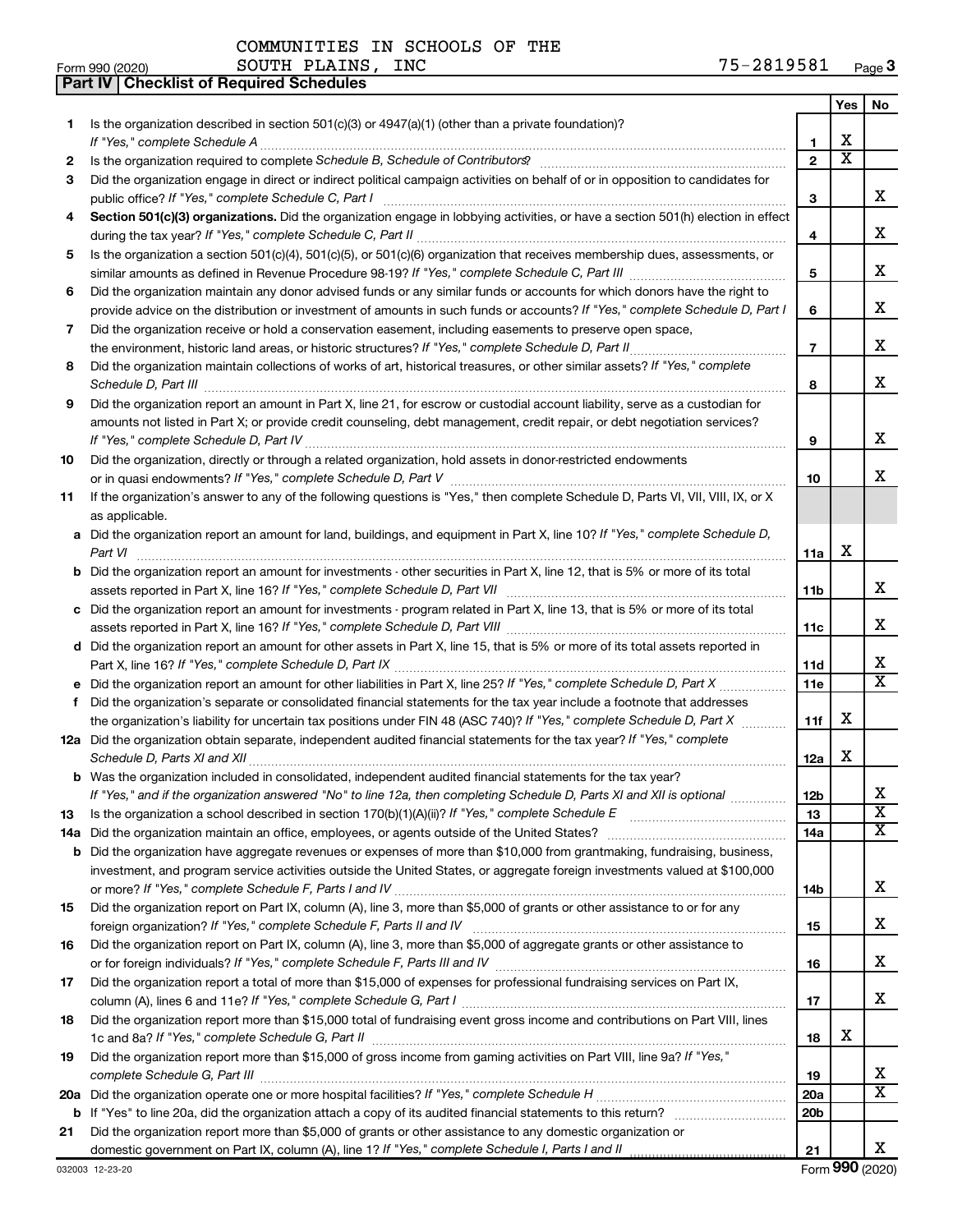|               | <b>Part IV   Checklist of Required Schedules (continued)</b>                                                                                                                                                                            |                 |     |                         |
|---------------|-----------------------------------------------------------------------------------------------------------------------------------------------------------------------------------------------------------------------------------------|-----------------|-----|-------------------------|
|               |                                                                                                                                                                                                                                         |                 | Yes | No                      |
| 22            | Did the organization report more than \$5,000 of grants or other assistance to or for domestic individuals on                                                                                                                           |                 |     |                         |
|               |                                                                                                                                                                                                                                         | 22              |     | x                       |
| 23            | Did the organization answer "Yes" to Part VII, Section A, line 3, 4, or 5 about compensation of the organization's current                                                                                                              |                 |     |                         |
|               | and former officers, directors, trustees, key employees, and highest compensated employees? If "Yes," complete                                                                                                                          |                 |     |                         |
|               | Schedule J <b>Example 2 Constant Constructs</b> 2 <b>Constant Constant Constant Constant Constant Constant Constant Constant Constant Constant Constant Constant Constant Constant Constant Constant Constant Constant Constant Con</b> | 23              |     | x                       |
|               | 24a Did the organization have a tax-exempt bond issue with an outstanding principal amount of more than \$100,000 as of the                                                                                                             |                 |     |                         |
|               | last day of the year, that was issued after December 31, 2002? If "Yes," answer lines 24b through 24d and complete                                                                                                                      |                 |     |                         |
|               |                                                                                                                                                                                                                                         | 24a             |     | X.                      |
|               |                                                                                                                                                                                                                                         | 24 <sub>b</sub> |     |                         |
|               | c Did the organization maintain an escrow account other than a refunding escrow at any time during the year to defease                                                                                                                  |                 |     |                         |
|               |                                                                                                                                                                                                                                         | 24c             |     |                         |
|               |                                                                                                                                                                                                                                         | 24 <sub>d</sub> |     |                         |
|               | 25a Section 501(c)(3), 501(c)(4), and 501(c)(29) organizations. Did the organization engage in an excess benefit                                                                                                                        |                 |     |                         |
|               |                                                                                                                                                                                                                                         | 25a             |     | x                       |
|               | b Is the organization aware that it engaged in an excess benefit transaction with a disqualified person in a prior year, and                                                                                                            |                 |     |                         |
|               | that the transaction has not been reported on any of the organization's prior Forms 990 or 990-EZ? If "Yes," complete                                                                                                                   |                 |     |                         |
|               | Schedule L, Part I                                                                                                                                                                                                                      | 25b             |     | х                       |
| 26            | Did the organization report any amount on Part X, line 5 or 22, for receivables from or payables to any current                                                                                                                         |                 |     |                         |
|               | or former officer, director, trustee, key employee, creator or founder, substantial contributor, or 35%                                                                                                                                 |                 |     |                         |
|               | controlled entity or family member of any of these persons? If "Yes," complete Schedule L, Part II                                                                                                                                      | 26              |     | x                       |
| 27            | Did the organization provide a grant or other assistance to any current or former officer, director, trustee, key employee,                                                                                                             |                 |     |                         |
|               | creator or founder, substantial contributor or employee thereof, a grant selection committee member, or to a 35% controlled                                                                                                             |                 |     |                         |
|               | entity (including an employee thereof) or family member of any of these persons? If "Yes," complete Schedule L, Part III                                                                                                                | 27              |     | x                       |
| 28            | Was the organization a party to a business transaction with one of the following parties (see Schedule L, Part IV                                                                                                                       |                 |     |                         |
|               | instructions, for applicable filing thresholds, conditions, and exceptions):                                                                                                                                                            |                 |     |                         |
|               | a A current or former officer, director, trustee, key employee, creator or founder, or substantial contributor? If                                                                                                                      |                 |     |                         |
|               |                                                                                                                                                                                                                                         | 28a             |     | x                       |
|               |                                                                                                                                                                                                                                         | 28 <sub>b</sub> | X   |                         |
|               | c A 35% controlled entity of one or more individuals and/or organizations described in lines 28a or 28b?/f                                                                                                                              |                 |     |                         |
|               |                                                                                                                                                                                                                                         | 28c             |     | х                       |
| 29            |                                                                                                                                                                                                                                         | 29              |     | $\overline{\text{X}}$   |
| 30            | Did the organization receive contributions of art, historical treasures, or other similar assets, or qualified conservation                                                                                                             |                 |     |                         |
|               |                                                                                                                                                                                                                                         | 30              |     | x                       |
|               | Did the organization liquidate, terminate, or dissolve and cease operations? If "Yes," complete Schedule N, Part I                                                                                                                      | 31              |     | X                       |
| 31            |                                                                                                                                                                                                                                         |                 |     |                         |
| 32            | Did the organization sell, exchange, dispose of, or transfer more than 25% of its net assets? If "Yes," complete<br>Schedule N, Part II                                                                                                 | 32              |     |                         |
|               | Did the organization own 100% of an entity disregarded as separate from the organization under Regulations                                                                                                                              |                 |     | ▵                       |
| 33            |                                                                                                                                                                                                                                         | 33              |     | х                       |
|               |                                                                                                                                                                                                                                         |                 |     |                         |
| 34            | Was the organization related to any tax-exempt or taxable entity? If "Yes," complete Schedule R, Part II, III, or IV, and                                                                                                               |                 |     | x                       |
|               | Part V, line 1<br>35a Did the organization have a controlled entity within the meaning of section 512(b)(13)?                                                                                                                           | 34<br>35a       |     | $\overline{\textbf{x}}$ |
|               |                                                                                                                                                                                                                                         |                 |     |                         |
|               | b If "Yes" to line 35a, did the organization receive any payment from or engage in any transaction with a controlled entity                                                                                                             | 35b             |     |                         |
|               |                                                                                                                                                                                                                                         |                 |     |                         |
| 36            | Section 501(c)(3) organizations. Did the organization make any transfers to an exempt non-charitable related organization?                                                                                                              | 36              |     | x                       |
|               | Did the organization conduct more than 5% of its activities through an entity that is not a related organization                                                                                                                        |                 |     |                         |
| 37            |                                                                                                                                                                                                                                         | 37              |     | х                       |
|               |                                                                                                                                                                                                                                         |                 |     |                         |
| 38            | Did the organization complete Schedule O and provide explanations in Schedule O for Part VI, lines 11b and 19?                                                                                                                          |                 | х   |                         |
| <b>Part V</b> | Note: All Form 990 filers are required to complete Schedule O.                                                                                                                                                                          | 38              |     |                         |
|               | Check if Schedule O contains a response or note to any line in this Part V [11] [12] Check if Schedule O contains a response or note to any line in this Part V                                                                         |                 |     |                         |
|               |                                                                                                                                                                                                                                         |                 |     |                         |
|               | 72                                                                                                                                                                                                                                      |                 | Yes | No                      |
|               | 1a<br>01                                                                                                                                                                                                                                |                 |     |                         |
|               | Enter the number of Forms W-2G included in line 1a. Enter -0- if not applicable<br>1b                                                                                                                                                   |                 |     |                         |
|               | c Did the organization comply with backup withholding rules for reportable payments to vendors and reportable gaming                                                                                                                    |                 |     |                         |
|               |                                                                                                                                                                                                                                         | 1c              |     |                         |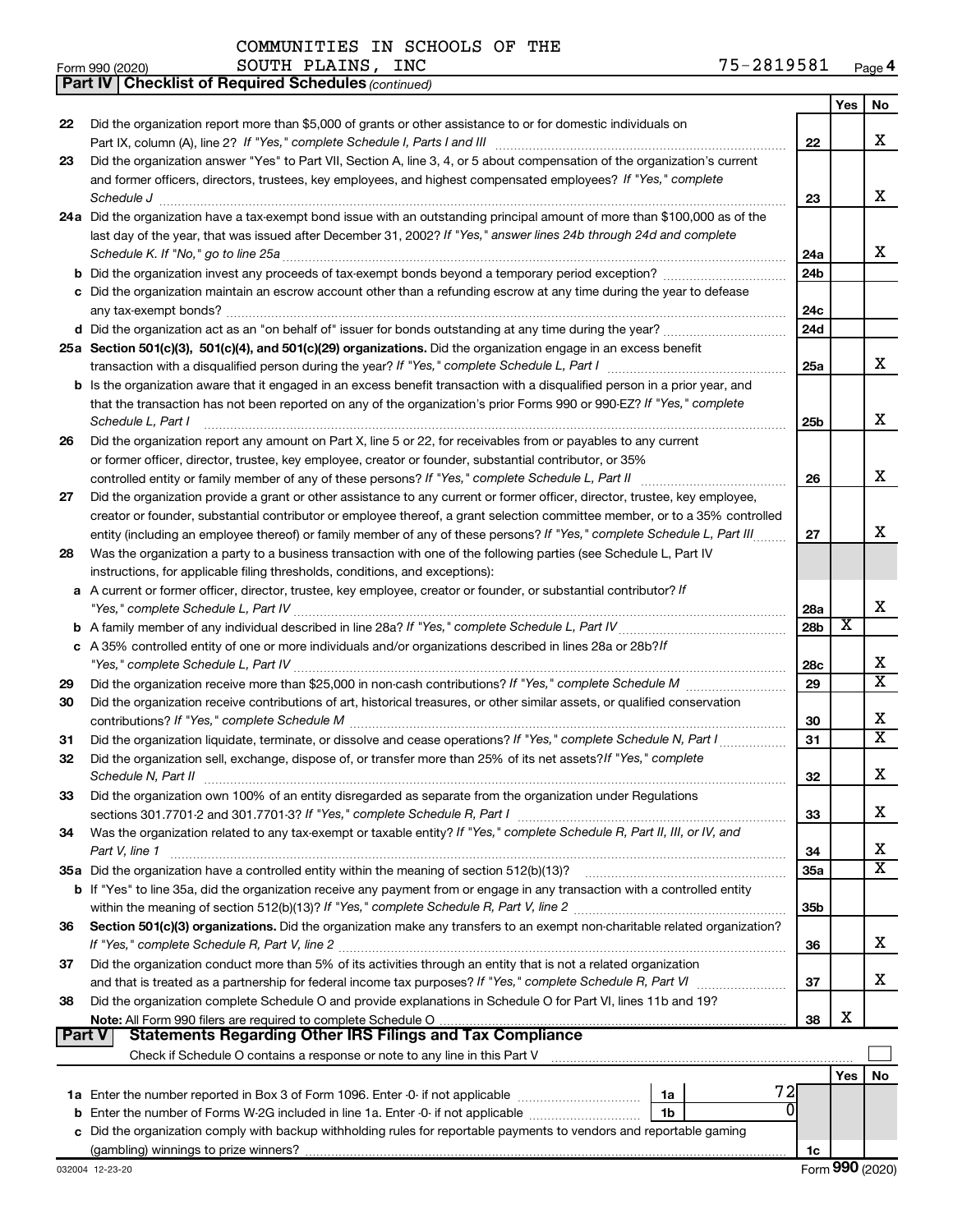| COMMUNITIES IN SCHOOLS OF THE |  |  |  |
|-------------------------------|--|--|--|
|-------------------------------|--|--|--|

| Part V | Statements Regarding Other IRS Filings and Tax Compliance (continued)                                                                           |     |                         |                         |  |  |  |  |  |  |  |
|--------|-------------------------------------------------------------------------------------------------------------------------------------------------|-----|-------------------------|-------------------------|--|--|--|--|--|--|--|
|        |                                                                                                                                                 |     | Yes                     | No                      |  |  |  |  |  |  |  |
|        | 2a Enter the number of employees reported on Form W-3, Transmittal of Wage and Tax Statements,                                                  |     |                         |                         |  |  |  |  |  |  |  |
|        | 118<br>filed for the calendar year ending with or within the year covered by this return<br>2a                                                  |     |                         |                         |  |  |  |  |  |  |  |
|        |                                                                                                                                                 | 2b  | X                       |                         |  |  |  |  |  |  |  |
|        | Note: If the sum of lines 1a and 2a is greater than 250, you may be required to e-file (see instructions) <i></i>                               |     |                         |                         |  |  |  |  |  |  |  |
|        | 3a Did the organization have unrelated business gross income of \$1,000 or more during the year?                                                | За  |                         | х                       |  |  |  |  |  |  |  |
| b      |                                                                                                                                                 | Зb  |                         |                         |  |  |  |  |  |  |  |
|        | 4a At any time during the calendar year, did the organization have an interest in, or a signature or other authority over, a                    |     |                         |                         |  |  |  |  |  |  |  |
|        |                                                                                                                                                 | 4a  |                         | x                       |  |  |  |  |  |  |  |
|        | <b>b</b> If "Yes," enter the name of the foreign country $\blacktriangleright$                                                                  |     |                         |                         |  |  |  |  |  |  |  |
|        | See instructions for filing requirements for FinCEN Form 114, Report of Foreign Bank and Financial Accounts (FBAR).                             |     |                         |                         |  |  |  |  |  |  |  |
| 5a     |                                                                                                                                                 | 5a  |                         | х                       |  |  |  |  |  |  |  |
| b      |                                                                                                                                                 |     |                         |                         |  |  |  |  |  |  |  |
| с      |                                                                                                                                                 | 5c  |                         |                         |  |  |  |  |  |  |  |
|        | 6a Does the organization have annual gross receipts that are normally greater than \$100,000, and did the organization solicit                  |     |                         |                         |  |  |  |  |  |  |  |
|        |                                                                                                                                                 | 6a  |                         | x                       |  |  |  |  |  |  |  |
|        | <b>b</b> If "Yes," did the organization include with every solicitation an express statement that such contributions or gifts                   |     |                         |                         |  |  |  |  |  |  |  |
|        |                                                                                                                                                 | 6b  |                         |                         |  |  |  |  |  |  |  |
| 7      | Organizations that may receive deductible contributions under section 170(c).                                                                   |     |                         |                         |  |  |  |  |  |  |  |
| а      | Did the organization receive a payment in excess of \$75 made partly as a contribution and partly for goods and services provided to the payor? | 7a  | х                       |                         |  |  |  |  |  |  |  |
| b      |                                                                                                                                                 | 7b  | $\overline{\textbf{x}}$ |                         |  |  |  |  |  |  |  |
| с      | Did the organization sell, exchange, or otherwise dispose of tangible personal property for which it was required                               |     |                         |                         |  |  |  |  |  |  |  |
|        |                                                                                                                                                 | 7c  |                         | х                       |  |  |  |  |  |  |  |
|        | 7d                                                                                                                                              |     |                         | х                       |  |  |  |  |  |  |  |
| е      | Did the organization receive any funds, directly or indirectly, to pay premiums on a personal benefit contract?                                 |     |                         |                         |  |  |  |  |  |  |  |
| f.     |                                                                                                                                                 | 7f  |                         | $\overline{\texttt{x}}$ |  |  |  |  |  |  |  |
| g      | If the organization received a contribution of qualified intellectual property, did the organization file Form 8899 as required?                | 7g  | N/R                     |                         |  |  |  |  |  |  |  |
| h      | If the organization received a contribution of cars, boats, airplanes, or other vehicles, did the organization file a Form 1098-C?              | 7h  | N/R                     |                         |  |  |  |  |  |  |  |
| 8      | Sponsoring organizations maintaining donor advised funds. Did a donor advised fund maintained by the                                            |     |                         |                         |  |  |  |  |  |  |  |
|        | N/A                                                                                                                                             | 8   |                         |                         |  |  |  |  |  |  |  |
| 9      | Sponsoring organizations maintaining donor advised funds.                                                                                       |     |                         |                         |  |  |  |  |  |  |  |
| а      | N/A<br>Did the sponsoring organization make any taxable distributions under section 4966?                                                       | 9а  |                         |                         |  |  |  |  |  |  |  |
| b      | N/A                                                                                                                                             | 9b  |                         |                         |  |  |  |  |  |  |  |
| 10     | Section 501(c)(7) organizations. Enter:                                                                                                         |     |                         |                         |  |  |  |  |  |  |  |
| а      | N/A<br>10a                                                                                                                                      |     |                         |                         |  |  |  |  |  |  |  |
|        | 10 <sub>b</sub><br>b Gross receipts, included on Form 990, Part VIII, line 12, for public use of club facilities                                |     |                         |                         |  |  |  |  |  |  |  |
| 11     | Section 501(c)(12) organizations. Enter:                                                                                                        |     |                         |                         |  |  |  |  |  |  |  |
| а      | N/A<br>11a                                                                                                                                      |     |                         |                         |  |  |  |  |  |  |  |
|        | b Gross income from other sources (Do not net amounts due or paid to other sources against                                                      |     |                         |                         |  |  |  |  |  |  |  |
|        | 11b                                                                                                                                             |     |                         |                         |  |  |  |  |  |  |  |
|        | 12a Section 4947(a)(1) non-exempt charitable trusts. Is the organization filing Form 990 in lieu of Form 1041?                                  | 12a |                         |                         |  |  |  |  |  |  |  |
|        | <b>b</b> If "Yes," enter the amount of tax-exempt interest received or accrued during the year $\ldots \mathbf{N}/\mathbf{A}$ .<br>12b          |     |                         |                         |  |  |  |  |  |  |  |
| 13     | Section 501(c)(29) qualified nonprofit health insurance issuers.                                                                                |     |                         |                         |  |  |  |  |  |  |  |
| а      | N/A<br>Is the organization licensed to issue qualified health plans in more than one state?                                                     | 1За |                         |                         |  |  |  |  |  |  |  |
|        | Note: See the instructions for additional information the organization must report on Schedule O.                                               |     |                         |                         |  |  |  |  |  |  |  |
|        | <b>b</b> Enter the amount of reserves the organization is required to maintain by the states in which the                                       |     |                         |                         |  |  |  |  |  |  |  |
|        | 13b                                                                                                                                             |     |                         |                         |  |  |  |  |  |  |  |
| с      | 13 <sub>c</sub>                                                                                                                                 |     |                         | x                       |  |  |  |  |  |  |  |
| 14a    | Did the organization receive any payments for indoor tanning services during the tax year?                                                      | 14a |                         |                         |  |  |  |  |  |  |  |
| b      | If "Yes," has it filed a Form 720 to report these payments? If "No," provide an explanation on Schedule O                                       | 14b |                         |                         |  |  |  |  |  |  |  |
| 15     | Is the organization subject to the section 4960 tax on payment(s) of more than \$1,000,000 in remuneration or                                   |     |                         |                         |  |  |  |  |  |  |  |
|        |                                                                                                                                                 | 15  |                         | х                       |  |  |  |  |  |  |  |
|        | If "Yes," see instructions and file Form 4720, Schedule N.                                                                                      |     |                         | х                       |  |  |  |  |  |  |  |
| 16     | Is the organization an educational institution subject to the section 4968 excise tax on net investment income?                                 | 16  |                         |                         |  |  |  |  |  |  |  |
|        | If "Yes," complete Form 4720, Schedule O.                                                                                                       |     |                         |                         |  |  |  |  |  |  |  |

Form (2020) **990**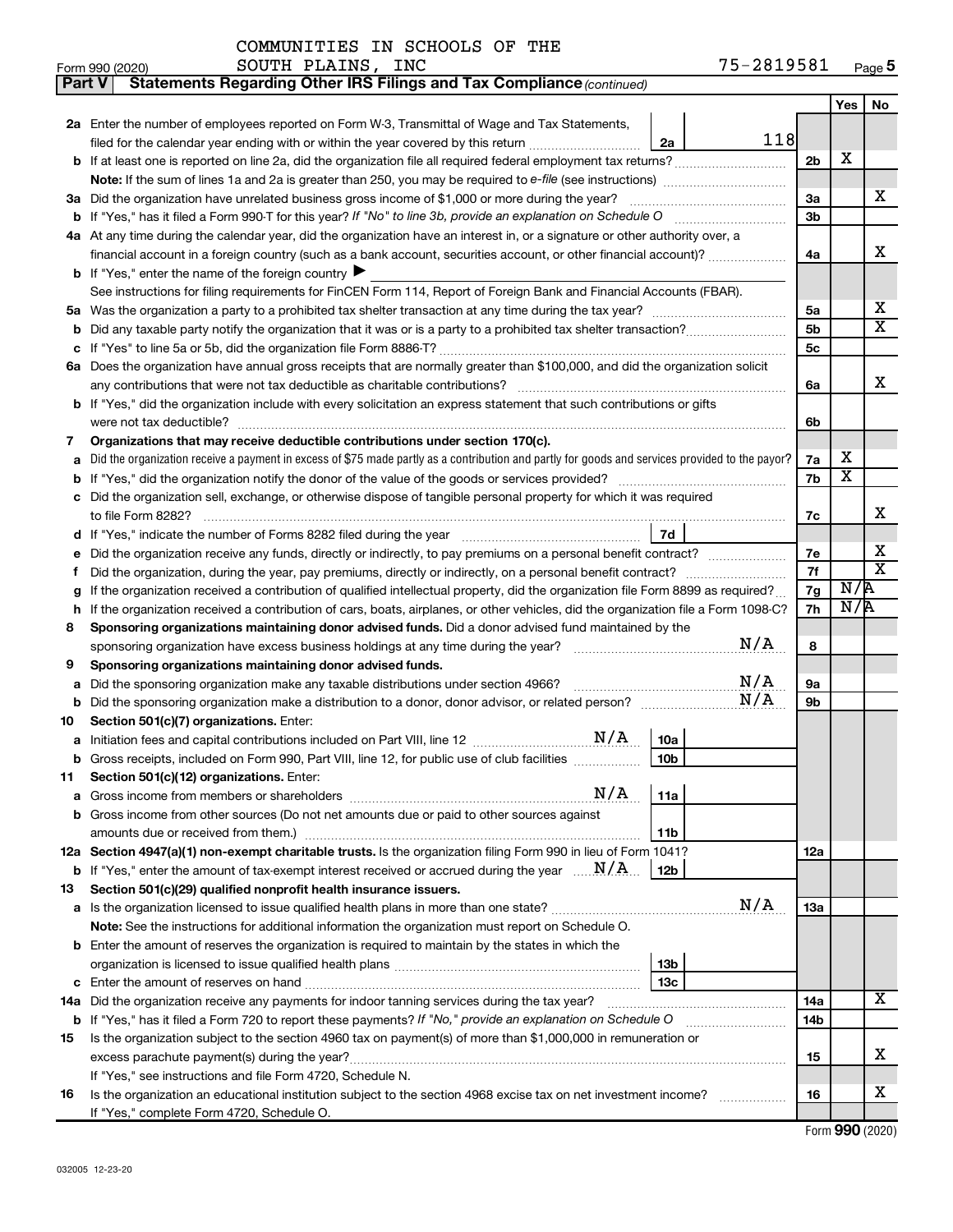|             | to line 8a, 8b, or 10b below, describe the circumstances, processes, or changes on Schedule O. See instructions.                                 |              |                         |                         |  |  |  |  |  |  |
|-------------|--------------------------------------------------------------------------------------------------------------------------------------------------|--------------|-------------------------|-------------------------|--|--|--|--|--|--|
|             | Check if Schedule O contains a response or note to any line in this Part VI                                                                      |              |                         | $\boxed{\text{X}}$      |  |  |  |  |  |  |
|             | <b>Section A. Governing Body and Management</b>                                                                                                  |              |                         |                         |  |  |  |  |  |  |
|             |                                                                                                                                                  |              | Yes                     | No                      |  |  |  |  |  |  |
|             | 18<br>1a<br>1a Enter the number of voting members of the governing body at the end of the tax year                                               |              |                         |                         |  |  |  |  |  |  |
|             | If there are material differences in voting rights among members of the governing body, or if the governing                                      |              |                         |                         |  |  |  |  |  |  |
|             | body delegated broad authority to an executive committee or similar committee, explain on Schedule O.                                            |              |                         |                         |  |  |  |  |  |  |
| b           | 17<br>Enter the number of voting members included on line 1a, above, who are independent<br>1b                                                   |              |                         |                         |  |  |  |  |  |  |
| 2           | Did any officer, director, trustee, or key employee have a family relationship or a business relationship with any other                         |              |                         |                         |  |  |  |  |  |  |
|             | officer, director, trustee, or key employee?                                                                                                     | $\mathbf{2}$ |                         | х                       |  |  |  |  |  |  |
| 3           | Did the organization delegate control over management duties customarily performed by or under the direct supervision                            |              |                         |                         |  |  |  |  |  |  |
|             |                                                                                                                                                  | 3            |                         | X                       |  |  |  |  |  |  |
| 4           | Did the organization make any significant changes to its governing documents since the prior Form 990 was filed?                                 | 4            | $\overline{\textbf{x}}$ |                         |  |  |  |  |  |  |
| 5           |                                                                                                                                                  | 5            |                         | $\overline{\mathbf{X}}$ |  |  |  |  |  |  |
| 6           |                                                                                                                                                  | 6            |                         | $\overline{\textbf{x}}$ |  |  |  |  |  |  |
| 7a          | Did the organization have members, stockholders, or other persons who had the power to elect or appoint one or                                   |              |                         |                         |  |  |  |  |  |  |
|             |                                                                                                                                                  | 7a           |                         | X                       |  |  |  |  |  |  |
| b           | Are any governance decisions of the organization reserved to (or subject to approval by) members, stockholders, or                               |              |                         |                         |  |  |  |  |  |  |
|             | persons other than the governing body?                                                                                                           | 7b           |                         | х                       |  |  |  |  |  |  |
| 8           | Did the organization contemporaneously document the meetings held or written actions undertaken during the year by the following:                |              |                         |                         |  |  |  |  |  |  |
| a           |                                                                                                                                                  | 8а           | х                       |                         |  |  |  |  |  |  |
| $\mathbf b$ |                                                                                                                                                  | 8b           | $\overline{\mathbf{X}}$ |                         |  |  |  |  |  |  |
| 9           | Is there any officer, director, trustee, or key employee listed in Part VII, Section A, who cannot be reached at the                             |              |                         |                         |  |  |  |  |  |  |
|             |                                                                                                                                                  | 9            |                         | x                       |  |  |  |  |  |  |
|             | Section B. Policies (This Section B requests information about policies not required by the Internal Revenue Code.)                              |              |                         |                         |  |  |  |  |  |  |
|             |                                                                                                                                                  |              | Yes                     | No                      |  |  |  |  |  |  |
|             |                                                                                                                                                  | 10a          |                         | x                       |  |  |  |  |  |  |
|             | <b>b</b> If "Yes," did the organization have written policies and procedures governing the activities of such chapters, affiliates,              |              |                         |                         |  |  |  |  |  |  |
|             |                                                                                                                                                  | 10b          |                         |                         |  |  |  |  |  |  |
|             | 11a Has the organization provided a complete copy of this Form 990 to all members of its governing body before filing the form?                  | 11a          | X                       |                         |  |  |  |  |  |  |
| b           | Describe in Schedule O the process, if any, used by the organization to review this Form 990.                                                    |              |                         |                         |  |  |  |  |  |  |
| 12a         |                                                                                                                                                  | 12a          | X                       |                         |  |  |  |  |  |  |
| b           | Were officers, directors, or trustees, and key employees required to disclose annually interests that could give rise to conflicts?              | 12b          | $\overline{\mathbf{X}}$ |                         |  |  |  |  |  |  |
| с           | Did the organization regularly and consistently monitor and enforce compliance with the policy? If "Yes," describe                               |              |                         |                         |  |  |  |  |  |  |
|             | in Schedule O how this was done                                                                                                                  | 12c          | X                       |                         |  |  |  |  |  |  |
| 13          |                                                                                                                                                  | 13           | $\overline{\mathbf{X}}$ |                         |  |  |  |  |  |  |
| 14          |                                                                                                                                                  | 14           | $\overline{\textbf{x}}$ |                         |  |  |  |  |  |  |
| 15          | Did the process for determining compensation of the following persons include a review and approval by independent                               |              |                         |                         |  |  |  |  |  |  |
|             | persons, comparability data, and contemporaneous substantiation of the deliberation and decision?                                                |              |                         |                         |  |  |  |  |  |  |
|             |                                                                                                                                                  | 15a          | X                       |                         |  |  |  |  |  |  |
|             |                                                                                                                                                  | 15b          | $\overline{\textbf{x}}$ |                         |  |  |  |  |  |  |
|             | If "Yes" to line 15a or 15b, describe the process in Schedule O (see instructions).                                                              |              |                         |                         |  |  |  |  |  |  |
|             | 16a Did the organization invest in, contribute assets to, or participate in a joint venture or similar arrangement with a                        |              |                         |                         |  |  |  |  |  |  |
|             | taxable entity during the year?                                                                                                                  | 16a          |                         | x                       |  |  |  |  |  |  |
|             | b If "Yes," did the organization follow a written policy or procedure requiring the organization to evaluate its participation                   |              |                         |                         |  |  |  |  |  |  |
|             | in joint venture arrangements under applicable federal tax law, and take steps to safeguard the organization's                                   |              |                         |                         |  |  |  |  |  |  |
|             | exempt status with respect to such arrangements?                                                                                                 | 16b          |                         |                         |  |  |  |  |  |  |
|             | <b>Section C. Disclosure</b>                                                                                                                     |              |                         |                         |  |  |  |  |  |  |
| 17          | <b>NONE</b><br>List the states with which a copy of this Form 990 is required to be filed >                                                      |              |                         |                         |  |  |  |  |  |  |
| 18          | Section 6104 requires an organization to make its Forms 1023 (1024 or 1024-A, if applicable), 990, and 990-T (Section 501(c)(3)s only) available |              |                         |                         |  |  |  |  |  |  |
|             | for public inspection. Indicate how you made these available. Check all that apply.                                                              |              |                         |                         |  |  |  |  |  |  |
|             | <b>X</b> Own website<br>$ \underline{X} $ Upon request<br>Another's website<br>Other (explain on Schedule O)                                     |              |                         |                         |  |  |  |  |  |  |
| 19          | Describe on Schedule O whether (and if so, how) the organization made its governing documents, conflict of interest policy, and financial        |              |                         |                         |  |  |  |  |  |  |
|             | statements available to the public during the tax year.                                                                                          |              |                         |                         |  |  |  |  |  |  |

**Part VI** Governance, Management, and Disclosure For each "Yes" response to lines 2 through 7b below, and for a "No" response

Form 990 (2020) Page SOUTH PLAINS, INC 75-2819581

COMMUNITIES IN SCHOOLS OF THE

| KENNA WEST - (806) 368-8090          |  | 20 State the name, address, and telephone number of the person who possesses the organization's books and records $\blacktriangleright$ |
|--------------------------------------|--|-----------------------------------------------------------------------------------------------------------------------------------------|
| 1946 AVE O 3RD FL, LUBBOCK, TX 79411 |  |                                                                                                                                         |

**6**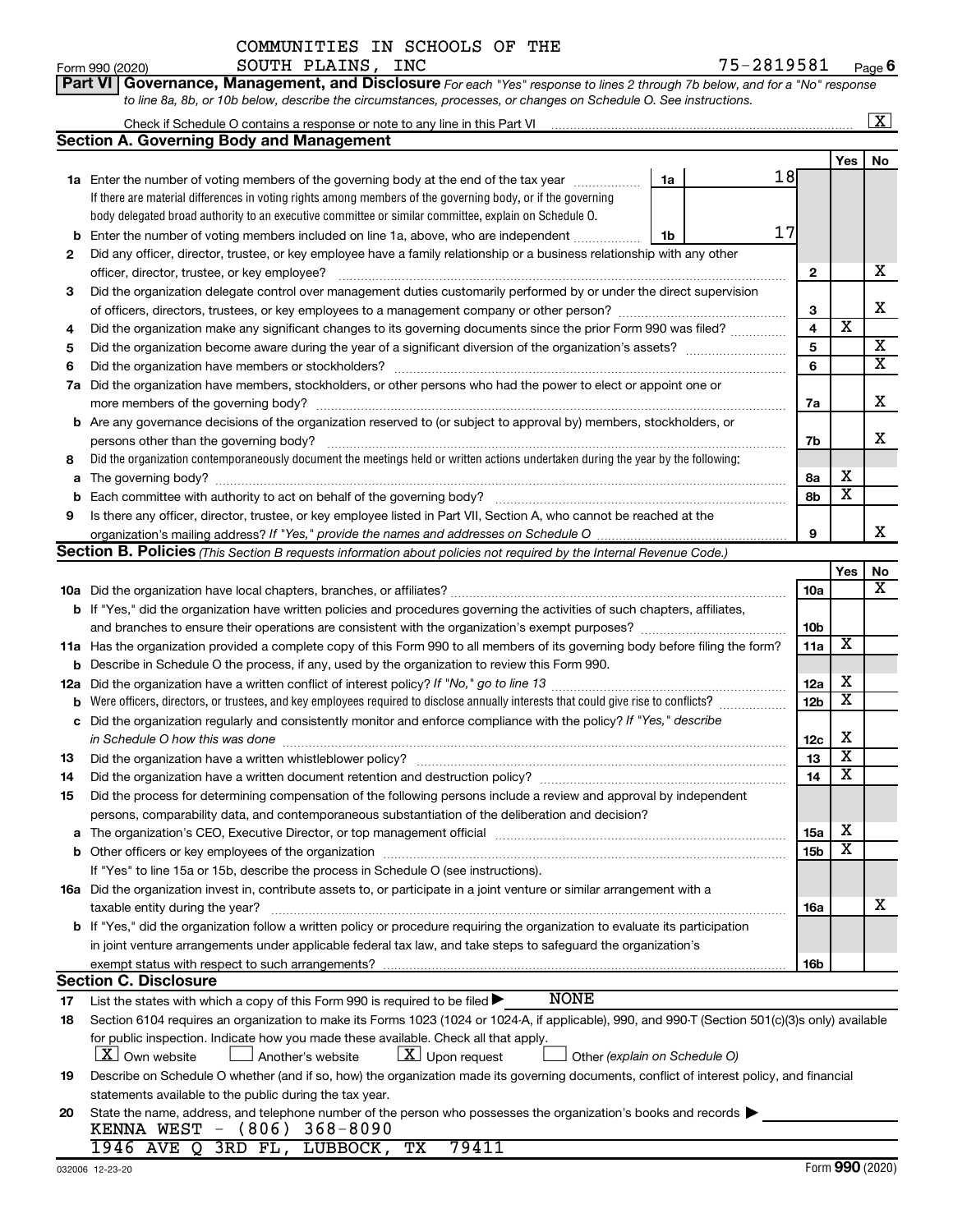| Form 990 (2020) | SOUTH PLAINS, INC                                                                                                                                          | 75-2819581 | Page 7 |
|-----------------|------------------------------------------------------------------------------------------------------------------------------------------------------------|------------|--------|
|                 | Part VII Compensation of Officers, Directors, Trustees, Key Employees, Highest Compensated                                                                 |            |        |
|                 | <b>Employees, and Independent Contractors</b>                                                                                                              |            |        |
|                 | Check if Schedule O contains a response or note to any line in this Part VII                                                                               |            |        |
|                 | Section A. Officers, Directors, Trustees, Key Employees, and Highest Compensated Employees                                                                 |            |        |
|                 | 1a Complete this table for all persons required to be listed. Report compensation for the calendar year ending with or within the organization's tax year. |            |        |

 $\bullet$  List all of the organization's current officers, directors, trustees (whether individuals or organizations), regardless of amount of compensation.

Enter -0- in columns (D), (E), and (F) if no compensation was paid.

**•** List all of the organization's current key employees, if any. See instructions for definition of "key employee."

COMMUNITIES IN SCHOOLS OF THE

• List the organization's five *current* highest compensated employees (other than an officer, director, trustee, or key employee) who received reportable compensation (Box 5 of Form W-2 and/or Box 7 of Form 1099-MISC) of more than \$100,000 from the organization and any related organizations.

 $\bullet$  List all of the organization's former officers, key employees, and highest compensated employees who received more than \$100,000 of reportable compensation from the organization and any related organizations.

**•** List all of the organization's former directors or trustees that received, in the capacity as a former director or trustee of the organization, more than \$10,000 of reportable compensation from the organization and any related organizations.

See instructions for the order in which to list the persons above.

Check this box if neither the organization nor any related organization compensated any current officer, director, or trustee. †

| (A)                                    | (B)                    | (C)                                     |                                                                  |             |              |                                 |        | (D)                 | (E)                              | (F)                      |  |  |
|----------------------------------------|------------------------|-----------------------------------------|------------------------------------------------------------------|-------------|--------------|---------------------------------|--------|---------------------|----------------------------------|--------------------------|--|--|
| Name and title                         | Average                | Position<br>(do not check more than one |                                                                  |             |              |                                 |        | Reportable          | Estimated                        |                          |  |  |
|                                        | hours per              |                                         | box, unless person is both an<br>officer and a director/trustee) |             |              |                                 |        | compensation        | compensation                     | amount of                |  |  |
|                                        | week                   |                                         |                                                                  |             |              |                                 |        | from                | from related                     | other                    |  |  |
|                                        | (list any<br>hours for |                                         |                                                                  |             |              |                                 |        | the<br>organization | organizations<br>(W-2/1099-MISC) | compensation<br>from the |  |  |
|                                        | related                |                                         |                                                                  |             |              |                                 |        | (W-2/1099-MISC)     |                                  | organization             |  |  |
|                                        | organizations          |                                         | trustee                                                          |             |              |                                 |        |                     |                                  | and related              |  |  |
|                                        | below                  | Individual trustee or director          | Institutional ti                                                 |             | Key employee | Highest compensated<br>employee |        |                     |                                  | organizations            |  |  |
|                                        | line)                  |                                         |                                                                  | Officer     |              |                                 | Former |                     |                                  |                          |  |  |
| (1)<br>KENNA WEST                      | 40.00                  |                                         |                                                                  |             |              |                                 |        |                     |                                  |                          |  |  |
| CEO                                    |                        |                                         |                                                                  | $\mathbf X$ |              |                                 |        | 103,818.            | $\mathbf 0$ .                    | 13,965.                  |  |  |
| (2)<br>CASEY DOYLE                     | 0.25                   |                                         |                                                                  |             |              |                                 |        |                     |                                  |                          |  |  |
| PRESIDENT                              |                        | $\mathbf x$                             |                                                                  | X           |              |                                 |        | $\mathbf 0$ .       | $\mathbf 0$ .                    | $\mathbf 0$ .            |  |  |
| KEITH PATRICK<br>(3)                   | 1.00                   |                                         |                                                                  |             |              |                                 |        |                     |                                  |                          |  |  |
| VICE CHAIR                             |                        | $\mathbf X$                             |                                                                  | $\mathbf X$ |              |                                 |        | $\mathbf 0$ .       | $\mathbf 0$ .                    | $\boldsymbol{0}$ .       |  |  |
| <b>BETSY TAYLOR</b><br>(4)             | 2.00                   |                                         |                                                                  |             |              |                                 |        |                     |                                  |                          |  |  |
| <b>TREASURER</b>                       |                        | $\mathbf X$                             |                                                                  | X           |              |                                 |        | $\mathbf 0$ .       | $\mathbf 0$ .                    | $\mathbf 0$ .            |  |  |
| ANDREA JUAREZ<br>(5)                   | 1.00                   |                                         |                                                                  |             |              |                                 |        |                     |                                  |                          |  |  |
| <b>SECRETARY</b>                       |                        | $\mathbf X$                             |                                                                  | $\mathbf X$ |              |                                 |        | $\mathbf 0$ .       | $\mathbf 0$ .                    | $\boldsymbol{0}$ .       |  |  |
| (6)<br>MICHAEL POSTAR                  | 7.00                   |                                         |                                                                  |             |              |                                 |        |                     |                                  |                          |  |  |
| <b>DIRECTOR</b>                        |                        | $\mathbf X$                             |                                                                  |             |              |                                 |        | $\mathbf 0$ .       | $\mathbf 0$ .                    | $0$ .                    |  |  |
| MACY SATTERWHITE<br>(7)                | 1.00                   |                                         |                                                                  |             |              |                                 |        |                     |                                  |                          |  |  |
| <b>DIRECTOR</b>                        |                        | $\mathbf X$                             |                                                                  |             |              |                                 |        | $\mathbf 0$ .       | $\mathbf 0$ .                    | $\mathbf 0$ .            |  |  |
| PHILLIP WALDMANN<br>(8)                | 0.50                   |                                         |                                                                  |             |              |                                 |        |                     |                                  |                          |  |  |
| <b>DIRECTOR</b>                        |                        | $\mathbf X$                             |                                                                  |             |              |                                 |        | $\mathbf 0$ .       | $\mathbf 0$ .                    | $\mathbf 0$ .            |  |  |
| MICHAEL MANGUM<br>(9)                  | 0.40                   |                                         |                                                                  |             |              |                                 |        |                     |                                  |                          |  |  |
| <b>DIRECTOR</b>                        |                        | $\mathbf X$                             |                                                                  |             |              |                                 |        | 0.                  | $\mathbf 0$ .                    | $\mathbf 0$ .            |  |  |
| (10) ABBIE JONES                       | 1.00                   |                                         |                                                                  |             |              |                                 |        |                     |                                  |                          |  |  |
| <b>DIRECTOR</b>                        |                        | $\mathbf X$                             |                                                                  |             |              |                                 |        | $\mathbf 0$ .       | $\mathbf 0$ .                    | $\mathbf 0$ .            |  |  |
| (11) DOYLE VOGLER                      | 1.00                   |                                         |                                                                  |             |              |                                 |        |                     |                                  |                          |  |  |
| <b>DIRECTOR</b>                        |                        | $\mathbf X$                             |                                                                  |             |              |                                 |        | 0.                  | $\mathbf 0$ .                    | $\mathbf 0$ .            |  |  |
| (12) TAUSHA JOHNSON                    | 1.00                   |                                         |                                                                  |             |              |                                 |        |                     |                                  |                          |  |  |
| <b>DIRECTOR</b>                        |                        | $\mathbf X$                             |                                                                  |             |              |                                 |        | 0.                  | $\mathbf 0$ .                    | $\mathbf 0$ .            |  |  |
| (13) ASHLEE HORSLEY                    | 1.00                   |                                         |                                                                  |             |              |                                 |        |                     |                                  |                          |  |  |
| <b>DIRECTOR</b>                        |                        | X                                       |                                                                  |             |              |                                 |        | 0.                  | $\mathbf 0$ .                    | $\mathbf 0$ .            |  |  |
| (14) JAMEY PHILLIPS                    | 1.00                   |                                         |                                                                  |             |              |                                 |        |                     |                                  |                          |  |  |
| <b>DIRECTOR</b>                        |                        | $\mathbf X$                             |                                                                  |             |              |                                 |        | $\mathbf 0$ .       | $\mathbf 0$ .                    | $\mathbf 0$ .            |  |  |
| (15) ANGIE WATSON (5/21 - 8/21)        | 1.00                   |                                         |                                                                  |             |              |                                 |        |                     |                                  |                          |  |  |
| <b>DIRECTOR</b>                        |                        | $\mathbf X$                             |                                                                  |             |              |                                 |        | 0.                  | $\mathbf 0$ .                    | 0.                       |  |  |
| $(16)$ CURRY BLACKWELL $(9/20 - 8/21)$ | 1.00                   |                                         |                                                                  |             |              |                                 |        |                     |                                  |                          |  |  |
| <b>DIRECTOR</b>                        |                        | $\mathbf X$                             |                                                                  |             |              |                                 |        | 0.                  | $\mathbf 0$ .                    | $\mathbf 0$ .            |  |  |
| $(17)$ RYAN KING $(9/20 - 8/21)$       | 1.00                   |                                         |                                                                  |             |              |                                 |        |                     |                                  |                          |  |  |
| <b>DIRECTOR</b>                        |                        | $\mathbf X$                             |                                                                  |             |              |                                 |        | $\mathbf 0$ .       | $\mathbf 0$ .                    | 0.                       |  |  |
|                                        |                        |                                         |                                                                  |             |              |                                 |        |                     |                                  | $\overline{\phantom{a}}$ |  |  |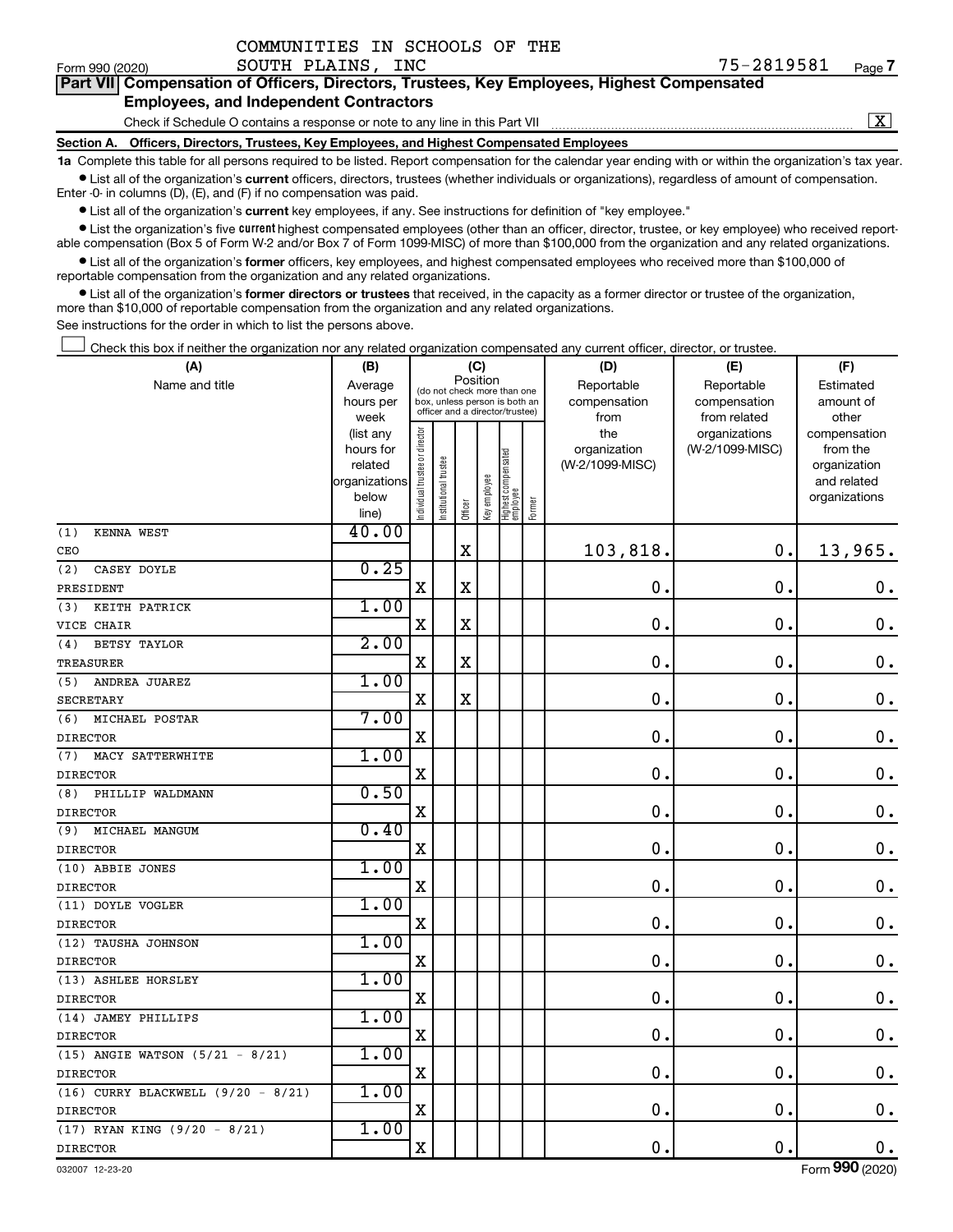| COMMUNITIES IN SCHOOLS OF THE                                                                                                                                                                                                                               |                                                         |                                |                       |                 |              |                                                                                                 |        |                                                  |                                                                    |                        |                                                          |               |
|-------------------------------------------------------------------------------------------------------------------------------------------------------------------------------------------------------------------------------------------------------------|---------------------------------------------------------|--------------------------------|-----------------------|-----------------|--------------|-------------------------------------------------------------------------------------------------|--------|--------------------------------------------------|--------------------------------------------------------------------|------------------------|----------------------------------------------------------|---------------|
| SOUTH PLAINS, INC<br>Form 990 (2020)<br><b>Part VII</b>                                                                                                                                                                                                     |                                                         |                                |                       |                 |              |                                                                                                 |        |                                                  | 75-2819581                                                         |                        | Page 8                                                   |               |
| Section A. Officers, Directors, Trustees, Key Employees, and Highest Compensated Employees (continued)                                                                                                                                                      |                                                         |                                |                       |                 |              |                                                                                                 |        |                                                  |                                                                    |                        |                                                          |               |
| (A)<br>Name and title                                                                                                                                                                                                                                       | (B)<br>Average<br>hours per<br>week<br>(list any        |                                |                       | (C)<br>Position |              | (do not check more than one<br>box, unless person is both an<br>officer and a director/trustee) |        | (D)<br>Reportable<br>compensation<br>from<br>the | (E)<br>Reportable<br>compensation<br>from related<br>organizations |                        | (F)<br>Estimated<br>amount of<br>other<br>compensation   |               |
|                                                                                                                                                                                                                                                             | hours for<br>related<br>organizations<br>below<br>line) | Individual trustee or director | Institutional trustee | Officer         | key employee | Highest compensated<br>employee                                                                 | Former | organization<br>(W-2/1099-MISC)                  | (W-2/1099-MISC)                                                    |                        | from the<br>organization<br>and related<br>organizations |               |
| $(18)$ TRAVIS MARLAR $(9/20 - 8/21)$<br><b>DIRECTOR</b>                                                                                                                                                                                                     | 1.00                                                    | X                              |                       |                 |              |                                                                                                 |        | 0.                                               | $\mathbf 0$ .                                                      |                        |                                                          | 0.            |
| (19) CHRIS LAUER (8/21)                                                                                                                                                                                                                                     | 1.00                                                    |                                |                       |                 |              |                                                                                                 |        |                                                  |                                                                    |                        |                                                          |               |
| <b>DIRECTOR</b>                                                                                                                                                                                                                                             |                                                         | Χ                              |                       |                 |              |                                                                                                 |        | 0.                                               | $\mathbf 0$ .                                                      |                        |                                                          | 0.            |
|                                                                                                                                                                                                                                                             |                                                         |                                |                       |                 |              |                                                                                                 |        |                                                  |                                                                    |                        |                                                          |               |
|                                                                                                                                                                                                                                                             |                                                         |                                |                       |                 |              |                                                                                                 |        |                                                  |                                                                    |                        |                                                          |               |
|                                                                                                                                                                                                                                                             |                                                         |                                |                       |                 |              |                                                                                                 |        |                                                  |                                                                    |                        |                                                          |               |
|                                                                                                                                                                                                                                                             |                                                         |                                |                       |                 |              |                                                                                                 |        |                                                  |                                                                    |                        |                                                          |               |
|                                                                                                                                                                                                                                                             |                                                         |                                |                       |                 |              |                                                                                                 |        |                                                  |                                                                    |                        |                                                          |               |
|                                                                                                                                                                                                                                                             |                                                         |                                |                       |                 |              |                                                                                                 |        | 103, 818.<br>$\overline{0}$ .                    |                                                                    | 0.<br>$\overline{0}$ . | 13,965.                                                  | $\mathbf 0$ . |
|                                                                                                                                                                                                                                                             |                                                         |                                |                       |                 |              |                                                                                                 |        | 103,818.                                         |                                                                    | $\overline{0}$ .       | 13,965.                                                  |               |
| Total number of individuals (including but not limited to those listed above) who received more than \$100,000 of reportable<br>$\mathbf{2}$<br>compensation from the organization $\blacktriangleright$                                                    |                                                         |                                |                       |                 |              |                                                                                                 |        |                                                  |                                                                    |                        |                                                          |               |
| Did the organization list any former officer, director, trustee, key employee, or highest compensated employee on<br>з<br>line 1a? If "Yes," complete Schedule J for such individual                                                                        |                                                         |                                |                       |                 |              |                                                                                                 |        |                                                  |                                                                    | 3                      | Yes<br>No<br>х                                           |               |
| For any individual listed on line 1a, is the sum of reportable compensation and other compensation from the organization<br>4                                                                                                                               |                                                         |                                |                       |                 |              |                                                                                                 |        |                                                  |                                                                    | 4                      | х                                                        |               |
| Did any person listed on line 1a receive or accrue compensation from any unrelated organization or individual for services<br>5                                                                                                                             |                                                         |                                |                       |                 |              |                                                                                                 |        |                                                  |                                                                    |                        |                                                          |               |
| <b>Section B. Independent Contractors</b>                                                                                                                                                                                                                   |                                                         |                                |                       |                 |              |                                                                                                 |        |                                                  |                                                                    | 5                      | X                                                        |               |
| Complete this table for your five highest compensated independent contractors that received more than \$100,000 of compensation from<br>1<br>the organization. Report compensation for the calendar year ending with or within the organization's tax year. |                                                         |                                |                       |                 |              |                                                                                                 |        |                                                  |                                                                    |                        |                                                          |               |
| (A)<br>Name and business address                                                                                                                                                                                                                            |                                                         |                                | <b>NONE</b>           |                 |              |                                                                                                 |        | (B)<br>Description of services                   |                                                                    |                        | (C)<br>Compensation                                      |               |
|                                                                                                                                                                                                                                                             |                                                         |                                |                       |                 |              |                                                                                                 |        |                                                  |                                                                    |                        |                                                          |               |
|                                                                                                                                                                                                                                                             |                                                         |                                |                       |                 |              |                                                                                                 |        |                                                  |                                                                    |                        |                                                          |               |
|                                                                                                                                                                                                                                                             |                                                         |                                |                       |                 |              |                                                                                                 |        |                                                  |                                                                    |                        |                                                          |               |
| 2 Total number of independent contractors (including but not limited to those listed above) who received more than                                                                                                                                          |                                                         |                                |                       |                 |              |                                                                                                 |        |                                                  |                                                                    |                        |                                                          |               |

**2** Total number of independent contractors (including but not limited to those listed above) who received more than \$100,000 of compensation from the organization  $\blacktriangleright$ 0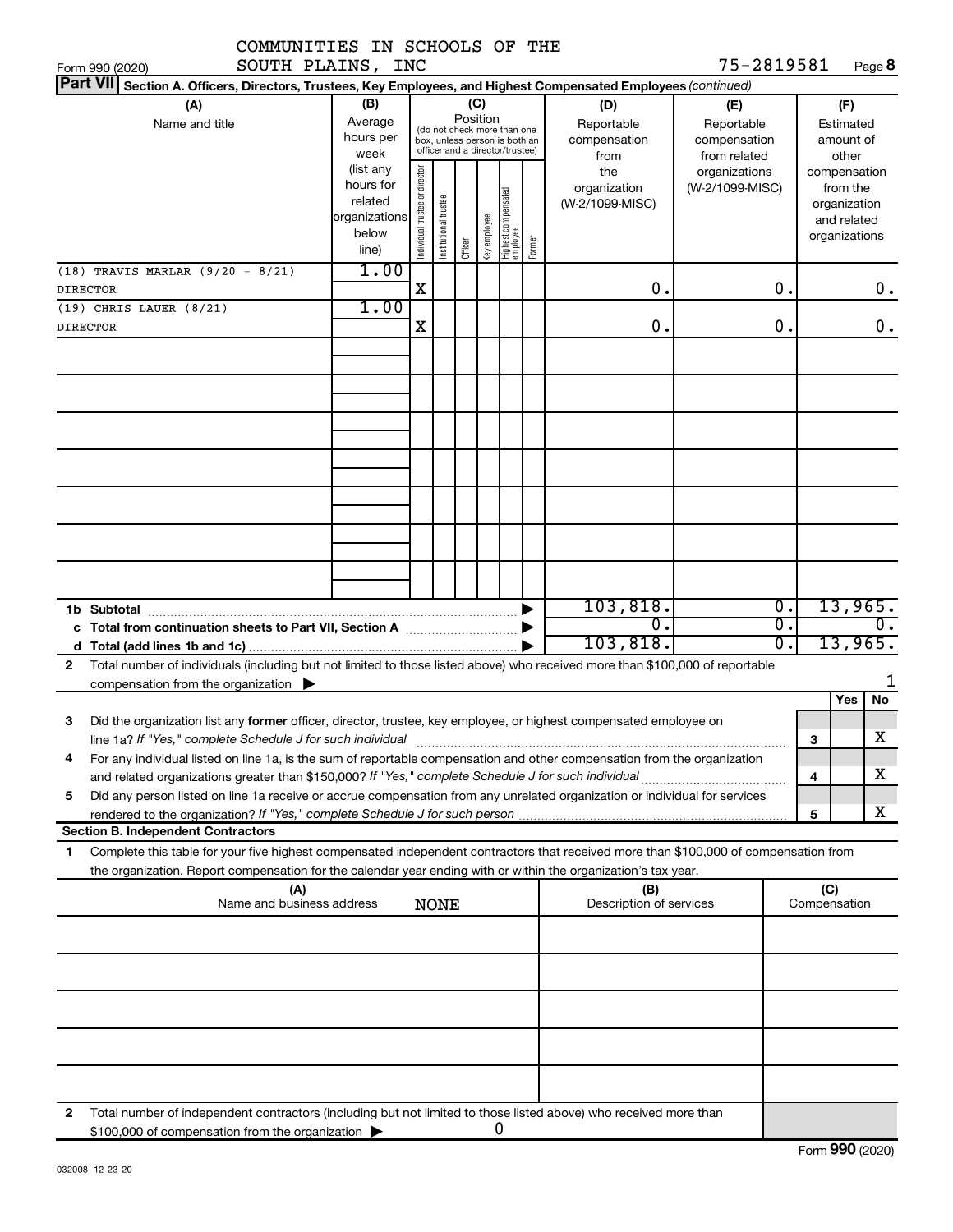|                 | COMMUNITIES IN SCHOOLS OF THE |            |      |
|-----------------|-------------------------------|------------|------|
| Form 990 (2020) | SOUTH PLAINS,<br>INC          | 75-2819581 | Page |

| <b>Part VIII</b>                                          |        |         | <b>Statement of Revenue</b>                                                                                                                                                                                                                                                                                                                                                                     |                                               |                                       |                                                               |                             |                                                                 |
|-----------------------------------------------------------|--------|---------|-------------------------------------------------------------------------------------------------------------------------------------------------------------------------------------------------------------------------------------------------------------------------------------------------------------------------------------------------------------------------------------------------|-----------------------------------------------|---------------------------------------|---------------------------------------------------------------|-----------------------------|-----------------------------------------------------------------|
|                                                           |        |         |                                                                                                                                                                                                                                                                                                                                                                                                 |                                               |                                       |                                                               |                             |                                                                 |
|                                                           |        |         |                                                                                                                                                                                                                                                                                                                                                                                                 |                                               | (A)<br>Total revenue                  | (B)<br>Related or exempt<br>function revenue business revenue | $\overline{C}$<br>Unrelated | (D)<br>Revenue excluded<br>from tax under<br>sections 512 - 514 |
| Contributions, Gifts, Grants<br>and Other Similar Amounts |        | b       | 1 a Federated campaigns<br>1a<br>Membership dues<br>1b<br>$\ldots \ldots \ldots \ldots \ldots$<br>1 <sub>c</sub><br>c Fundraising events<br>d Related organizations<br>1d<br>.<br>1e<br>e Government grants (contributions)<br>f All other contributions, gifts, grants, and<br>similar amounts not included above<br>1f<br>Noncash contributions included in lines 1a-1f<br>$1g$ $\frac{1}{3}$ | 138,420.<br>25,046.<br>5,735,438.<br>579,820. |                                       |                                                               |                             |                                                                 |
|                                                           |        |         |                                                                                                                                                                                                                                                                                                                                                                                                 | $\blacksquare$                                | $\sqrt{6}$ , 478, 724.                |                                                               |                             |                                                                 |
|                                                           |        | 2a<br>b | SERVICE FEES                                                                                                                                                                                                                                                                                                                                                                                    | <b>Business Code</b>                          | 611710 1,536,720.1,536,720.           |                                                               |                             |                                                                 |
| Program Service<br>Revenue                                |        | с<br>d  | the control of the control of the control of the control of the                                                                                                                                                                                                                                                                                                                                 |                                               |                                       |                                                               |                             |                                                                 |
|                                                           |        | е       | f All other program service revenue                                                                                                                                                                                                                                                                                                                                                             |                                               |                                       |                                                               |                             |                                                                 |
|                                                           |        |         |                                                                                                                                                                                                                                                                                                                                                                                                 |                                               | $\blacktriangleright$ 1,536,720.      |                                                               |                             |                                                                 |
|                                                           | 3<br>4 |         | Investment income (including dividends, interest, and<br>Income from investment of tax-exempt bond proceeds                                                                                                                                                                                                                                                                                     |                                               | 5,962.                                |                                                               |                             | 5,962.                                                          |
|                                                           | 5      |         |                                                                                                                                                                                                                                                                                                                                                                                                 |                                               |                                       |                                                               |                             |                                                                 |
|                                                           |        | 6а      | (i) Real<br>Gross rents<br>6а<br>Less: rental expenses<br>6b                                                                                                                                                                                                                                                                                                                                    | (ii) Personal                                 |                                       |                                                               |                             |                                                                 |
|                                                           |        | с       | Rental income or (loss)<br>6c<br>d Net rental income or (loss)<br>(i) Securities<br><b>7 a</b> Gross amount from sales of                                                                                                                                                                                                                                                                       | (ii) Other                                    |                                       |                                                               |                             |                                                                 |
| Revenue                                                   |        |         | assets other than inventory<br>7a<br><b>b</b> Less: cost or other basis<br>and sales expenses<br>7b<br>7c<br>c Gain or (loss)                                                                                                                                                                                                                                                                   |                                               |                                       |                                                               |                             |                                                                 |
|                                                           |        |         |                                                                                                                                                                                                                                                                                                                                                                                                 | ▶                                             |                                       |                                                               |                             |                                                                 |
| $\tilde{\epsilon}$                                        |        |         | 8 a Gross income from fundraising events (not<br>$25$ ,046. $_{\rm of}$<br>including \$<br>contributions reported on line 1c). See                                                                                                                                                                                                                                                              | $ a_2 $ 143, 453.                             |                                       |                                                               |                             |                                                                 |
|                                                           |        |         | ab <br><b>b</b> Less: direct expenses <i>manually contained</i>                                                                                                                                                                                                                                                                                                                                 | 142,971.                                      |                                       |                                                               |                             |                                                                 |
|                                                           |        |         |                                                                                                                                                                                                                                                                                                                                                                                                 |                                               | 100, 482.                             |                                                               |                             | 100, 482.                                                       |
|                                                           |        |         | 9 a Gross income from gaming activities. See                                                                                                                                                                                                                                                                                                                                                    |                                               |                                       |                                                               |                             |                                                                 |
|                                                           |        |         | l 9a                                                                                                                                                                                                                                                                                                                                                                                            |                                               |                                       |                                                               |                             |                                                                 |
|                                                           |        |         | 9 <sub>b</sub><br>c Net income or (loss) from gaming activities                                                                                                                                                                                                                                                                                                                                 |                                               |                                       |                                                               |                             |                                                                 |
|                                                           |        |         | 10 a Gross sales of inventory, less returns                                                                                                                                                                                                                                                                                                                                                     |                                               |                                       |                                                               |                             |                                                                 |
|                                                           |        |         |                                                                                                                                                                                                                                                                                                                                                                                                 |                                               |                                       |                                                               |                             |                                                                 |
|                                                           |        |         | 10bl<br><b>b</b> Less: cost of goods sold                                                                                                                                                                                                                                                                                                                                                       |                                               |                                       |                                                               |                             |                                                                 |
|                                                           |        |         | c Net income or (loss) from sales of inventory                                                                                                                                                                                                                                                                                                                                                  |                                               |                                       |                                                               |                             |                                                                 |
|                                                           |        |         |                                                                                                                                                                                                                                                                                                                                                                                                 | <b>Business Code</b>                          |                                       |                                                               |                             |                                                                 |
| Miscellaneous<br>Revenue                                  | 11 a   | b       | <u> 1989 - Johann Stein, mars an deus an deus Amerikaansk kommunister (</u>                                                                                                                                                                                                                                                                                                                     |                                               |                                       |                                                               |                             |                                                                 |
|                                                           |        | с       | the control of the control of the control of                                                                                                                                                                                                                                                                                                                                                    |                                               |                                       |                                                               |                             |                                                                 |
|                                                           |        |         |                                                                                                                                                                                                                                                                                                                                                                                                 |                                               |                                       |                                                               |                             |                                                                 |
|                                                           |        |         |                                                                                                                                                                                                                                                                                                                                                                                                 | $\blacktriangleright$                         |                                       |                                                               |                             |                                                                 |
|                                                           | 12     |         |                                                                                                                                                                                                                                                                                                                                                                                                 |                                               | $\triangleright$ 8,121,888.1,536,720. |                                                               |                             | 0.106,444.                                                      |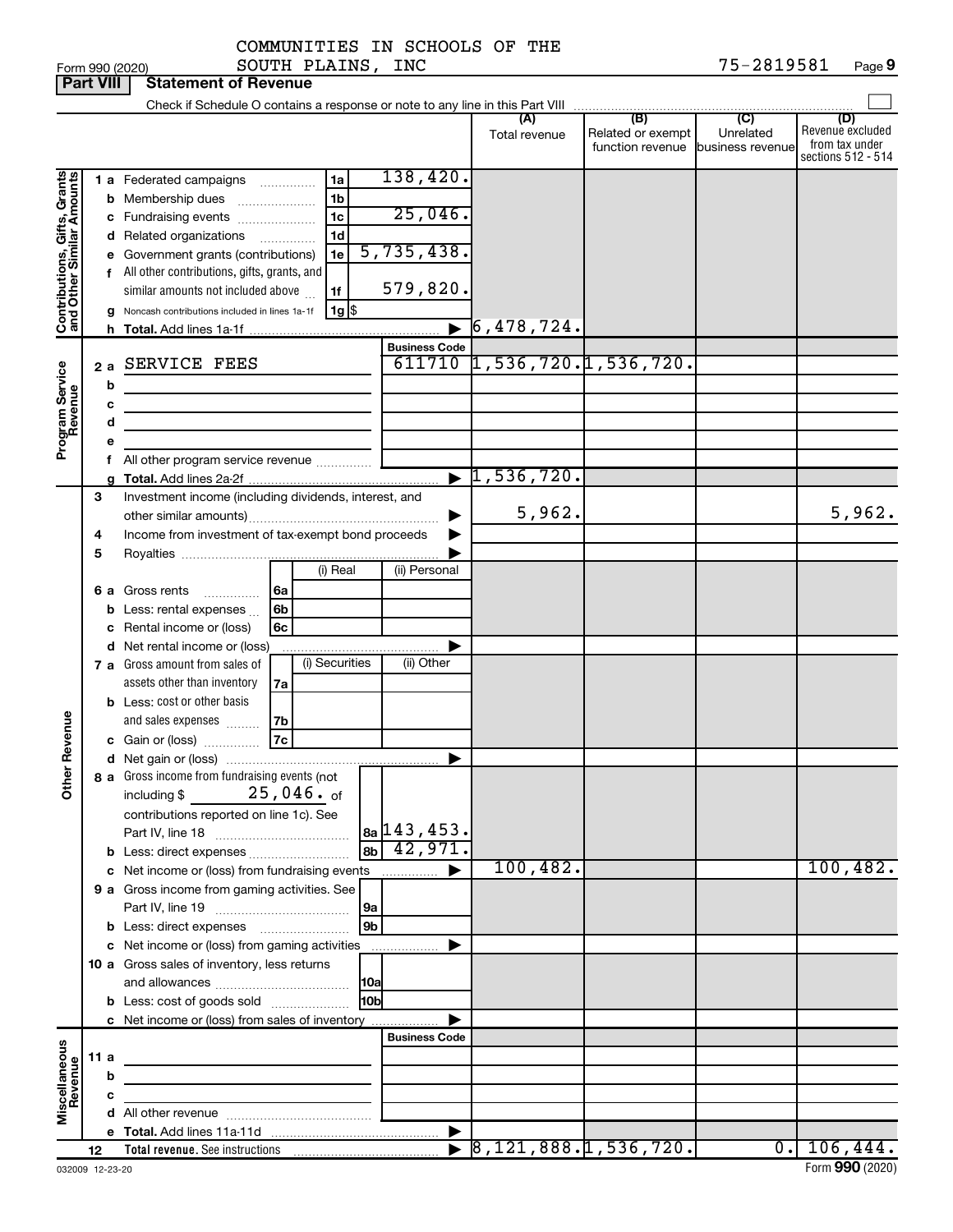|              | SOUTH PLAINS,<br>Form 990 (2020)                                                                                                                                                                           | INC                   |                                    |                                    | 75-2819581<br>Page 10   |
|--------------|------------------------------------------------------------------------------------------------------------------------------------------------------------------------------------------------------------|-----------------------|------------------------------------|------------------------------------|-------------------------|
|              | <b>Part IX   Statement of Functional Expenses</b>                                                                                                                                                          |                       |                                    |                                    |                         |
|              | Section 501(c)(3) and 501(c)(4) organizations must complete all columns. All other organizations must complete column (A).                                                                                 |                       |                                    |                                    |                         |
|              |                                                                                                                                                                                                            |                       |                                    | (C)                                | $\mathbf{X}$<br>(D)     |
|              | Do not include amounts reported on lines 6b,<br>7b, 8b, 9b, and 10b of Part VIII.                                                                                                                          | (A)<br>Total expenses | (B)<br>Program service<br>expenses | Management and<br>general expenses | Fundraising<br>expenses |
| 1.           | Grants and other assistance to domestic organizations                                                                                                                                                      |                       |                                    |                                    |                         |
|              | and domestic governments. See Part IV, line 21                                                                                                                                                             |                       |                                    |                                    |                         |
| $\mathbf{2}$ | Grants and other assistance to domestic                                                                                                                                                                    |                       |                                    |                                    |                         |
|              | individuals. See Part IV, line 22                                                                                                                                                                          |                       |                                    |                                    |                         |
| 3            | Grants and other assistance to foreign                                                                                                                                                                     |                       |                                    |                                    |                         |
|              | organizations, foreign governments, and foreign                                                                                                                                                            |                       |                                    |                                    |                         |
|              | individuals. See Part IV, lines 15 and 16                                                                                                                                                                  |                       |                                    |                                    |                         |
| 4<br>5       | Benefits paid to or for members<br>Compensation of current officers, directors,                                                                                                                            |                       |                                    |                                    |                         |
|              | trustees, and key employees                                                                                                                                                                                | 117,783.              |                                    | 117,783.                           |                         |
| 6            | Compensation not included above to disqualified                                                                                                                                                            |                       |                                    |                                    |                         |
|              | persons (as defined under section 4958(f)(1)) and                                                                                                                                                          |                       |                                    |                                    |                         |
|              | persons described in section 4958(c)(3)(B)                                                                                                                                                                 |                       |                                    |                                    |                         |
| 7            | Other salaries and wages                                                                                                                                                                                   | 3,467,446.            | 3,346,381.                         | 121,065.                           |                         |
| 8            | Pension plan accruals and contributions (include                                                                                                                                                           |                       |                                    |                                    |                         |
|              | section 401(k) and 403(b) employer contributions)                                                                                                                                                          |                       |                                    |                                    |                         |
| 9            |                                                                                                                                                                                                            | 736, 819.             | 719,242.                           | 17,577.                            |                         |
| 10           |                                                                                                                                                                                                            | 270,647.              | 254,013.                           | 16,634.                            |                         |
| 11           | Fees for services (nonemployees):                                                                                                                                                                          |                       |                                    |                                    |                         |
| a            |                                                                                                                                                                                                            |                       |                                    |                                    |                         |
| b            |                                                                                                                                                                                                            |                       |                                    |                                    |                         |
| c            |                                                                                                                                                                                                            | 13,700.               |                                    | 13,700.                            |                         |
| d            |                                                                                                                                                                                                            |                       |                                    |                                    |                         |
| e            | Professional fundraising services. See Part IV, line 17                                                                                                                                                    | 253.                  |                                    | 253.                               |                         |
| f            | Investment management fees                                                                                                                                                                                 |                       |                                    |                                    |                         |
| g            | Other. (If line 11g amount exceeds 10% of line 25,                                                                                                                                                         | 1,479,587.            | 1,441,129.                         | 38,458.                            |                         |
|              | column (A) amount, list line 11g expenses on Sch O.)                                                                                                                                                       |                       |                                    |                                    |                         |
| 12<br>13     |                                                                                                                                                                                                            | 750,053.              | 747,728.                           | 2,325.                             |                         |
| 14           |                                                                                                                                                                                                            | 10,674.               | 10,674.                            |                                    |                         |
| 15           |                                                                                                                                                                                                            |                       |                                    |                                    |                         |
| 16           |                                                                                                                                                                                                            | 139,974.              | 124,032.                           | 15,942.                            |                         |
| 17           | Travel                                                                                                                                                                                                     | 94,919.               | 94,806.                            | 113.                               |                         |
| 18           | Payments of travel or entertainment expenses                                                                                                                                                               |                       |                                    |                                    |                         |
|              | for any federal, state, or local public officials                                                                                                                                                          |                       |                                    |                                    |                         |
| 19           | Conferences, conventions, and meetings                                                                                                                                                                     | 44,509.               | 44,449.                            | 60.                                |                         |
| 20           | Interest                                                                                                                                                                                                   |                       |                                    |                                    |                         |
| 21           |                                                                                                                                                                                                            |                       |                                    |                                    |                         |
| 22           | Depreciation, depletion, and amortization                                                                                                                                                                  | 8,297.                |                                    |                                    |                         |
| 23           | Insurance                                                                                                                                                                                                  |                       | 7,452.                             | 845.                               |                         |
| 24           | Other expenses. Itemize expenses not covered<br>above (List miscellaneous expenses on line 24e. If<br>line 24e amount exceeds 10% of line 25, column (A)<br>amount, list line 24e expenses on Schedule O.) |                       |                                    |                                    |                         |
| a            | PROGRAM COSTS                                                                                                                                                                                              | 9,689.                | 9,689.                             |                                    |                         |
| $\mathbf b$  | <b>MISCELLANEOUS</b>                                                                                                                                                                                       | 8,474.                | 25.                                | 8,449.                             |                         |
| c            |                                                                                                                                                                                                            |                       |                                    |                                    |                         |
| d            |                                                                                                                                                                                                            |                       |                                    |                                    |                         |
| е            | All other expenses                                                                                                                                                                                         |                       |                                    |                                    |                         |
| 25           | Total functional expenses. Add lines 1 through 24e                                                                                                                                                         | 7,152,824.            | 6,799,620.                         | 353, 204.                          | $\overline{0}$ .        |
| 26           | Joint costs. Complete this line only if the organization                                                                                                                                                   |                       |                                    |                                    |                         |
|              | reported in column (B) joint costs from a combined                                                                                                                                                         |                       |                                    |                                    |                         |
|              | educational campaign and fundraising solicitation.                                                                                                                                                         |                       |                                    |                                    |                         |

Check here  $\blacktriangleright$ 

Check here  $\begin{array}{c} \begin{array}{|c} \hline \end{array} \end{array}$  if following SOP 98-2 (ASC 958-720)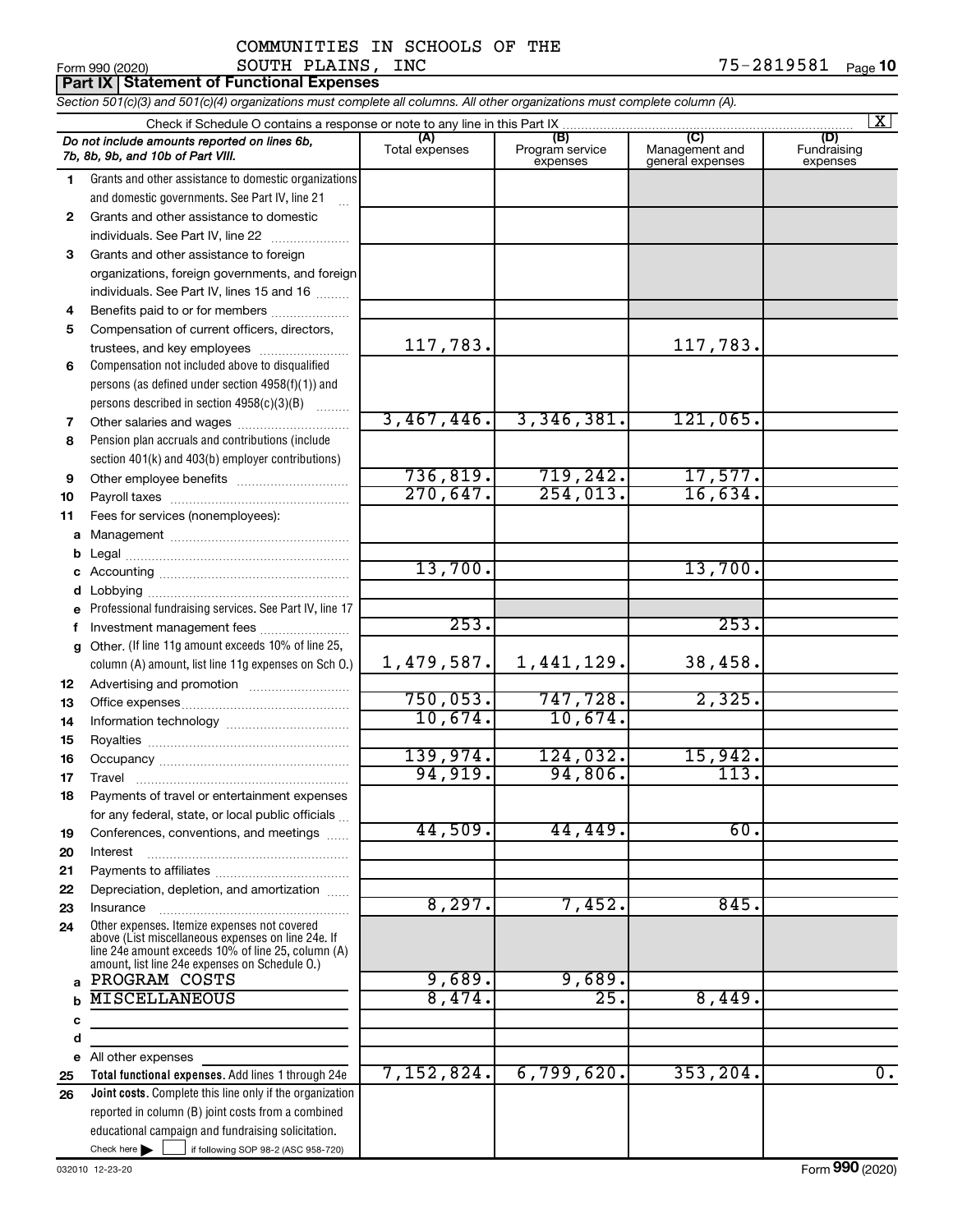|                 | COMMUNITIES IN SCHOOLS OF<br>THE |            |         |
|-----------------|----------------------------------|------------|---------|
| Form 990 (2020) | INC<br>PLAINS<br>SOUTH           | 75-2819581 | Page 11 |

|                             | Part X   | <b>Balance Sheet</b>                                                                                                                                                                                                           |           |         |                          |                  |                                           |
|-----------------------------|----------|--------------------------------------------------------------------------------------------------------------------------------------------------------------------------------------------------------------------------------|-----------|---------|--------------------------|------------------|-------------------------------------------|
|                             |          |                                                                                                                                                                                                                                |           |         |                          |                  |                                           |
|                             |          |                                                                                                                                                                                                                                |           |         | (A)<br>Beginning of year |                  | (B)<br>End of year                        |
|                             | 1        |                                                                                                                                                                                                                                |           |         | 949,332.                 | 1                | 828,447.                                  |
|                             | 2        |                                                                                                                                                                                                                                |           |         |                          | $\mathbf{2}$     |                                           |
|                             | 3        |                                                                                                                                                                                                                                | 388, 310. | 3       | 694, 341.                |                  |                                           |
|                             | 4        |                                                                                                                                                                                                                                |           |         | 62, 307.                 | $\overline{4}$   | 103,093.                                  |
|                             | 5        | Loans and other receivables from any current or former officer, director,                                                                                                                                                      |           |         |                          |                  |                                           |
|                             |          | trustee, key employee, creator or founder, substantial contributor, or 35%                                                                                                                                                     |           |         |                          |                  |                                           |
|                             |          | controlled entity or family member of any of these persons <i>manufolded</i> entity or family member of any of these persons                                                                                                   |           |         |                          | 5                |                                           |
|                             | 6        | Loans and other receivables from other disqualified persons (as defined                                                                                                                                                        |           |         |                          |                  |                                           |
|                             |          | under section 4958(f)(1)), and persons described in section 4958(c)(3)(B) $\ldots$                                                                                                                                             |           | 6       |                          |                  |                                           |
|                             | 7        |                                                                                                                                                                                                                                |           |         |                          | $\overline{7}$   |                                           |
| Assets                      | 8        |                                                                                                                                                                                                                                |           |         |                          | 8                |                                           |
|                             | 9        | Prepaid expenses and deferred charges [11] matter continuum matter and referred charges [11] matter continuum matter continuum matter and continuum matter continuum matter continuum matter continuum matter continuum matter |           | 1,984.  | 9                        | 65,687.          |                                           |
|                             |          | <b>10a</b> Land, buildings, and equipment: cost or other                                                                                                                                                                       |           |         |                          |                  |                                           |
|                             |          | basis. Complete Part VI of Schedule D  10a                                                                                                                                                                                     |           | 31,324. |                          |                  |                                           |
|                             |          |                                                                                                                                                                                                                                |           | 31,324. | 0.                       | 10 <sub>c</sub>  | Ο.                                        |
|                             | 11       |                                                                                                                                                                                                                                |           |         |                          | 11               | 98,472.                                   |
|                             | 12       |                                                                                                                                                                                                                                |           | 12      |                          |                  |                                           |
|                             | 13       |                                                                                                                                                                                                                                |           | 13      |                          |                  |                                           |
|                             | 14       |                                                                                                                                                                                                                                |           | 14      |                          |                  |                                           |
|                             | 15       |                                                                                                                                                                                                                                |           |         |                          | 15               |                                           |
|                             | 16       |                                                                                                                                                                                                                                |           |         | 1,401,933.<br>153,018.   | 16               | 1,790,040.<br>85,316.                     |
|                             | 17       |                                                                                                                                                                                                                                |           | 17      |                          |                  |                                           |
|                             | 18       |                                                                                                                                                                                                                                |           | 9,527.  | 18                       | $\overline{0}$ . |                                           |
|                             | 19       | Deferred revenue manual contracts and contracts are all the contracts and contracts are contracted and contracts are contracted and contract are contracted and contract are contracted and contract are contracted and contra |           |         |                          | 19<br>20         |                                           |
|                             | 20<br>21 |                                                                                                                                                                                                                                |           |         |                          | 21               |                                           |
|                             | 22       | Escrow or custodial account liability. Complete Part IV of Schedule D<br>Loans and other payables to any current or former officer, director,                                                                                  |           |         |                          |                  |                                           |
| Liabilities                 |          | trustee, key employee, creator or founder, substantial contributor, or 35%                                                                                                                                                     |           |         |                          |                  |                                           |
|                             |          | controlled entity or family member of any of these persons <i>manufolder in the controlled</i>                                                                                                                                 |           |         |                          | 22               |                                           |
|                             | 23       | Secured mortgages and notes payable to unrelated third parties                                                                                                                                                                 |           |         |                          | 23               |                                           |
|                             | 24       |                                                                                                                                                                                                                                |           |         |                          | 24               |                                           |
|                             | 25       | Other liabilities (including federal income tax, payables to related third                                                                                                                                                     |           |         |                          |                  |                                           |
|                             |          | parties, and other liabilities not included on lines 17-24). Complete Part X                                                                                                                                                   |           |         |                          |                  |                                           |
|                             |          | of Schedule D                                                                                                                                                                                                                  |           |         | 507, 300.                | 25               | $0 \cdot$                                 |
|                             | 26       | Total liabilities. Add lines 17 through 25                                                                                                                                                                                     |           |         | 669,845.                 | 26               | 85,316.                                   |
|                             |          | Organizations that follow FASB ASC 958, check here $\blacktriangleright \lfloor \underline{X} \rfloor$                                                                                                                         |           |         |                          |                  |                                           |
|                             |          | and complete lines 27, 28, 32, and 33.                                                                                                                                                                                         |           |         |                          |                  |                                           |
|                             | 27       |                                                                                                                                                                                                                                |           |         | 694,874.                 | 27               | 1,502,601.                                |
|                             | 28       |                                                                                                                                                                                                                                |           |         | 37, 214.                 | 28               | 202, 123.                                 |
|                             |          | Organizations that do not follow FASB ASC 958, check here $\blacktriangleright \perp$                                                                                                                                          |           |         |                          |                  |                                           |
|                             |          | and complete lines 29 through 33.                                                                                                                                                                                              |           |         |                          |                  |                                           |
| Net Assets or Fund Balances | 29       |                                                                                                                                                                                                                                |           |         |                          | 29               |                                           |
|                             | 30       | Paid-in or capital surplus, or land, building, or equipment fund                                                                                                                                                               |           |         |                          | 30               |                                           |
|                             | 31       | Retained earnings, endowment, accumulated income, or other funds                                                                                                                                                               |           |         |                          | 31               |                                           |
|                             | 32       |                                                                                                                                                                                                                                |           |         | 732,088.                 | 32               | 1,704,724.                                |
|                             | 33       |                                                                                                                                                                                                                                |           |         | 1,401,933.               | 33               | 1,790,040.<br>$T_{\text{sum}}$ 000 (2020) |

Form (2020) **990**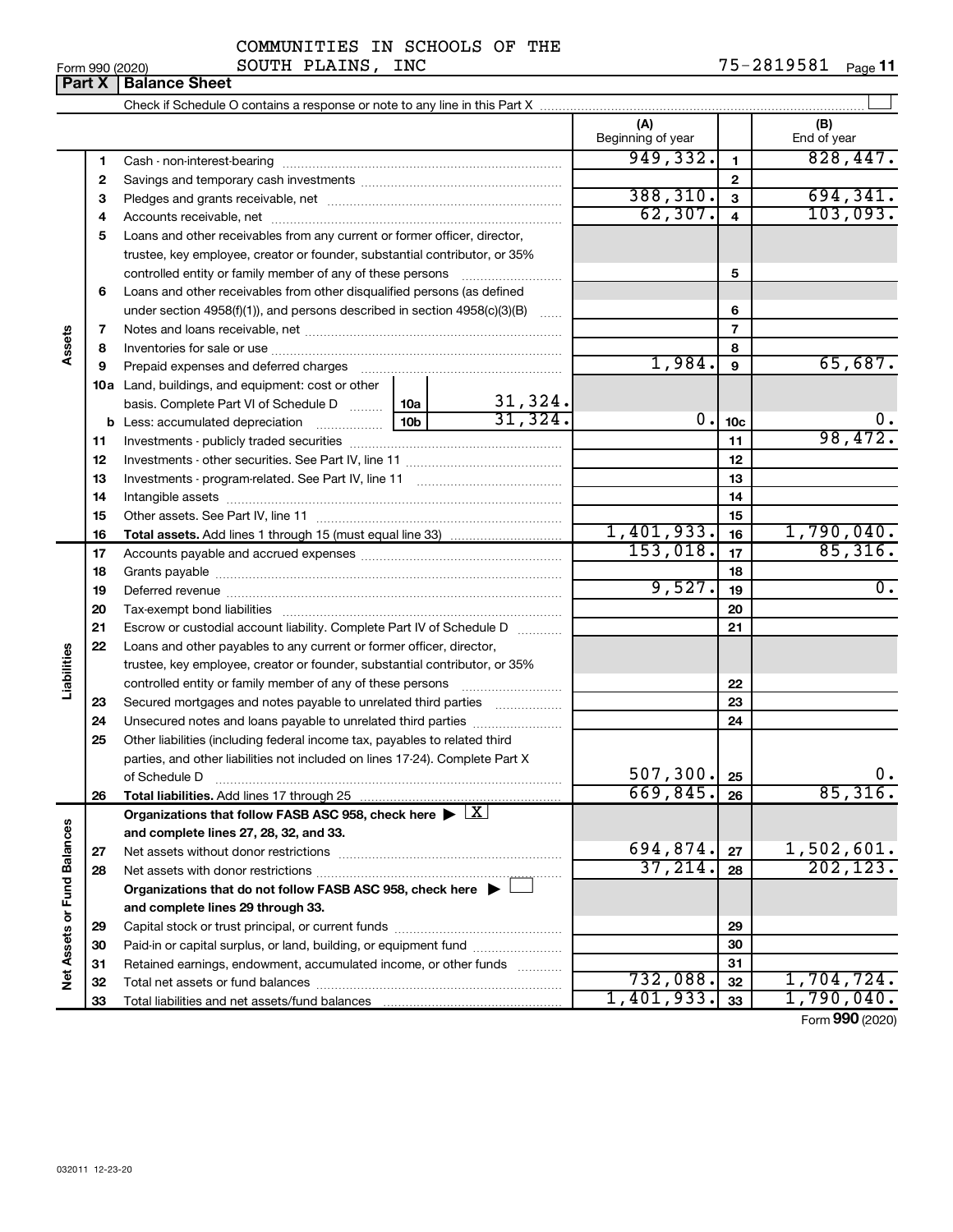| 75-2819581<br>SOUTH PLAINS, INC<br>Page 12<br>Form 990 (2020)<br><b>Part XI</b><br><b>Reconciliation of Net Assets</b>                                                                                                                             |                   |
|----------------------------------------------------------------------------------------------------------------------------------------------------------------------------------------------------------------------------------------------------|-------------------|
|                                                                                                                                                                                                                                                    |                   |
|                                                                                                                                                                                                                                                    |                   |
|                                                                                                                                                                                                                                                    |                   |
|                                                                                                                                                                                                                                                    |                   |
| 8,121,888.<br>1<br>1                                                                                                                                                                                                                               |                   |
| 7,152,824.<br>$\mathbf{2}$<br>2                                                                                                                                                                                                                    |                   |
| 969,064.<br>3<br>Revenue less expenses. Subtract line 2 from line 1<br>3                                                                                                                                                                           |                   |
| 732,088.<br>$\overline{\mathbf{4}}$<br>4                                                                                                                                                                                                           |                   |
| 3,572.<br>5<br>Net unrealized gains (losses) on investments [11] matter contracts and the state of the state of the state of the state of the state of the state of the state of the state of the state of the state of the state of the stat<br>5 |                   |
| 6<br>6                                                                                                                                                                                                                                             |                   |
| $\overline{7}$<br>Investment expenses www.communication.com/www.communication.com/www.communication.com/www.com<br>7                                                                                                                               |                   |
| 8<br>8<br>Prior period adjustments www.communication.communication.communication.com/                                                                                                                                                              |                   |
| Other changes in net assets or fund balances (explain on Schedule O) manufactured controller changes in net assets or fund balances (explain on Schedule O)<br>9<br>9                                                                              | $\overline{0}$ .  |
| Net assets or fund balances at end of year. Combine lines 3 through 9 (must equal Part X, line 32,<br>10                                                                                                                                           |                   |
| 1,704,724.<br>10                                                                                                                                                                                                                                   |                   |
| <b>Part XII Financial Statements and Reporting</b>                                                                                                                                                                                                 |                   |
| Check if Schedule O contains a response or note to any line in this Part XII must consumed the containment of                                                                                                                                      | $\vert$ X $\vert$ |
| Yes                                                                                                                                                                                                                                                | <b>No</b>         |
| $X$ Accrual<br>Accounting method used to prepare the Form 990: $\Box$ Cash<br>Other<br>1.                                                                                                                                                          |                   |
| If the organization changed its method of accounting from a prior year or checked "Other," explain in Schedule O.                                                                                                                                  |                   |
| 2a Were the organization's financial statements compiled or reviewed by an independent accountant?<br>2a                                                                                                                                           | х                 |
| If "Yes," check a box below to indicate whether the financial statements for the year were compiled or reviewed on a                                                                                                                               |                   |
| separate basis, consolidated basis, or both:                                                                                                                                                                                                       |                   |
| Separate basis<br>Consolidated basis<br>Both consolidated and separate basis                                                                                                                                                                       |                   |
| х<br>2 <sub>b</sub>                                                                                                                                                                                                                                |                   |
| If "Yes," check a box below to indicate whether the financial statements for the year were audited on a separate basis,                                                                                                                            |                   |
| consolidated basis, or both:                                                                                                                                                                                                                       |                   |
| $ \mathbf{X} $ Separate basis<br>Consolidated basis<br>Both consolidated and separate basis                                                                                                                                                        |                   |
| c If "Yes" to line 2a or 2b, does the organization have a committee that assumes responsibility for oversight of the audit,                                                                                                                        |                   |
| review, or compilation of its financial statements and selection of an independent accountant?<br>2c                                                                                                                                               | X                 |
| If the organization changed either its oversight process or selection process during the tax year, explain on Schedule O.                                                                                                                          |                   |
| 3a As a result of a federal award, was the organization required to undergo an audit or audits as set forth in the Single Audit                                                                                                                    |                   |
| х<br>3a                                                                                                                                                                                                                                            |                   |
| b If "Yes," did the organization undergo the required audit or audits? If the organization did not undergo the required audit                                                                                                                      |                   |
| х<br>3b<br>$000 \text{ hours}$                                                                                                                                                                                                                     |                   |

Form (2020) **990**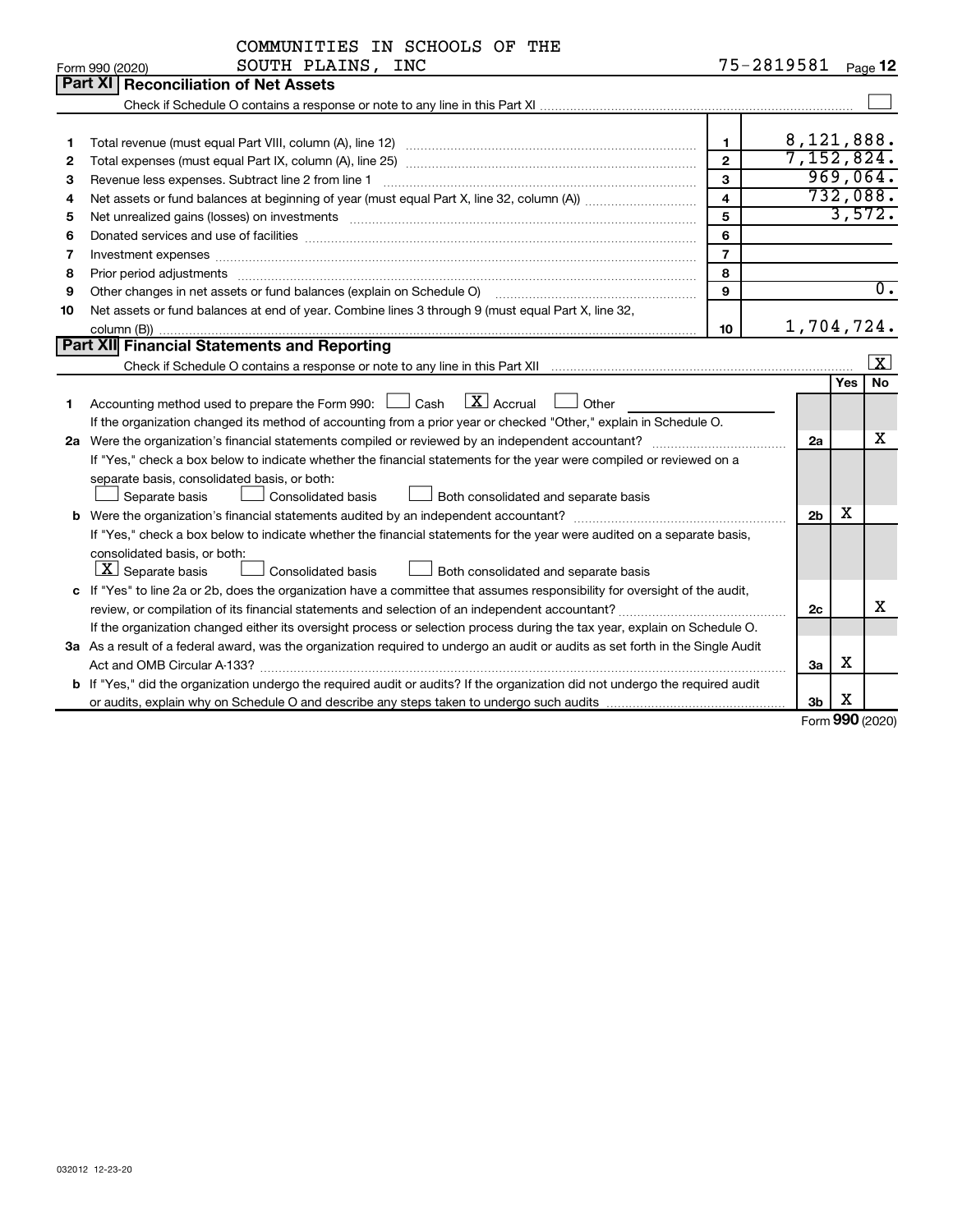|                | <b>SCHEDULE A</b>                                                                                |  |                                                                        |                                                                                                                                                                                                                                               |                                                                |    |                            |  | OMB No. 1545-0047                     |
|----------------|--------------------------------------------------------------------------------------------------|--|------------------------------------------------------------------------|-----------------------------------------------------------------------------------------------------------------------------------------------------------------------------------------------------------------------------------------------|----------------------------------------------------------------|----|----------------------------|--|---------------------------------------|
|                | (Form 990 or 990-EZ)                                                                             |  |                                                                        | <b>Public Charity Status and Public Support</b><br>Complete if the organization is a section 501(c)(3) organization or a section                                                                                                              |                                                                |    |                            |  |                                       |
|                |                                                                                                  |  |                                                                        | 4947(a)(1) nonexempt charitable trust.                                                                                                                                                                                                        |                                                                |    |                            |  |                                       |
|                | Department of the Treasury<br>Internal Revenue Service                                           |  |                                                                        | Attach to Form 990 or Form 990-EZ.                                                                                                                                                                                                            |                                                                |    |                            |  | <b>Open to Public</b><br>Inspection   |
|                | Name of the organization                                                                         |  |                                                                        | Go to www.irs.gov/Form990 for instructions and the latest information.<br>COMMUNITIES IN SCHOOLS OF THE                                                                                                                                       |                                                                |    |                            |  | <b>Employer identification number</b> |
|                |                                                                                                  |  | SOUTH PLAINS, INC                                                      |                                                                                                                                                                                                                                               |                                                                |    |                            |  | 75-2819581                            |
| Part I         | Reason for Public Charity Status. (All organizations must complete this part.) See instructions. |  |                                                                        |                                                                                                                                                                                                                                               |                                                                |    |                            |  |                                       |
|                |                                                                                                  |  |                                                                        | The organization is not a private foundation because it is: (For lines 1 through 12, check only one box.)                                                                                                                                     |                                                                |    |                            |  |                                       |
| 1              |                                                                                                  |  |                                                                        | A church, convention of churches, or association of churches described in section 170(b)(1)(A)(i).                                                                                                                                            |                                                                |    |                            |  |                                       |
| 2              |                                                                                                  |  |                                                                        | A school described in section 170(b)(1)(A)(ii). (Attach Schedule E (Form 990 or 990-EZ).)                                                                                                                                                     |                                                                |    |                            |  |                                       |
| 3              |                                                                                                  |  |                                                                        | A hospital or a cooperative hospital service organization described in section $170(b)(1)(A)(iii)$ .                                                                                                                                          |                                                                |    |                            |  |                                       |
| 4              |                                                                                                  |  |                                                                        | A medical research organization operated in conjunction with a hospital described in section 170(b)(1)(A)(iii). Enter the hospital's name,                                                                                                    |                                                                |    |                            |  |                                       |
|                | city, and state:                                                                                 |  |                                                                        |                                                                                                                                                                                                                                               |                                                                |    |                            |  |                                       |
| 5              |                                                                                                  |  |                                                                        | An organization operated for the benefit of a college or university owned or operated by a governmental unit described in                                                                                                                     |                                                                |    |                            |  |                                       |
|                |                                                                                                  |  | section 170(b)(1)(A)(iv). (Complete Part II.)                          |                                                                                                                                                                                                                                               |                                                                |    |                            |  |                                       |
| 6<br><u>x</u>  |                                                                                                  |  |                                                                        | A federal, state, or local government or governmental unit described in section 170(b)(1)(A)(v).                                                                                                                                              |                                                                |    |                            |  |                                       |
| $\overline{7}$ |                                                                                                  |  |                                                                        | An organization that normally receives a substantial part of its support from a governmental unit or from the general public described in                                                                                                     |                                                                |    |                            |  |                                       |
| 8              |                                                                                                  |  | section 170(b)(1)(A)(vi). (Complete Part II.)                          | A community trust described in section 170(b)(1)(A)(vi). (Complete Part II.)                                                                                                                                                                  |                                                                |    |                            |  |                                       |
| 9              |                                                                                                  |  |                                                                        | An agricultural research organization described in section 170(b)(1)(A)(ix) operated in conjunction with a land-grant college                                                                                                                 |                                                                |    |                            |  |                                       |
|                |                                                                                                  |  |                                                                        | or university or a non-land-grant college of agriculture (see instructions). Enter the name, city, and state of the college or                                                                                                                |                                                                |    |                            |  |                                       |
|                | university:                                                                                      |  |                                                                        |                                                                                                                                                                                                                                               |                                                                |    |                            |  |                                       |
| 10             |                                                                                                  |  |                                                                        | An organization that normally receives (1) more than 33 1/3% of its support from contributions, membership fees, and gross receipts from                                                                                                      |                                                                |    |                            |  |                                       |
|                |                                                                                                  |  |                                                                        | activities related to its exempt functions, subject to certain exceptions; and (2) no more than 33 1/3% of its support from gross investment                                                                                                  |                                                                |    |                            |  |                                       |
|                |                                                                                                  |  |                                                                        | income and unrelated business taxable income (less section 511 tax) from businesses acquired by the organization after June 30, 1975.                                                                                                         |                                                                |    |                            |  |                                       |
|                |                                                                                                  |  | See section 509(a)(2). (Complete Part III.)                            |                                                                                                                                                                                                                                               |                                                                |    |                            |  |                                       |
| 11             |                                                                                                  |  |                                                                        | An organization organized and operated exclusively to test for public safety. See section 509(a)(4).                                                                                                                                          |                                                                |    |                            |  |                                       |
| 12             |                                                                                                  |  |                                                                        | An organization organized and operated exclusively for the benefit of, to perform the functions of, or to carry out the purposes of one or                                                                                                    |                                                                |    |                            |  |                                       |
|                |                                                                                                  |  |                                                                        | more publicly supported organizations described in section 509(a)(1) or section 509(a)(2). See section 509(a)(3). Check the box in                                                                                                            |                                                                |    |                            |  |                                       |
| а              |                                                                                                  |  |                                                                        | lines 12a through 12d that describes the type of supporting organization and complete lines 12e, 12f, and 12g.<br>Type I. A supporting organization operated, supervised, or controlled by its supported organization(s), typically by giving |                                                                |    |                            |  |                                       |
|                |                                                                                                  |  |                                                                        | the supported organization(s) the power to regularly appoint or elect a majority of the directors or trustees of the supporting                                                                                                               |                                                                |    |                            |  |                                       |
|                |                                                                                                  |  | organization. You must complete Part IV, Sections A and B.             |                                                                                                                                                                                                                                               |                                                                |    |                            |  |                                       |
| b              |                                                                                                  |  |                                                                        | Type II. A supporting organization supervised or controlled in connection with its supported organization(s), by having                                                                                                                       |                                                                |    |                            |  |                                       |
|                |                                                                                                  |  |                                                                        | control or management of the supporting organization vested in the same persons that control or manage the supported                                                                                                                          |                                                                |    |                            |  |                                       |
|                |                                                                                                  |  | organization(s). You must complete Part IV, Sections A and C.          |                                                                                                                                                                                                                                               |                                                                |    |                            |  |                                       |
| с              |                                                                                                  |  |                                                                        | Type III functionally integrated. A supporting organization operated in connection with, and functionally integrated with,                                                                                                                    |                                                                |    |                            |  |                                       |
|                |                                                                                                  |  |                                                                        | its supported organization(s) (see instructions). You must complete Part IV, Sections A, D, and E.                                                                                                                                            |                                                                |    |                            |  |                                       |
| d              |                                                                                                  |  |                                                                        | Type III non-functionally integrated. A supporting organization operated in connection with its supported organization(s)                                                                                                                     |                                                                |    |                            |  |                                       |
|                |                                                                                                  |  |                                                                        | that is not functionally integrated. The organization generally must satisfy a distribution requirement and an attentiveness                                                                                                                  |                                                                |    |                            |  |                                       |
| е              |                                                                                                  |  |                                                                        | requirement (see instructions). You must complete Part IV, Sections A and D, and Part V.<br>Check this box if the organization received a written determination from the IRS that it is a Type I, Type II, Type III                           |                                                                |    |                            |  |                                       |
|                |                                                                                                  |  |                                                                        | functionally integrated, or Type III non-functionally integrated supporting organization.                                                                                                                                                     |                                                                |    |                            |  |                                       |
|                |                                                                                                  |  |                                                                        |                                                                                                                                                                                                                                               |                                                                |    |                            |  |                                       |
| g              |                                                                                                  |  | Provide the following information about the supported organization(s). |                                                                                                                                                                                                                                               |                                                                |    |                            |  |                                       |
|                | (i) Name of supported                                                                            |  | (ii) EIN                                                               | (iii) Type of organization<br>(described on lines 1-10                                                                                                                                                                                        | (iv) Is the organization listed<br>in your governing document? |    | (v) Amount of monetary     |  | (vi) Amount of other                  |
|                | organization                                                                                     |  |                                                                        | above (see instructions))                                                                                                                                                                                                                     | Yes                                                            | No | support (see instructions) |  | support (see instructions)            |
|                |                                                                                                  |  |                                                                        |                                                                                                                                                                                                                                               |                                                                |    |                            |  |                                       |
|                |                                                                                                  |  |                                                                        |                                                                                                                                                                                                                                               |                                                                |    |                            |  |                                       |
|                |                                                                                                  |  |                                                                        |                                                                                                                                                                                                                                               |                                                                |    |                            |  |                                       |
|                |                                                                                                  |  |                                                                        |                                                                                                                                                                                                                                               |                                                                |    |                            |  |                                       |
|                |                                                                                                  |  |                                                                        |                                                                                                                                                                                                                                               |                                                                |    |                            |  |                                       |
|                |                                                                                                  |  |                                                                        |                                                                                                                                                                                                                                               |                                                                |    |                            |  |                                       |
|                |                                                                                                  |  |                                                                        |                                                                                                                                                                                                                                               |                                                                |    |                            |  |                                       |
|                |                                                                                                  |  |                                                                        |                                                                                                                                                                                                                                               |                                                                |    |                            |  |                                       |
|                |                                                                                                  |  |                                                                        |                                                                                                                                                                                                                                               |                                                                |    |                            |  |                                       |
| Total          |                                                                                                  |  |                                                                        |                                                                                                                                                                                                                                               |                                                                |    |                            |  |                                       |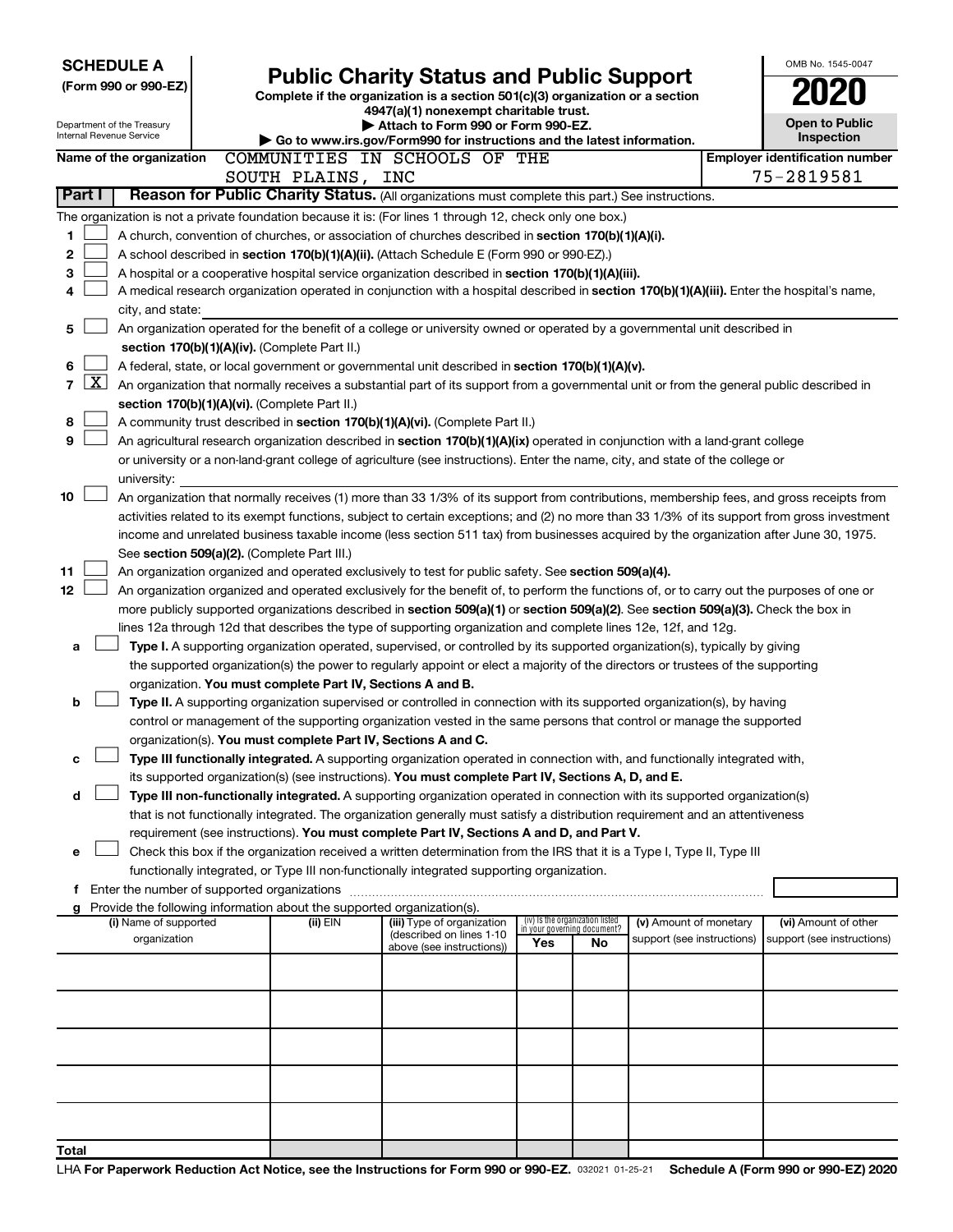#### Schedule A (Form 990 or 990-EZ) 2020 Page SOUTH PLAINS, INC 75-2819581

75-2819581 Page 2

(Complete only if you checked the box on line 5, 7, or 8 of Part I or if the organization failed to qualify under Part III. If the organization fails to qualify under the tests listed below, please complete Part III.) **Part II Support Schedule for Organizations Described in Sections 170(b)(1)(A)(iv) and 170(b)(1)(A)(vi)**

| <b>Section A. Public Support</b>                                                                                                                                                                                               |                      |                     |                        |                        |          |                                          |  |  |
|--------------------------------------------------------------------------------------------------------------------------------------------------------------------------------------------------------------------------------|----------------------|---------------------|------------------------|------------------------|----------|------------------------------------------|--|--|
| Calendar year (or fiscal year beginning in)                                                                                                                                                                                    | (a) 2016             | (b) 2017            | $(c)$ 2018             | $(d)$ 2019             | (e) 2020 | (f) Total                                |  |  |
| 1 Gifts, grants, contributions, and                                                                                                                                                                                            |                      |                     |                        |                        |          |                                          |  |  |
| membership fees received. (Do not                                                                                                                                                                                              |                      |                     |                        |                        |          |                                          |  |  |
| include any "unusual grants.")                                                                                                                                                                                                 | 2562422.             | 2660133.            | 4102257.               | 4698216.               |          | 6478724.20501752.                        |  |  |
| 2 Tax revenues levied for the organ-                                                                                                                                                                                           |                      |                     |                        |                        |          |                                          |  |  |
| ization's benefit and either paid to                                                                                                                                                                                           |                      |                     |                        |                        |          |                                          |  |  |
| or expended on its behalf                                                                                                                                                                                                      |                      |                     |                        |                        |          |                                          |  |  |
| 3 The value of services or facilities                                                                                                                                                                                          |                      |                     |                        |                        |          |                                          |  |  |
| furnished by a governmental unit to                                                                                                                                                                                            |                      |                     |                        |                        |          |                                          |  |  |
| the organization without charge                                                                                                                                                                                                |                      | $190,000.$ 185,000. | 170,000.               | 255,000.               |          | $259,000.$ 1059000.                      |  |  |
| 4 Total. Add lines 1 through 3                                                                                                                                                                                                 | 2752422.             | 2845133.            | 4272257.               | 4953216.               |          | 6737724.21560752.                        |  |  |
| 5 The portion of total contributions                                                                                                                                                                                           |                      |                     |                        |                        |          |                                          |  |  |
| by each person (other than a                                                                                                                                                                                                   |                      |                     |                        |                        |          |                                          |  |  |
| governmental unit or publicly                                                                                                                                                                                                  |                      |                     |                        |                        |          |                                          |  |  |
| supported organization) included                                                                                                                                                                                               |                      |                     |                        |                        |          |                                          |  |  |
| on line 1 that exceeds 2% of the                                                                                                                                                                                               |                      |                     |                        |                        |          |                                          |  |  |
| amount shown on line 11,                                                                                                                                                                                                       |                      |                     |                        |                        |          |                                          |  |  |
| column (f)                                                                                                                                                                                                                     |                      |                     |                        |                        |          |                                          |  |  |
| 6 Public support. Subtract line 5 from line 4.                                                                                                                                                                                 |                      |                     |                        |                        |          | 21560752.                                |  |  |
| <b>Section B. Total Support</b>                                                                                                                                                                                                |                      |                     |                        |                        |          |                                          |  |  |
| Calendar year (or fiscal year beginning in)                                                                                                                                                                                    |                      |                     |                        |                        |          | (f) Total                                |  |  |
| 7 Amounts from line 4                                                                                                                                                                                                          | (a) 2016<br>2752422. | (b) 2017<br>2845133 | $(c)$ 2018<br>4272257. | $(d)$ 2019<br>4953216. | (e) 2020 | 6737724.21560752.                        |  |  |
| 8 Gross income from interest,                                                                                                                                                                                                  |                      |                     |                        |                        |          |                                          |  |  |
|                                                                                                                                                                                                                                |                      |                     |                        |                        |          |                                          |  |  |
| dividends, payments received on                                                                                                                                                                                                |                      |                     |                        |                        |          |                                          |  |  |
| securities loans, rents, royalties,                                                                                                                                                                                            | 715.                 | 3,367.              | 7,568.                 | 7,831.                 | 5,962.   | 25,443.                                  |  |  |
| and income from similar sources                                                                                                                                                                                                |                      |                     |                        |                        |          |                                          |  |  |
| <b>9</b> Net income from unrelated business                                                                                                                                                                                    |                      |                     |                        |                        |          |                                          |  |  |
| activities, whether or not the                                                                                                                                                                                                 |                      |                     |                        |                        |          |                                          |  |  |
| business is regularly carried on                                                                                                                                                                                               |                      |                     |                        |                        |          |                                          |  |  |
| 10 Other income. Do not include gain                                                                                                                                                                                           |                      |                     |                        |                        |          |                                          |  |  |
| or loss from the sale of capital                                                                                                                                                                                               |                      |                     |                        |                        |          |                                          |  |  |
| assets (Explain in Part VI.)                                                                                                                                                                                                   |                      |                     |                        |                        |          |                                          |  |  |
| <b>11 Total support.</b> Add lines 7 through 10                                                                                                                                                                                |                      |                     |                        |                        |          | 21586195.                                |  |  |
| <b>12</b> Gross receipts from related activities, etc. (see instructions)                                                                                                                                                      |                      |                     |                        |                        | 12       | 6,779,317.                               |  |  |
| 13 First 5 years. If the Form 990 is for the organization's first, second, third, fourth, or fifth tax year as a section 501(c)(3)                                                                                             |                      |                     |                        |                        |          |                                          |  |  |
| organization, check this box and stop here [1, 1, 2008] The Construction of the constraint of the constraint of the constraint of the constraint of the constraint of the constraint of the constraint of the constraint of th |                      |                     |                        |                        |          |                                          |  |  |
| <b>Section C. Computation of Public Support Percentage</b>                                                                                                                                                                     |                      |                     |                        |                        |          |                                          |  |  |
|                                                                                                                                                                                                                                |                      |                     |                        |                        | 14       | 99.88<br>%                               |  |  |
|                                                                                                                                                                                                                                |                      |                     |                        |                        | 15       | 99.87<br>$\%$                            |  |  |
| 16a 33 1/3% support test - 2020. If the organization did not check the box on line 13, and line 14 is 33 1/3% or more, check this box and                                                                                      |                      |                     |                        |                        |          |                                          |  |  |
| stop here. The organization qualifies as a publicly supported organization manufactured content and the support of the state of the state of the state of the state of the state of the state of the state of the state of the |                      |                     |                        |                        |          | $\blacktriangleright$ $\boxed{\text{X}}$ |  |  |
| b 33 1/3% support test - 2019. If the organization did not check a box on line 13 or 16a, and line 15 is 33 1/3% or more, check this box                                                                                       |                      |                     |                        |                        |          |                                          |  |  |
|                                                                                                                                                                                                                                |                      |                     |                        |                        |          |                                          |  |  |
| 17a 10% -facts-and-circumstances test - 2020. If the organization did not check a box on line 13, 16a, or 16b, and line 14 is 10% or more,                                                                                     |                      |                     |                        |                        |          |                                          |  |  |
| and if the organization meets the facts-and-circumstances test, check this box and stop here. Explain in Part VI how the organization                                                                                          |                      |                     |                        |                        |          |                                          |  |  |
| meets the facts-and-circumstances test. The organization qualifies as a publicly supported organization                                                                                                                        |                      |                     |                        |                        |          |                                          |  |  |
| <b>b 10%</b> -facts-and-circumstances test - 2019. If the organization did not check a box on line 13, 16a, 16b, or 17a, and line 15 is 10% or                                                                                 |                      |                     |                        |                        |          |                                          |  |  |
| more, and if the organization meets the facts-and-circumstances test, check this box and stop here. Explain in Part VI how the                                                                                                 |                      |                     |                        |                        |          |                                          |  |  |
| organization meets the facts-and-circumstances test. The organization qualifies as a publicly supported organization                                                                                                           |                      |                     |                        |                        |          |                                          |  |  |
| 18 Private foundation. If the organization did not check a box on line 13, 16a, 16b, 17a, or 17b, check this box and see instructions                                                                                          |                      |                     |                        |                        |          |                                          |  |  |

**Schedule A (Form 990 or 990-EZ) 2020**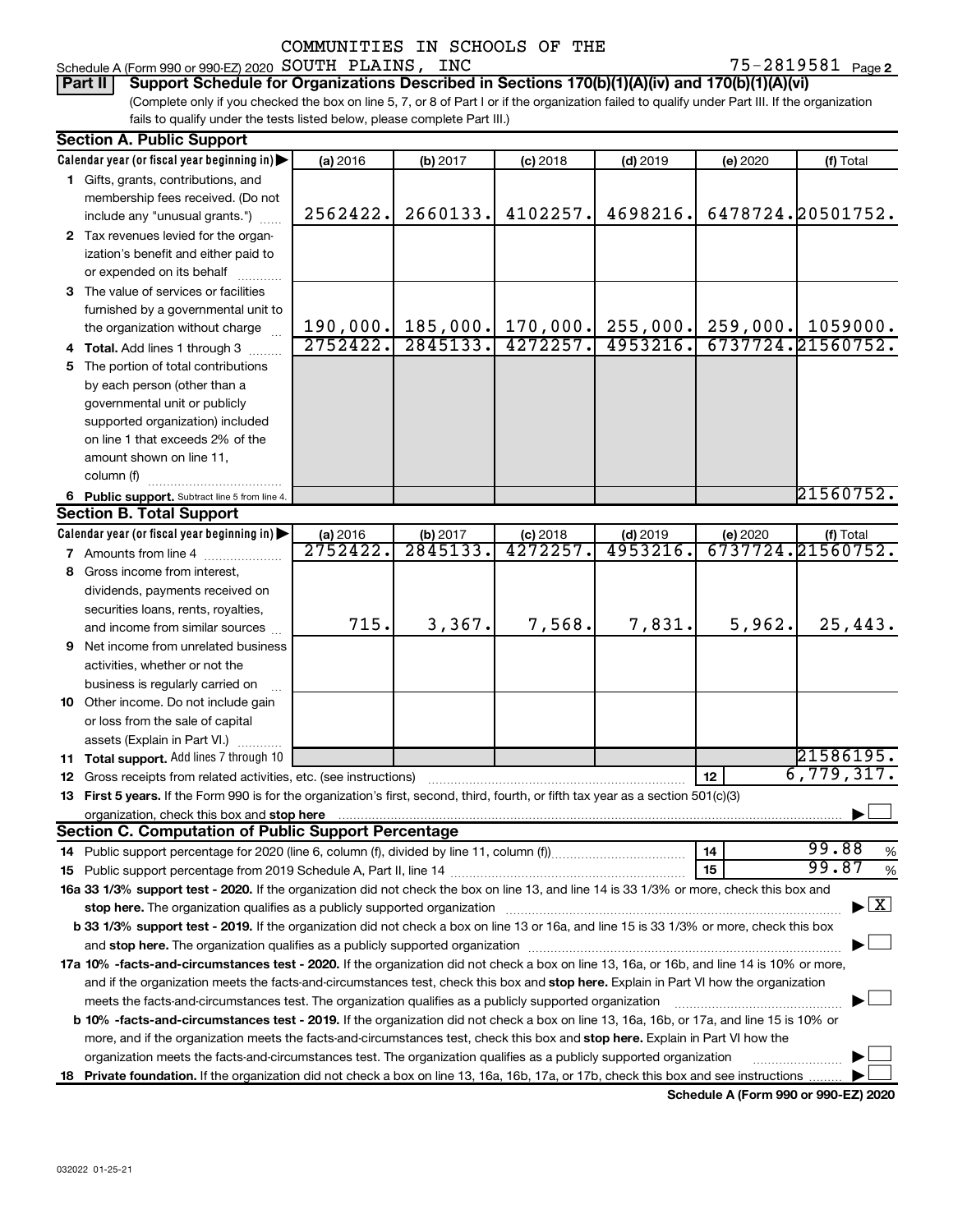#### **Part III Support Schedule for Organizations Described in Section 509(a)(2)**

(Complete only if you checked the box on line 10 of Part I or if the organization failed to qualify under Part II. If the organization fails to qualify under the tests listed below, please complete Part II.)

| <b>Section A. Public Support</b>                                                                                                                                                                                                                                                                |          |          |          |            |          |           |
|-------------------------------------------------------------------------------------------------------------------------------------------------------------------------------------------------------------------------------------------------------------------------------------------------|----------|----------|----------|------------|----------|-----------|
| Calendar year (or fiscal year beginning in)                                                                                                                                                                                                                                                     | (a) 2016 | (b) 2017 | (c) 2018 | $(d)$ 2019 | (e) 2020 | (f) Total |
| 1 Gifts, grants, contributions, and                                                                                                                                                                                                                                                             |          |          |          |            |          |           |
| membership fees received. (Do not                                                                                                                                                                                                                                                               |          |          |          |            |          |           |
| include any "unusual grants.")                                                                                                                                                                                                                                                                  |          |          |          |            |          |           |
| <b>2</b> Gross receipts from admissions,                                                                                                                                                                                                                                                        |          |          |          |            |          |           |
| merchandise sold or services per-                                                                                                                                                                                                                                                               |          |          |          |            |          |           |
| formed, or facilities furnished in                                                                                                                                                                                                                                                              |          |          |          |            |          |           |
| any activity that is related to the<br>organization's tax-exempt purpose                                                                                                                                                                                                                        |          |          |          |            |          |           |
| 3 Gross receipts from activities that                                                                                                                                                                                                                                                           |          |          |          |            |          |           |
| are not an unrelated trade or bus-                                                                                                                                                                                                                                                              |          |          |          |            |          |           |
| iness under section 513                                                                                                                                                                                                                                                                         |          |          |          |            |          |           |
| 4 Tax revenues levied for the organ-                                                                                                                                                                                                                                                            |          |          |          |            |          |           |
| ization's benefit and either paid to                                                                                                                                                                                                                                                            |          |          |          |            |          |           |
| or expended on its behalf                                                                                                                                                                                                                                                                       |          |          |          |            |          |           |
| .<br>5 The value of services or facilities                                                                                                                                                                                                                                                      |          |          |          |            |          |           |
|                                                                                                                                                                                                                                                                                                 |          |          |          |            |          |           |
| furnished by a governmental unit to                                                                                                                                                                                                                                                             |          |          |          |            |          |           |
| the organization without charge                                                                                                                                                                                                                                                                 |          |          |          |            |          |           |
| <b>6 Total.</b> Add lines 1 through 5                                                                                                                                                                                                                                                           |          |          |          |            |          |           |
| 7a Amounts included on lines 1, 2, and                                                                                                                                                                                                                                                          |          |          |          |            |          |           |
| 3 received from disqualified persons                                                                                                                                                                                                                                                            |          |          |          |            |          |           |
| <b>b</b> Amounts included on lines 2 and 3 received<br>from other than disqualified persons that                                                                                                                                                                                                |          |          |          |            |          |           |
| exceed the greater of \$5,000 or 1% of the                                                                                                                                                                                                                                                      |          |          |          |            |          |           |
| amount on line 13 for the year                                                                                                                                                                                                                                                                  |          |          |          |            |          |           |
| c Add lines 7a and 7b                                                                                                                                                                                                                                                                           |          |          |          |            |          |           |
| 8 Public support. (Subtract line 7c from line 6.)                                                                                                                                                                                                                                               |          |          |          |            |          |           |
| <b>Section B. Total Support</b>                                                                                                                                                                                                                                                                 |          |          |          |            |          |           |
| Calendar year (or fiscal year beginning in)                                                                                                                                                                                                                                                     | (a) 2016 | (b) 2017 | (c) 2018 | $(d)$ 2019 | (e) 2020 | (f) Total |
| <b>9</b> Amounts from line 6                                                                                                                                                                                                                                                                    |          |          |          |            |          |           |
| <b>10a</b> Gross income from interest,                                                                                                                                                                                                                                                          |          |          |          |            |          |           |
| dividends, payments received on<br>securities loans, rents, royalties,                                                                                                                                                                                                                          |          |          |          |            |          |           |
| and income from similar sources                                                                                                                                                                                                                                                                 |          |          |          |            |          |           |
| <b>b</b> Unrelated business taxable income                                                                                                                                                                                                                                                      |          |          |          |            |          |           |
| (less section 511 taxes) from businesses                                                                                                                                                                                                                                                        |          |          |          |            |          |           |
| acquired after June 30, 1975                                                                                                                                                                                                                                                                    |          |          |          |            |          |           |
| c Add lines 10a and 10b                                                                                                                                                                                                                                                                         |          |          |          |            |          |           |
| <b>11</b> Net income from unrelated business                                                                                                                                                                                                                                                    |          |          |          |            |          |           |
| activities not included in line 10b.                                                                                                                                                                                                                                                            |          |          |          |            |          |           |
| whether or not the business is<br>regularly carried on                                                                                                                                                                                                                                          |          |          |          |            |          |           |
| 12 Other income. Do not include gain                                                                                                                                                                                                                                                            |          |          |          |            |          |           |
| or loss from the sale of capital                                                                                                                                                                                                                                                                |          |          |          |            |          |           |
| assets (Explain in Part VI.)                                                                                                                                                                                                                                                                    |          |          |          |            |          |           |
| <b>13</b> Total support. (Add lines 9, 10c, 11, and 12.)                                                                                                                                                                                                                                        |          |          |          |            |          |           |
| 14 First 5 years. If the Form 990 is for the organization's first, second, third, fourth, or fifth tax year as a section 501(c)(3) organization,                                                                                                                                                |          |          |          |            |          |           |
| check this box and stop here <b>construction and construction</b> and check this box and stop here <b>construction</b> and construction and construction and construction and construction and construction and construction and constru<br>Section C. Computation of Public Support Percentage |          |          |          |            |          |           |
|                                                                                                                                                                                                                                                                                                 |          |          |          |            |          |           |
| 15 Public support percentage for 2020 (line 8, column (f), divided by line 13, column (f) <i>manumeronominium</i>                                                                                                                                                                               |          |          |          |            | 15       | %         |
| 16 Public support percentage from 2019 Schedule A, Part III, line 15                                                                                                                                                                                                                            |          |          |          |            | 16       | %         |
| Section D. Computation of Investment Income Percentage                                                                                                                                                                                                                                          |          |          |          |            |          |           |
| 17 Investment income percentage for 2020 (line 10c, column (f), divided by line 13, column (f))                                                                                                                                                                                                 |          |          |          |            | 17       | %         |
| 18 Investment income percentage from 2019 Schedule A, Part III, line 17                                                                                                                                                                                                                         |          |          |          |            | 18       | %         |
| 19a 33 1/3% support tests - 2020. If the organization did not check the box on line 14, and line 15 is more than 33 1/3%, and line 17 is not                                                                                                                                                    |          |          |          |            |          |           |
| more than 33 1/3%, check this box and stop here. The organization qualifies as a publicly supported organization                                                                                                                                                                                |          |          |          |            |          |           |
| b 33 1/3% support tests - 2019. If the organization did not check a box on line 14 or line 19a, and line 16 is more than 33 1/3%, and                                                                                                                                                           |          |          |          |            |          |           |
| line 18 is not more than 33 1/3%, check this box and stop here. The organization qualifies as a publicly supported organization                                                                                                                                                                 |          |          |          |            |          |           |
|                                                                                                                                                                                                                                                                                                 |          |          |          |            |          |           |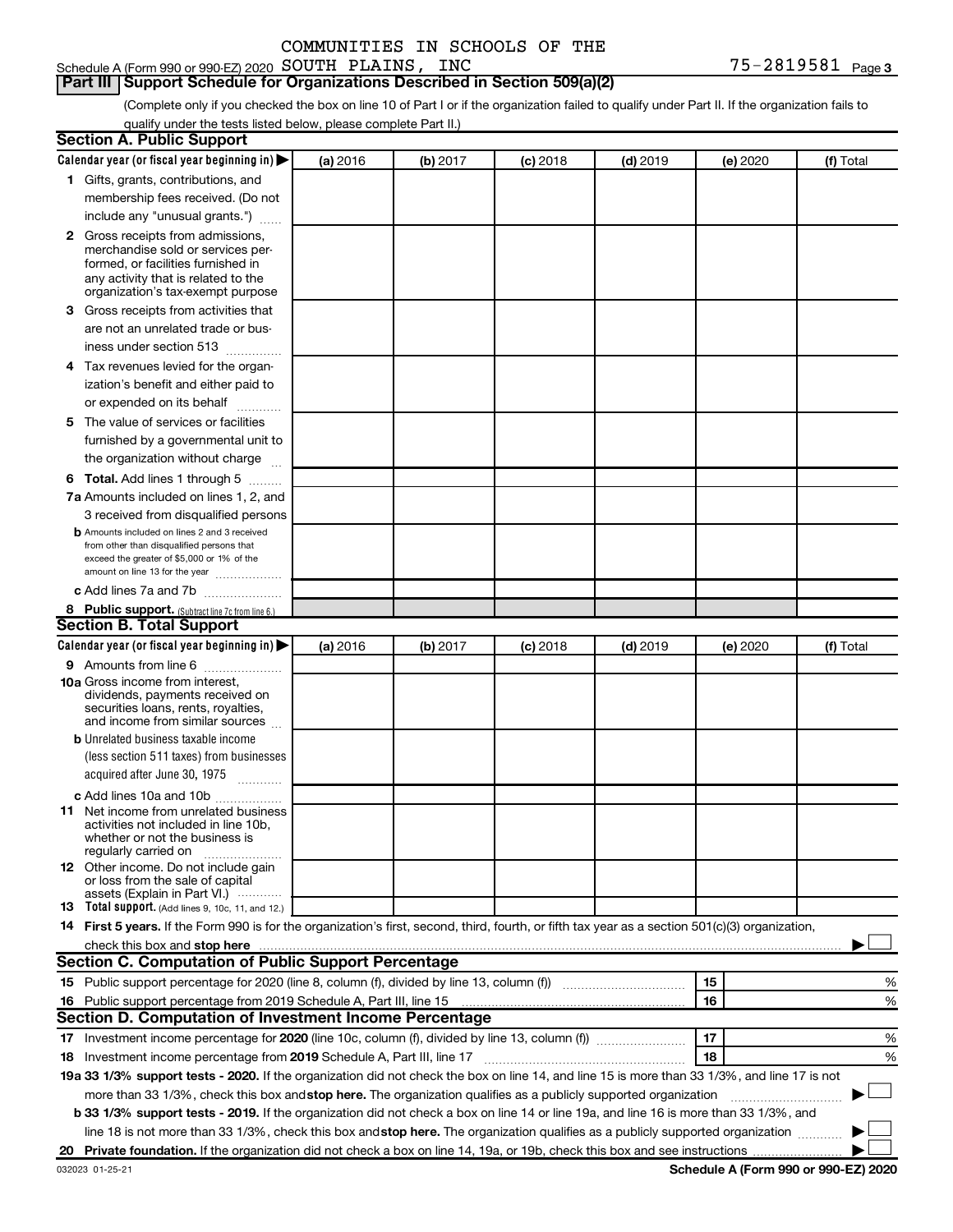#### 75-2819581 <sub>Page 4</sub> Schedule A (Form 990 or 990-EZ) 2020 Page SOUTH PLAINS, INC 75-2819581

#### **Part IV Supporting Organizations**

(Complete only if you checked a box in line 12 on Part I. If you checked box 12a, Part I, complete Sections A and B. If you checked box 12b, Part I, complete Sections A and C. If you checked box 12c, Part I, complete Sections A, D, and E. If you checked box 12d, Part I, complete Sections A and D, and complete Part V.)

#### **Section A. All Supporting Organizations**

- **1** Are all of the organization's supported organizations listed by name in the organization's governing documents? If "No," describe in Part VI how the supported organizations are designated. If designated by *class or purpose, describe the designation. If historic and continuing relationship, explain.*
- **2** Did the organization have any supported organization that does not have an IRS determination of status under section 509(a)(1) or (2)? If "Yes," explain in Part **VI** how the organization determined that the supported *organization was described in section 509(a)(1) or (2).*
- **3a** Did the organization have a supported organization described in section 501(c)(4), (5), or (6)? If "Yes," answer *lines 3b and 3c below.*
- **b** Did the organization confirm that each supported organization qualified under section 501(c)(4), (5), or (6) and satisfied the public support tests under section 509(a)(2)? If "Yes," describe in Part VI when and how the *organization made the determination.*
- **c** Did the organization ensure that all support to such organizations was used exclusively for section 170(c)(2)(B) purposes? If "Yes," explain in Part VI what controls the organization put in place to ensure such use.
- **4 a** *If* Was any supported organization not organized in the United States ("foreign supported organization")? *"Yes," and if you checked box 12a or 12b in Part I, answer lines 4b and 4c below.*
- **b** Did the organization have ultimate control and discretion in deciding whether to make grants to the foreign supported organization? If "Yes," describe in Part VI how the organization had such control and discretion *despite being controlled or supervised by or in connection with its supported organizations.*
- **c** Did the organization support any foreign supported organization that does not have an IRS determination under sections 501(c)(3) and 509(a)(1) or (2)? If "Yes," explain in Part VI what controls the organization used *to ensure that all support to the foreign supported organization was used exclusively for section 170(c)(2)(B) purposes.*
- **5a** Did the organization add, substitute, or remove any supported organizations during the tax year? If "Yes," answer lines 5b and 5c below (if applicable). Also, provide detail in **Part VI,** including (i) the names and EIN *numbers of the supported organizations added, substituted, or removed; (ii) the reasons for each such action; (iii) the authority under the organization's organizing document authorizing such action; and (iv) how the action was accomplished (such as by amendment to the organizing document).*
- **b Type I or Type II only.** Was any added or substituted supported organization part of a class already designated in the organization's organizing document?
- **c Substitutions only.**  Was the substitution the result of an event beyond the organization's control?
- **6** Did the organization provide support (whether in the form of grants or the provision of services or facilities) to **Part VI.** support or benefit one or more of the filing organization's supported organizations? If "Yes," provide detail in anyone other than (i) its supported organizations, (ii) individuals that are part of the charitable class benefited by one or more of its supported organizations, or (iii) other supporting organizations that also
- **7** Did the organization provide a grant, loan, compensation, or other similar payment to a substantial contributor regard to a substantial contributor? If "Yes," complete Part I of Schedule L (Form 990 or 990-EZ). (as defined in section 4958(c)(3)(C)), a family member of a substantial contributor, or a 35% controlled entity with
- **8** Did the organization make a loan to a disqualified person (as defined in section 4958) not described in line 7? *If "Yes," complete Part I of Schedule L (Form 990 or 990-EZ).*
- **9 a** Was the organization controlled directly or indirectly at any time during the tax year by one or more in section 509(a)(1) or (2))? If "Yes," provide detail in **Part VI.** disqualified persons, as defined in section 4946 (other than foundation managers and organizations described
- **b** Did one or more disqualified persons (as defined in line 9a) hold a controlling interest in any entity in which the supporting organization had an interest? If "Yes," provide detail in Part VI.
- **c** Did a disqualified person (as defined in line 9a) have an ownership interest in, or derive any personal benefit from, assets in which the supporting organization also had an interest? If "Yes," provide detail in Part VI.
- **10 a** Was the organization subject to the excess business holdings rules of section 4943 because of section supporting organizations)? If "Yes," answer line 10b below. 4943(f) (regarding certain Type II supporting organizations, and all Type III non-functionally integrated
- **b** Did the organization have any excess business holdings in the tax year? (Use Schedule C, Form 4720, to *determine whether the organization had excess business holdings.)*

**Yes No 1 2 3a 3b 3c 4a 4b 4c 5a 5b 5c 6 7 8 9a 9b 9c 10a 10b**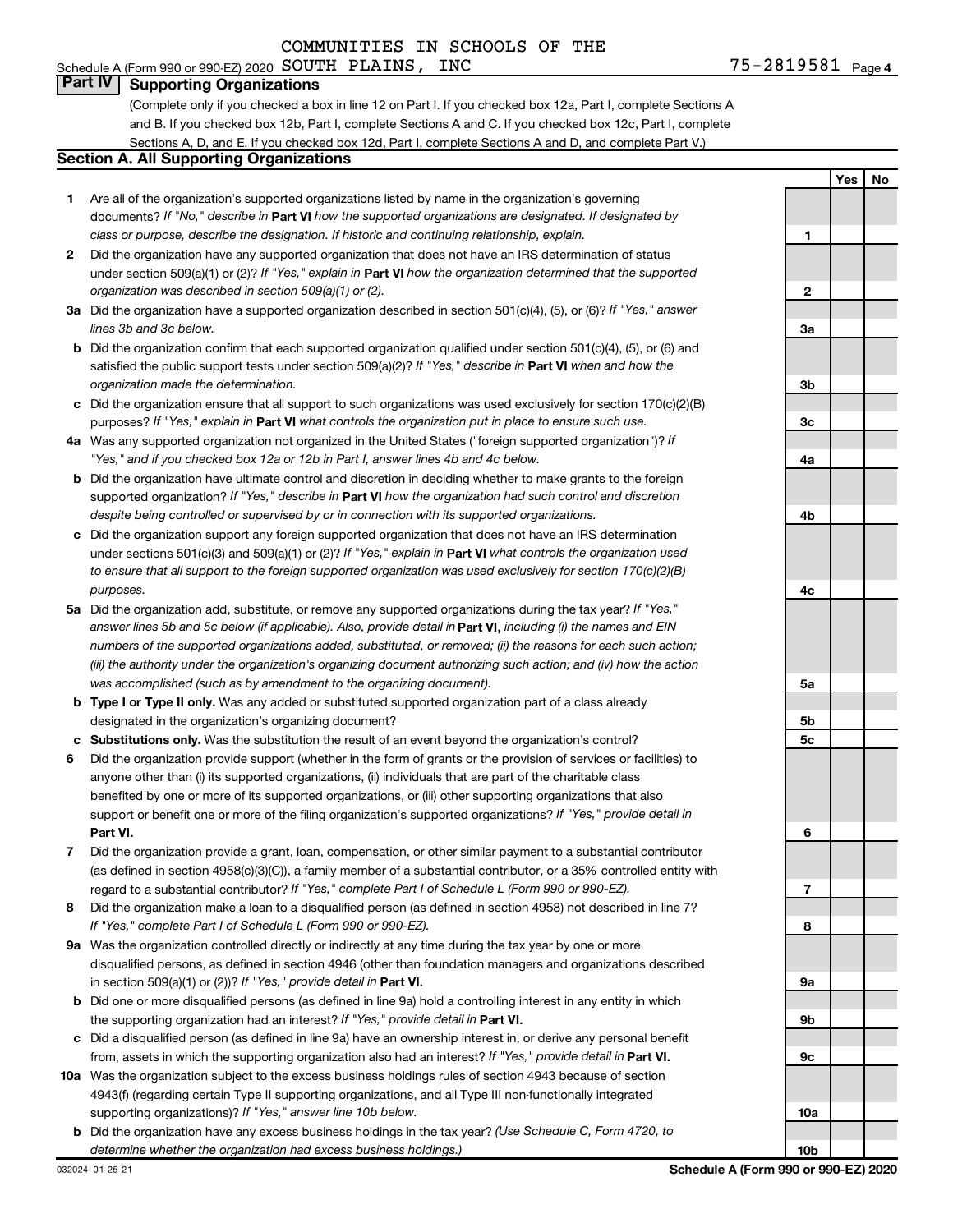Schedule A (Form 990 or 990-EZ) 2020 Page SOUTH PLAINS, INC 75-2819581

|    | <b>Supporting Organizations (continued)</b><br>Part IV                                                                                                                                                                                                    |     |            |     |
|----|-----------------------------------------------------------------------------------------------------------------------------------------------------------------------------------------------------------------------------------------------------------|-----|------------|-----|
|    |                                                                                                                                                                                                                                                           |     | Yes        | No  |
| 11 | Has the organization accepted a gift or contribution from any of the following persons?                                                                                                                                                                   |     |            |     |
|    | a A person who directly or indirectly controls, either alone or together with persons described in lines 11b and                                                                                                                                          |     |            |     |
|    | 11c below, the governing body of a supported organization?                                                                                                                                                                                                | 11a |            |     |
|    | <b>b</b> A family member of a person described in line 11a above?                                                                                                                                                                                         | 11b |            |     |
|    | c A 35% controlled entity of a person described in line 11a or 11b above?If "Yes" to line 11a, 11b, or 11c, provide                                                                                                                                       |     |            |     |
|    | detail in Part VI.                                                                                                                                                                                                                                        | 11c |            |     |
|    | <b>Section B. Type I Supporting Organizations</b>                                                                                                                                                                                                         |     |            |     |
|    |                                                                                                                                                                                                                                                           |     | <b>Yes</b> | No. |
| 1  | Did the governing body, members of the governing body, officers acting in their official capacity, or membership of one or                                                                                                                                |     |            |     |
|    | more supported organizations have the power to regularly appoint or elect at least a majority of the organization's officers,                                                                                                                             |     |            |     |
|    | directors, or trustees at all times during the tax year? If "No," describe in Part VI how the supported organization(s)<br>effectively operated, supervised, or controlled the organization's activities. If the organization had more than one supported |     |            |     |
|    | organization, describe how the powers to appoint and/or remove officers, directors, or trustees were allocated among the                                                                                                                                  |     |            |     |
|    | supported organizations and what conditions or restrictions, if any, applied to such powers during the tax year.                                                                                                                                          | 1   |            |     |
| 2  | Did the organization operate for the benefit of any supported organization other than the supported                                                                                                                                                       |     |            |     |
|    | organization(s) that operated, supervised, or controlled the supporting organization? If "Yes," explain in                                                                                                                                                |     |            |     |
|    | Part VI how providing such benefit carried out the purposes of the supported organization(s) that operated,                                                                                                                                               |     |            |     |
|    | supervised, or controlled the supporting organization.                                                                                                                                                                                                    | 2   |            |     |
|    | <b>Section C. Type II Supporting Organizations</b>                                                                                                                                                                                                        |     |            |     |
|    |                                                                                                                                                                                                                                                           |     | Yes        | No. |
| 1  | Were a majority of the organization's directors or trustees during the tax year also a majority of the directors                                                                                                                                          |     |            |     |
|    | or trustees of each of the organization's supported organization(s)? If "No," describe in Part VI how control                                                                                                                                             |     |            |     |
|    | or management of the supporting organization was vested in the same persons that controlled or managed                                                                                                                                                    |     |            |     |
|    | the supported organization(s).                                                                                                                                                                                                                            | 1   |            |     |
|    | Section D. All Type III Supporting Organizations                                                                                                                                                                                                          |     |            |     |
|    |                                                                                                                                                                                                                                                           |     | Yes        | No  |
| 1  | Did the organization provide to each of its supported organizations, by the last day of the fifth month of the                                                                                                                                            |     |            |     |
|    | organization's tax year, (i) a written notice describing the type and amount of support provided during the prior tax                                                                                                                                     |     |            |     |
|    | year, (ii) a copy of the Form 990 that was most recently filed as of the date of notification, and (iii) copies of the                                                                                                                                    |     |            |     |
|    | organization's governing documents in effect on the date of notification, to the extent not previously provided?                                                                                                                                          | 1   |            |     |
| 2  | Were any of the organization's officers, directors, or trustees either (i) appointed or elected by the supported                                                                                                                                          |     |            |     |
|    | organization(s) or (ii) serving on the governing body of a supported organization? If "No," explain in Part VI how                                                                                                                                        |     |            |     |
|    | the organization maintained a close and continuous working relationship with the supported organization(s).<br>By reason of the relationship described in line 2, above, did the organization's supported organizations have a                            | 2   |            |     |
| З  |                                                                                                                                                                                                                                                           |     |            |     |
|    | significant voice in the organization's investment policies and in directing the use of the organization's                                                                                                                                                |     |            |     |
|    | income or assets at all times during the tax year? If "Yes," describe in Part VI the role the organization's<br>supported organizations played in this regard.                                                                                            | 3   |            |     |
|    | Section E. Type III Functionally Integrated Supporting Organizations                                                                                                                                                                                      |     |            |     |
| 1  | Check the box next to the method that the organization used to satisfy the Integral Part Test during the yealsee instructions).                                                                                                                           |     |            |     |
| a  | The organization satisfied the Activities Test. Complete line 2 below.                                                                                                                                                                                    |     |            |     |
| b  | The organization is the parent of each of its supported organizations. Complete line 3 below.                                                                                                                                                             |     |            |     |
| c  | The organization supported a governmental entity. Describe in Part VI how you supported a governmental entity (see instructions).                                                                                                                         |     |            |     |
| 2  | Activities Test. Answer lines 2a and 2b below.                                                                                                                                                                                                            |     | Yes        | No  |
| а  | Did substantially all of the organization's activities during the tax year directly further the exempt purposes of                                                                                                                                        |     |            |     |
|    | the supported organization(s) to which the organization was responsive? If "Yes," then in Part VI identify                                                                                                                                                |     |            |     |
|    | those supported organizations and explain how these activities directly furthered their exempt purposes,                                                                                                                                                  |     |            |     |
|    | how the organization was responsive to those supported organizations, and how the organization determined                                                                                                                                                 |     |            |     |
|    | that these activities constituted substantially all of its activities.                                                                                                                                                                                    | 2a  |            |     |
|    | <b>b</b> Did the activities described in line 2a, above, constitute activities that, but for the organization's involvement,                                                                                                                              |     |            |     |
|    | one or more of the organization's supported organization(s) would have been engaged in? If "Yes," explain in                                                                                                                                              |     |            |     |
|    | <b>Part VI</b> the reasons for the organization's position that its supported organization(s) would have engaged in                                                                                                                                       |     |            |     |
|    | these activities but for the organization's involvement.                                                                                                                                                                                                  | 2b  |            |     |
| з  | Parent of Supported Organizations. Answer lines 3a and 3b below.                                                                                                                                                                                          |     |            |     |
| а  | Did the organization have the power to regularly appoint or elect a majority of the officers, directors, or                                                                                                                                               |     |            |     |
|    | trustees of each of the supported organizations? If "Yes" or "No" provide details in Part VI.                                                                                                                                                             | За  |            |     |
|    | <b>b</b> Did the organization exercise a substantial degree of direction over the policies, programs, and activities of each                                                                                                                              |     |            |     |

of its supported organizations? If "Yes," describe in Part VI the role played by the organization in this regard.

032025 01-25-21

**3b**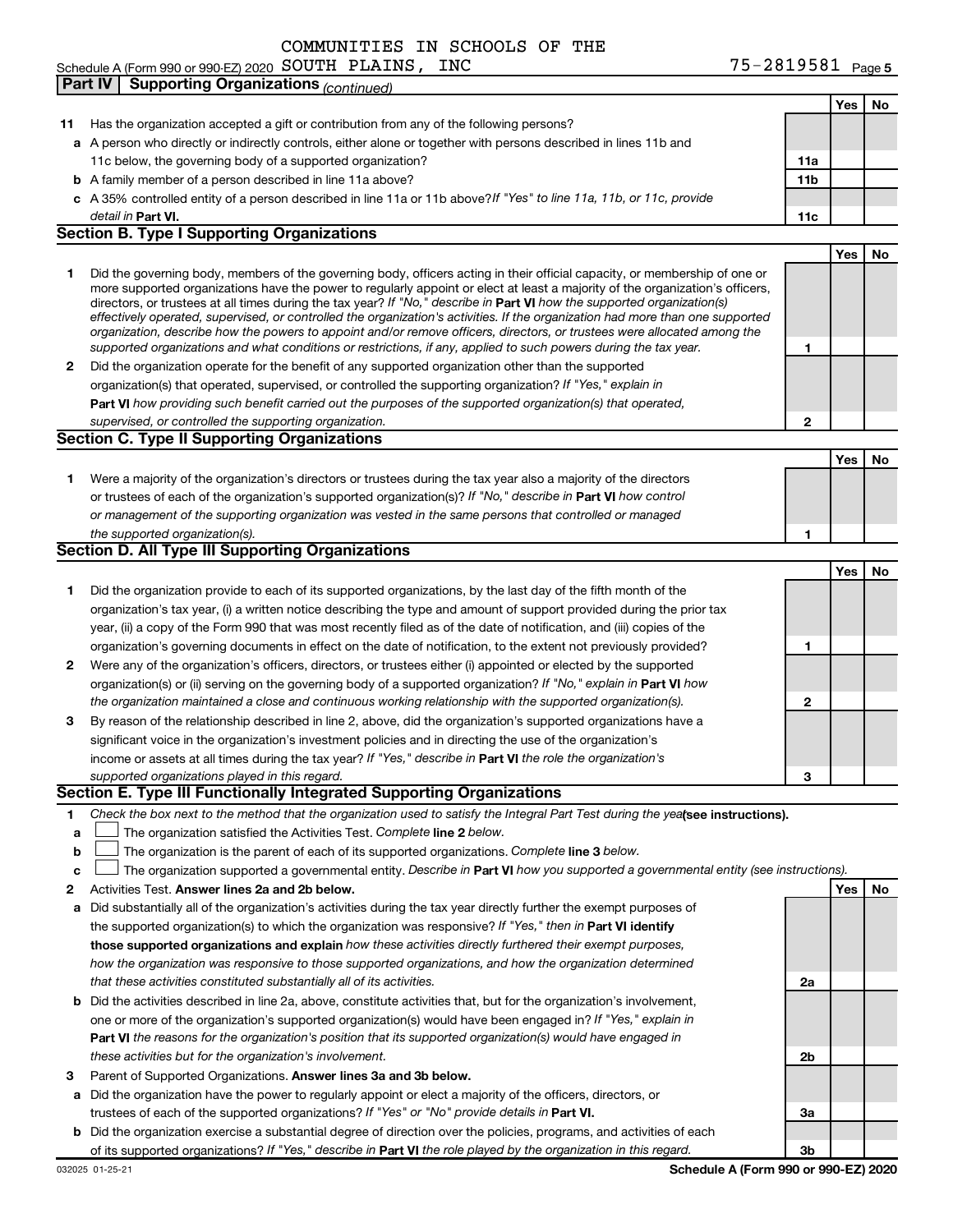#### **1 Part VI** Check here if the organization satisfied the Integral Part Test as a qualifying trust on Nov. 20, 1970 (*explain in* Part **VI**). See instructions. **Section A - Adjusted Net Income 1 2 3 4 5 6 7 8 1 2 3 4 5 6 7 Adjusted Net Income** (subtract lines 5, 6, and 7 from line 4) **8 8 Section B - Minimum Asset Amount 1 2 3 4 5 6 7 8 a** Average monthly value of securities **b** Average monthly cash balances **c** Fair market value of other non-exempt-use assets **d Total**  (add lines 1a, 1b, and 1c) **e Discount** claimed for blockage or other factors **1a 1b 1c 1d 2 3 4 5 6 7 8** (explain in detail in Part VI): **Minimum Asset Amount**  (add line 7 to line 6) **Section C - Distributable Amount 1 2 3 4 5 6 1 2 3 4 5 6** Distributable Amount. Subtract line 5 from line 4, unless subject to All other Type III non-functionally integrated supporting organizations must complete Sections A through E. (B) Current Year (A) Prior Year Net short-term capital gain Recoveries of prior-year distributions Other gross income (see instructions) Add lines 1 through 3. Depreciation and depletion Portion of operating expenses paid or incurred for production or collection of gross income or for management, conservation, or maintenance of property held for production of income (see instructions) Other expenses (see instructions) (B) Current Year  $(A)$  Prior Year  $\left\{\n\begin{array}{ccc}\n\end{array}\n\right\}$  (optional) Aggregate fair market value of all non-exempt-use assets (see instructions for short tax year or assets held for part of year): Acquisition indebtedness applicable to non-exempt-use assets Subtract line 2 from line 1d. Cash deemed held for exempt use. Enter 0.015 of line 3 (for greater amount, see instructions). Net value of non-exempt-use assets (subtract line 4 from line 3) Multiply line 5 by 0.035. Recoveries of prior-year distributions Current Year Adjusted net income for prior year (from Section A, line 8, column A) Enter 0.85 of line 1. Minimum asset amount for prior year (from Section B, line 8, column A) Enter greater of line 2 or line 3. Income tax imposed in prior year emergency temporary reduction (see instructions). **Part V Type III Non-Functionally Integrated 509(a)(3) Supporting Organizations**   $\Box$

**7** Check here if the current year is the organization's first as a non-functionally integrated Type III supporting organization (see † instructions).

**Schedule A (Form 990 or 990-EZ) 2020**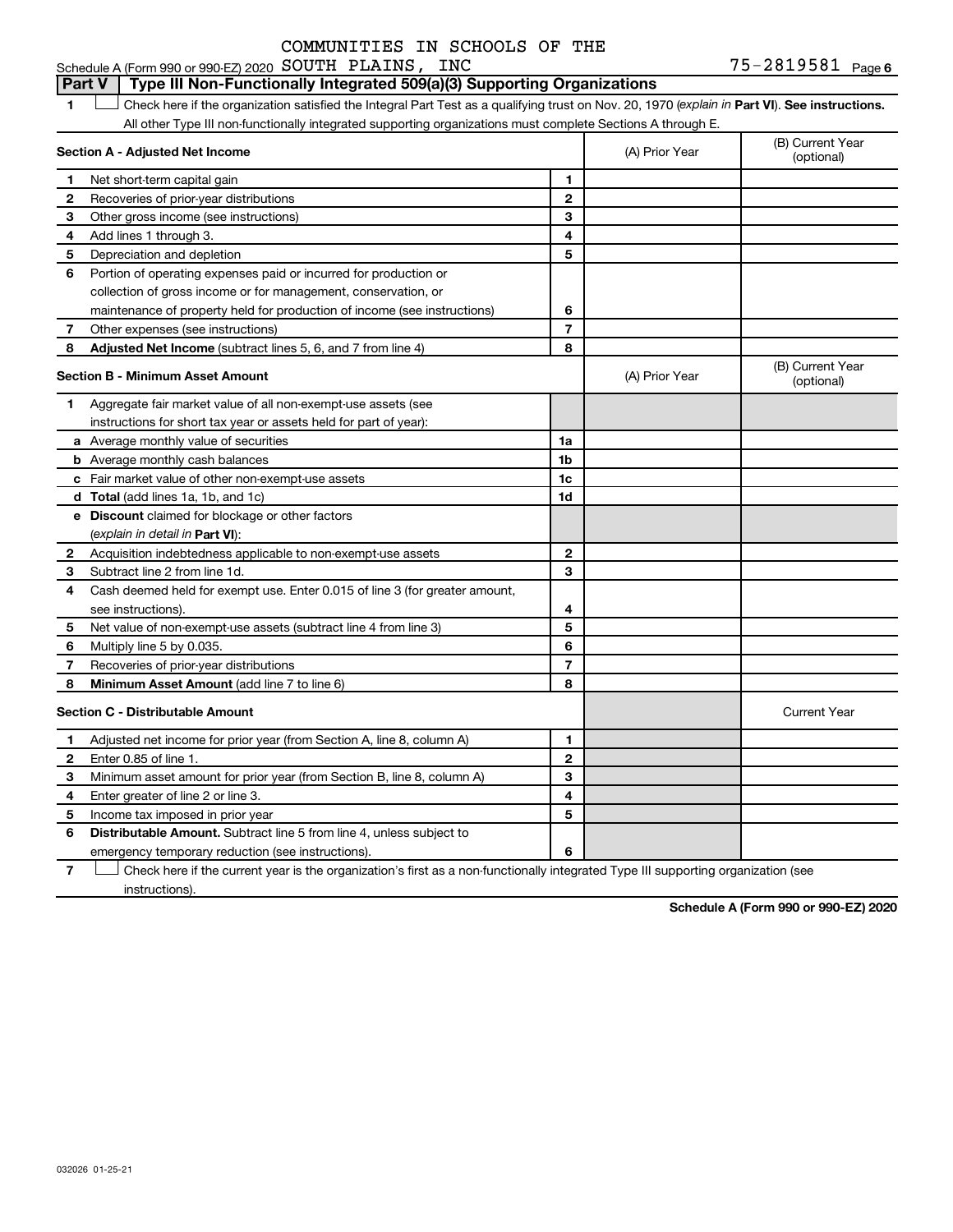Schedule A (Form 990 or 990-EZ) 2020 Page SOUTH PLAINS, INC 75-2819581

75-2819581 Page 7

|    | Type III Non-Functionally Integrated 509(a)(3) Supporting Organizations $_{(Continued)}$<br>  Part V |                                    |                                               |    |                                                  |
|----|------------------------------------------------------------------------------------------------------|------------------------------------|-----------------------------------------------|----|--------------------------------------------------|
|    | <b>Section D - Distributions</b>                                                                     |                                    |                                               |    | <b>Current Year</b>                              |
| 1  | Amounts paid to supported organizations to accomplish exempt purposes                                | 1                                  |                                               |    |                                                  |
| 2  | Amounts paid to perform activity that directly furthers exempt purposes of supported                 |                                    |                                               |    |                                                  |
|    | organizations, in excess of income from activity                                                     |                                    |                                               | 2  |                                                  |
| 3  | Administrative expenses paid to accomplish exempt purposes of supported organizations                |                                    |                                               | 3  |                                                  |
| 4  | Amounts paid to acquire exempt-use assets                                                            |                                    |                                               | 4  |                                                  |
| 5  | Qualified set-aside amounts (prior IRS approval required - provide details in Part VI)               |                                    |                                               | 5  |                                                  |
| 6  | Other distributions (describe in Part VI). See instructions.                                         |                                    |                                               | 6  |                                                  |
| 7  | Total annual distributions. Add lines 1 through 6.                                                   |                                    |                                               | 7  |                                                  |
| 8  | Distributions to attentive supported organizations to which the organization is responsive           |                                    |                                               |    |                                                  |
|    | (provide details in Part VI). See instructions.                                                      |                                    |                                               | 8  |                                                  |
| 9  | Distributable amount for 2020 from Section C, line 6                                                 |                                    |                                               | 9  |                                                  |
| 10 | Line 8 amount divided by line 9 amount                                                               |                                    |                                               | 10 |                                                  |
|    | <b>Section E - Distribution Allocations (see instructions)</b>                                       | (i)<br><b>Excess Distributions</b> | (ii)<br><b>Underdistributions</b><br>Pre-2020 |    | (iii)<br><b>Distributable</b><br>Amount for 2020 |
| 1. | Distributable amount for 2020 from Section C, line 6                                                 |                                    |                                               |    |                                                  |
| 2  | Underdistributions, if any, for years prior to 2020 (reason-                                         |                                    |                                               |    |                                                  |
|    | able cause required - explain in Part VI). See instructions.                                         |                                    |                                               |    |                                                  |
| 3  | Excess distributions carryover, if any, to 2020                                                      |                                    |                                               |    |                                                  |
|    | <b>a</b> From 2015                                                                                   |                                    |                                               |    |                                                  |
|    | <b>b</b> From 2016                                                                                   |                                    |                                               |    |                                                  |
|    | c From 2017                                                                                          |                                    |                                               |    |                                                  |
|    | d From 2018                                                                                          |                                    |                                               |    |                                                  |
|    | e From 2019                                                                                          |                                    |                                               |    |                                                  |
|    | f Total of lines 3a through 3e                                                                       |                                    |                                               |    |                                                  |
|    | g Applied to underdistributions of prior years                                                       |                                    |                                               |    |                                                  |
|    | h Applied to 2020 distributable amount                                                               |                                    |                                               |    |                                                  |
| i. | Carryover from 2015 not applied (see instructions)                                                   |                                    |                                               |    |                                                  |
|    | Remainder. Subtract lines 3g, 3h, and 3i from line 3f.                                               |                                    |                                               |    |                                                  |
| 4  | Distributions for 2020 from Section D,                                                               |                                    |                                               |    |                                                  |
|    | \$<br>line $7:$                                                                                      |                                    |                                               |    |                                                  |
|    | a Applied to underdistributions of prior years                                                       |                                    |                                               |    |                                                  |
|    | <b>b</b> Applied to 2020 distributable amount                                                        |                                    |                                               |    |                                                  |
|    | <b>c</b> Remainder. Subtract lines 4a and 4b from line 4.                                            |                                    |                                               |    |                                                  |
| 5  | Remaining underdistributions for years prior to 2020, if                                             |                                    |                                               |    |                                                  |
|    | any. Subtract lines 3g and 4a from line 2. For result greater                                        |                                    |                                               |    |                                                  |
|    | than zero, explain in Part VI. See instructions.                                                     |                                    |                                               |    |                                                  |
| 6  | Remaining underdistributions for 2020. Subtract lines 3h                                             |                                    |                                               |    |                                                  |
|    | and 4b from line 1. For result greater than zero, explain in                                         |                                    |                                               |    |                                                  |
|    | <b>Part VI.</b> See instructions.                                                                    |                                    |                                               |    |                                                  |
| 7  | Excess distributions carryover to 2021. Add lines 3j                                                 |                                    |                                               |    |                                                  |
|    | and 4c.                                                                                              |                                    |                                               |    |                                                  |
| 8  | Breakdown of line 7:                                                                                 |                                    |                                               |    |                                                  |
|    | a Excess from 2016                                                                                   |                                    |                                               |    |                                                  |
|    | <b>b</b> Excess from 2017                                                                            |                                    |                                               |    |                                                  |
|    | c Excess from 2018                                                                                   |                                    |                                               |    |                                                  |
|    | d Excess from 2019                                                                                   |                                    |                                               |    |                                                  |
|    | e Excess from 2020                                                                                   |                                    |                                               |    |                                                  |

**Schedule A (Form 990 or 990-EZ) 2020**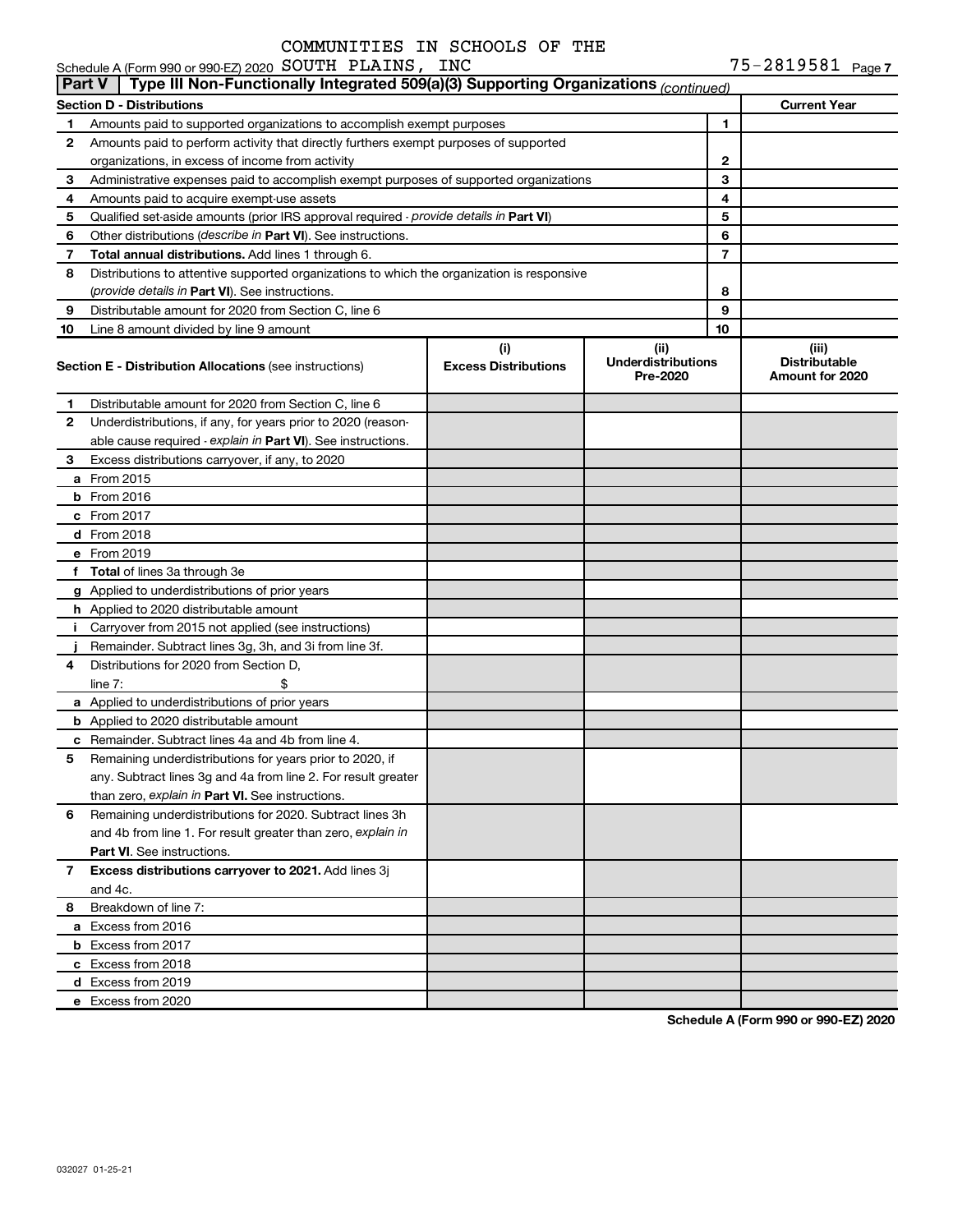|                |                                                                                                                                                                                                                                                                                                                                                                                                                                                                                                                                                                                             |  | COMMUNITIES IN SCHOOLS OF THE |                   |  |
|----------------|---------------------------------------------------------------------------------------------------------------------------------------------------------------------------------------------------------------------------------------------------------------------------------------------------------------------------------------------------------------------------------------------------------------------------------------------------------------------------------------------------------------------------------------------------------------------------------------------|--|-------------------------------|-------------------|--|
|                | Schedule A (Form 990 or 990-EZ) 2020 SOUTH PLAINS, INC                                                                                                                                                                                                                                                                                                                                                                                                                                                                                                                                      |  |                               | 75-2819581 Page 8 |  |
| <b>Part VI</b> | Supplemental Information. Provide the explanations required by Part II, line 10; Part II, line 17a or 17b; Part III, line 12;<br>Part IV, Section A, lines 1, 2, 3b, 3c, 4b, 4c, 5a, 6, 9a, 9b, 9c, 11a, 11b, and 11c; Part IV, Section B, lines 1 and 2; Part IV, Section C,<br>line 1; Part IV, Section D, lines 2 and 3; Part IV, Section E, lines 1c, 2a, 2b, 3a, and 3b; Part V, line 1; Part V, Section B, line 1e; Part V,<br>Section D, lines 5, 6, and 8; and Part V, Section E, lines 2, 5, and 6. Also complete this part for any additional information.<br>(See instructions.) |  |                               |                   |  |
|                |                                                                                                                                                                                                                                                                                                                                                                                                                                                                                                                                                                                             |  |                               |                   |  |
|                |                                                                                                                                                                                                                                                                                                                                                                                                                                                                                                                                                                                             |  |                               |                   |  |
|                |                                                                                                                                                                                                                                                                                                                                                                                                                                                                                                                                                                                             |  |                               |                   |  |
|                |                                                                                                                                                                                                                                                                                                                                                                                                                                                                                                                                                                                             |  |                               |                   |  |
|                |                                                                                                                                                                                                                                                                                                                                                                                                                                                                                                                                                                                             |  |                               |                   |  |
|                |                                                                                                                                                                                                                                                                                                                                                                                                                                                                                                                                                                                             |  |                               |                   |  |
|                |                                                                                                                                                                                                                                                                                                                                                                                                                                                                                                                                                                                             |  |                               |                   |  |
|                |                                                                                                                                                                                                                                                                                                                                                                                                                                                                                                                                                                                             |  |                               |                   |  |
|                |                                                                                                                                                                                                                                                                                                                                                                                                                                                                                                                                                                                             |  |                               |                   |  |
|                |                                                                                                                                                                                                                                                                                                                                                                                                                                                                                                                                                                                             |  |                               |                   |  |
|                |                                                                                                                                                                                                                                                                                                                                                                                                                                                                                                                                                                                             |  |                               |                   |  |
|                |                                                                                                                                                                                                                                                                                                                                                                                                                                                                                                                                                                                             |  |                               |                   |  |
|                |                                                                                                                                                                                                                                                                                                                                                                                                                                                                                                                                                                                             |  |                               |                   |  |
|                |                                                                                                                                                                                                                                                                                                                                                                                                                                                                                                                                                                                             |  |                               |                   |  |
|                |                                                                                                                                                                                                                                                                                                                                                                                                                                                                                                                                                                                             |  |                               |                   |  |
|                |                                                                                                                                                                                                                                                                                                                                                                                                                                                                                                                                                                                             |  |                               |                   |  |
|                |                                                                                                                                                                                                                                                                                                                                                                                                                                                                                                                                                                                             |  |                               |                   |  |
|                |                                                                                                                                                                                                                                                                                                                                                                                                                                                                                                                                                                                             |  |                               |                   |  |
|                |                                                                                                                                                                                                                                                                                                                                                                                                                                                                                                                                                                                             |  |                               |                   |  |
|                |                                                                                                                                                                                                                                                                                                                                                                                                                                                                                                                                                                                             |  |                               |                   |  |
|                |                                                                                                                                                                                                                                                                                                                                                                                                                                                                                                                                                                                             |  |                               |                   |  |
|                |                                                                                                                                                                                                                                                                                                                                                                                                                                                                                                                                                                                             |  |                               |                   |  |
|                |                                                                                                                                                                                                                                                                                                                                                                                                                                                                                                                                                                                             |  |                               |                   |  |
|                |                                                                                                                                                                                                                                                                                                                                                                                                                                                                                                                                                                                             |  |                               |                   |  |
|                |                                                                                                                                                                                                                                                                                                                                                                                                                                                                                                                                                                                             |  |                               |                   |  |
|                |                                                                                                                                                                                                                                                                                                                                                                                                                                                                                                                                                                                             |  |                               |                   |  |
|                |                                                                                                                                                                                                                                                                                                                                                                                                                                                                                                                                                                                             |  |                               |                   |  |
|                |                                                                                                                                                                                                                                                                                                                                                                                                                                                                                                                                                                                             |  |                               |                   |  |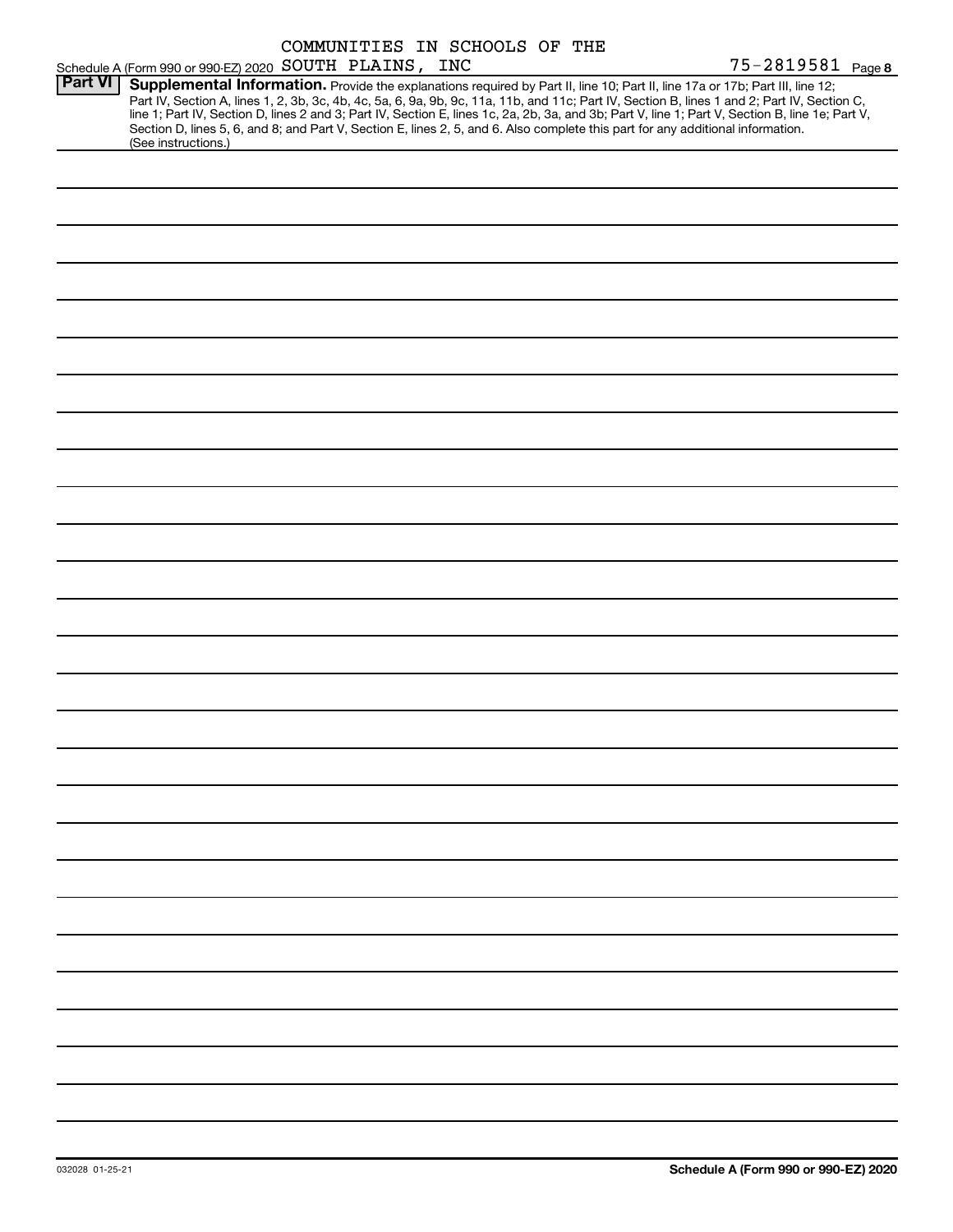| <b>Schedule B</b>  |  |
|--------------------|--|
| (Form 990, 990-EZ, |  |

#### Department of the Treasury Internal Revenue Service

## **Schedule of Contributors**

**or 990-PF) | Attach to Form 990, Form 990-EZ, or Form 990-PF. | Go to www.irs.gov/Form990 for the latest information.** OMB No. 1545-0047

**2020**

**Employer identification number**

**Organization type** (check one):

SOUTH PLAINS, INC 75-2819581

| Filers of:         | Section:                                                                  |
|--------------------|---------------------------------------------------------------------------|
| Form 990 or 990-EZ | $\lfloor x \rfloor$ 501(c)( 3) (enter number) organization                |
|                    | 4947(a)(1) nonexempt charitable trust not treated as a private foundation |
|                    | 527 political organization                                                |
| Form 990-PF        | 501(c)(3) exempt private foundation                                       |
|                    | 4947(a)(1) nonexempt charitable trust treated as a private foundation     |
|                    | 501(c)(3) taxable private foundation                                      |

Check if your organization is covered by the General Rule or a Special Rule.

**Note:**  Only a section 501(c)(7), (8), or (10) organization can check boxes for both the General Rule and a Special Rule. See instructions.

#### **General Rule**

 $\Box$ 

 $\Box$ 

For an organization filing Form 990, 990-EZ, or 990-PF that received, during the year, contributions totaling \$5,000 or more (in money or property) from any one contributor. Complete Parts I and II. See instructions for determining a contributor's total contributions.

#### **Special Rules**

any one contributor, during the year, total contributions of the greater of (1) \$5,000; or (2) 2% of the amount on (i) Form 990, Part VIII, line 1h;  $\boxed{\text{X}}$  For an organization described in section 501(c)(3) filing Form 990 or 990-EZ that met the 33 1/3% support test of the regulations under sections 509(a)(1) and 170(b)(1)(A)(vi), that checked Schedule A (Form 990 or 990-EZ), Part II, line 13, 16a, or 16b, and that received from or (ii) Form 990-EZ, line 1. Complete Parts I and II.

For an organization described in section 501(c)(7), (8), or (10) filing Form 990 or 990-EZ that received from any one contributor, during the year, total contributions of more than \$1,000 exclusively for religious, charitable, scientific, literary, or educational purposes, or for the prevention of cruelty to children or animals. Complete Parts I (entering "N/A" in column (b) instead of the contributor name and address), II, and III.  $\Box$ 

purpose. Don't complete any of the parts unless the General Rule applies to this organization because it received nonexclusively year, contributions exclusively for religious, charitable, etc., purposes, but no such contributions totaled more than \$1,000. If this box is checked, enter here the total contributions that were received during the year for an exclusively religious, charitable, etc., For an organization described in section 501(c)(7), (8), or (10) filing Form 990 or 990-EZ that received from any one contributor, during the religious, charitable, etc., contributions totaling \$5,000 or more during the year  $~\ldots\ldots\ldots\ldots\ldots\ldots\ldots\ldots\blacktriangleright~$ \$

**Caution:**  An organization that isn't covered by the General Rule and/or the Special Rules doesn't file Schedule B (Form 990, 990-EZ, or 990-PF),  **must** but it answer "No" on Part IV, line 2, of its Form 990; or check the box on line H of its Form 990-EZ or on its Form 990-PF, Part I, line 2, to certify that it doesn't meet the filing requirements of Schedule B (Form 990, 990-EZ, or 990-PF).

**For Paperwork Reduction Act Notice, see the instructions for Form 990, 990-EZ, or 990-PF. Schedule B (Form 990, 990-EZ, or 990-PF) (2020)** LHA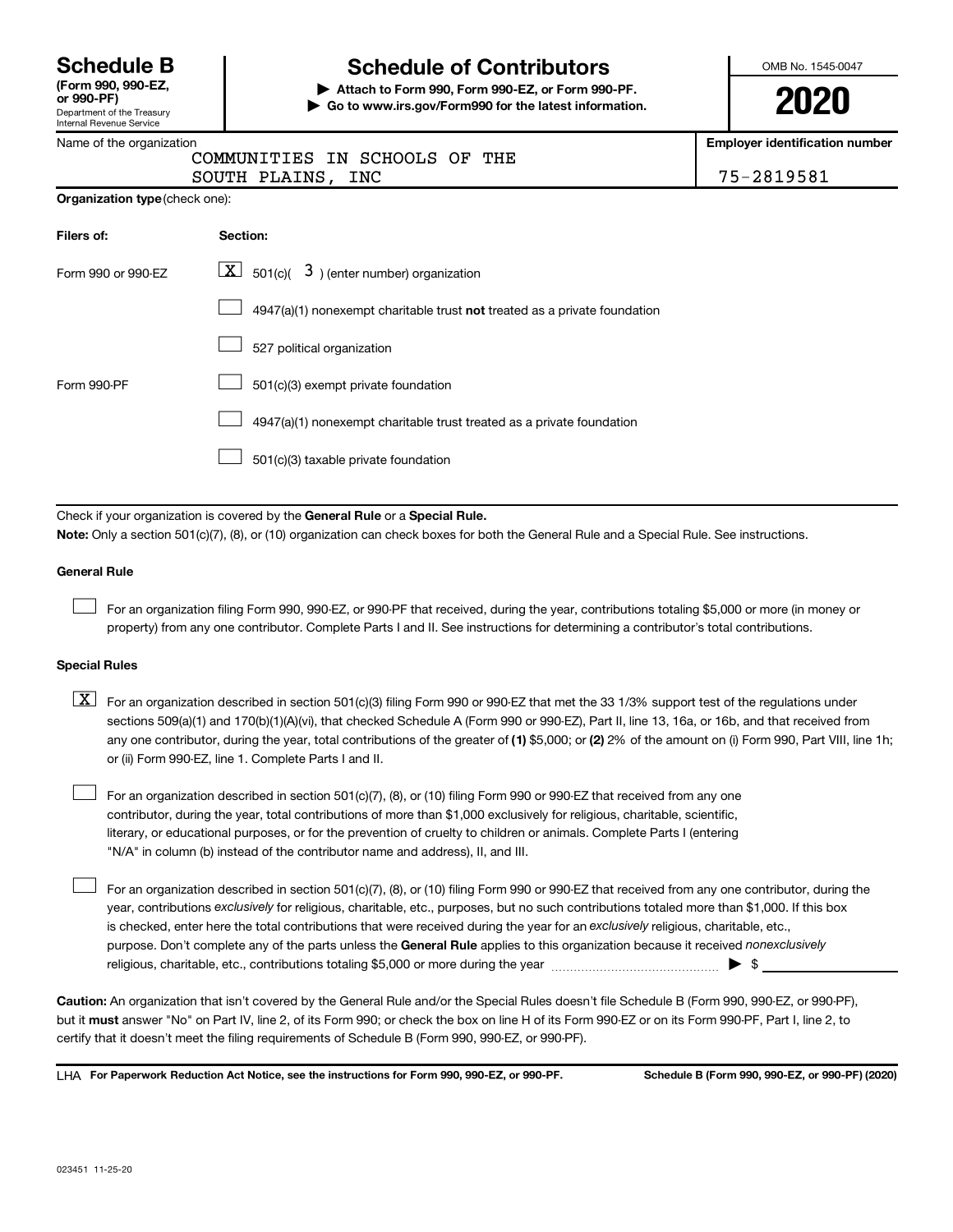#### Schedule B (Form 990, 990-EZ, or 990-PF) (2020)

Name of organization

COMMUNITIES IN SCHOOLS OF THE SOUTH PLAINS, INC 75-2819581

| Part I         | Contributors (see instructions). Use duplicate copies of Part I if additional space is needed. |                                   |                                                                                         |  |  |  |  |  |
|----------------|------------------------------------------------------------------------------------------------|-----------------------------------|-----------------------------------------------------------------------------------------|--|--|--|--|--|
| (a)            | (b)                                                                                            | (c)                               | (d)                                                                                     |  |  |  |  |  |
| No.            | Name, address, and ZIP + 4                                                                     | <b>Total contributions</b>        | Type of contribution                                                                    |  |  |  |  |  |
| $\mathbf 1$    | TEXAS EDUCATION AGENCY<br>1701 N CONGRESS AVE                                                  | 5,070,956.<br>\$                  | $\boxed{\textbf{X}}$<br>Person<br>Payroll<br><b>Noncash</b>                             |  |  |  |  |  |
|                | AUSTIN, TX 78701                                                                               |                                   | (Complete Part II for<br>noncash contributions.)                                        |  |  |  |  |  |
| (a)<br>No.     | (b)<br>Name, address, and ZIP + 4                                                              | (c)<br><b>Total contributions</b> | (d)<br>Type of contribution                                                             |  |  |  |  |  |
| $\overline{a}$ | CYD GRANT/MGMR-DFPS                                                                            |                                   | $\boxed{\textbf{X}}$<br>Person<br>Payroll                                               |  |  |  |  |  |
|                | BRIERCROFT OFFICE PARK                                                                         | 154,980.<br>\$                    | <b>Noncash</b>                                                                          |  |  |  |  |  |
|                | LUBBOCK, TX 79412                                                                              |                                   | (Complete Part II for<br>noncash contributions.)                                        |  |  |  |  |  |
| (a)<br>No.     | (b)<br>Name, address, and ZIP + 4                                                              | (c)<br><b>Total contributions</b> | (d)<br>Type of contribution                                                             |  |  |  |  |  |
| 3              | LUBBOCK AREA UNITED WAY                                                                        |                                   | $\boxed{\textbf{X}}$<br>Person<br>Payroll                                               |  |  |  |  |  |
|                | 1655 MAIN ST #101                                                                              | 138,420.<br>\$                    | <b>Noncash</b><br>(Complete Part II for                                                 |  |  |  |  |  |
|                | LUBBOCK, TX 79401                                                                              |                                   | noncash contributions.)                                                                 |  |  |  |  |  |
| (a)<br>No.     | (b)<br>Name, address, and ZIP + 4                                                              | (c)<br><b>Total contributions</b> | (d)<br>Type of contribution                                                             |  |  |  |  |  |
| 4              | SMALL BUSINESS ADMINISTRATION<br>US                                                            |                                   | $\boxed{\text{X}}$<br>Person                                                            |  |  |  |  |  |
|                | 409 3RD STREET, SW                                                                             | 507,300.<br>\$                    | Payroll<br><b>Noncash</b>                                                               |  |  |  |  |  |
|                | WASHINGTON, DC 20416                                                                           |                                   | (Complete Part II for<br>noncash contributions.)                                        |  |  |  |  |  |
| (a)<br>No.     | (b)<br>Name, address, and ZIP + 4                                                              | (c)<br><b>Total contributions</b> | (d)<br>Type of contribution                                                             |  |  |  |  |  |
|                |                                                                                                | \$                                | Person<br>Payroll<br><b>Noncash</b><br>(Complete Part II for<br>noncash contributions.) |  |  |  |  |  |
| (a)<br>No.     | (b)<br>Name, address, and ZIP + 4                                                              | (c)<br><b>Total contributions</b> | (d)<br>Type of contribution                                                             |  |  |  |  |  |
|                |                                                                                                | \$                                | Person<br>Payroll<br><b>Noncash</b><br>(Complete Part II for<br>noncash contributions.) |  |  |  |  |  |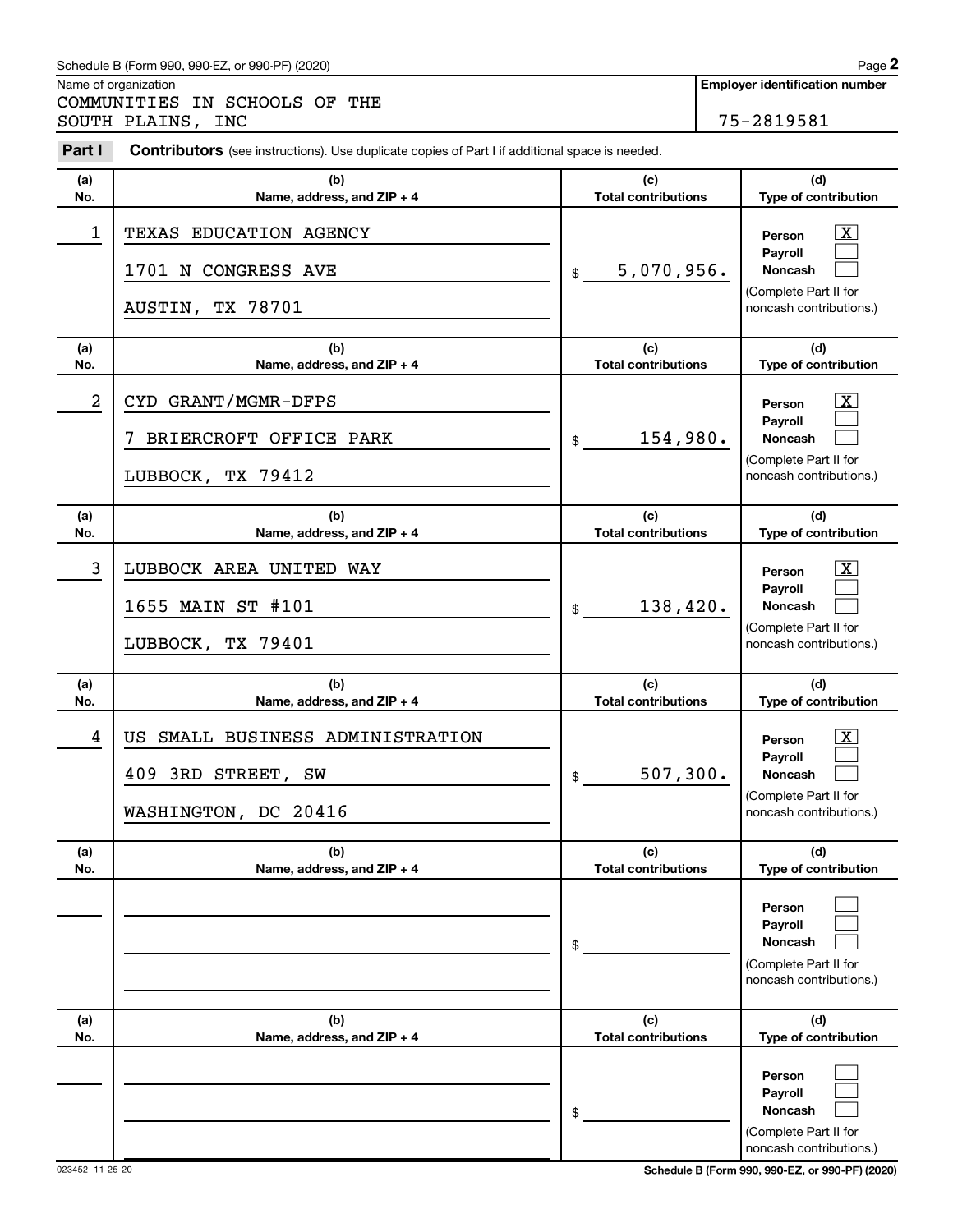|                              | Schedule B (Form 990, 990-EZ, or 990-PF) (2020)                                                     |                                                 | Page 3                                              |
|------------------------------|-----------------------------------------------------------------------------------------------------|-------------------------------------------------|-----------------------------------------------------|
|                              | Name of organization<br>COMMUNITIES IN SCHOOLS OF THE<br>SOUTH PLAINS, INC                          |                                                 | <b>Employer identification number</b><br>75-2819581 |
| Part II                      | Noncash Property (see instructions). Use duplicate copies of Part II if additional space is needed. |                                                 |                                                     |
| (a)<br>No.<br>from<br>Part I | (b)<br>Description of noncash property given                                                        | (c)<br>FMV (or estimate)<br>(See instructions.) | (d)<br>Date received                                |
|                              |                                                                                                     | \$                                              |                                                     |
| (a)<br>No.<br>from<br>Part I | (b)<br>Description of noncash property given                                                        | (c)<br>FMV (or estimate)<br>(See instructions.) | (d)<br>Date received                                |
|                              |                                                                                                     | \$                                              |                                                     |
| (a)<br>No.<br>from<br>Part I | (b)<br>Description of noncash property given                                                        | (c)<br>FMV (or estimate)<br>(See instructions.) | (d)<br>Date received                                |
|                              |                                                                                                     | \$                                              |                                                     |
| (a)<br>No.<br>from<br>Part I | (b)<br>Description of noncash property given                                                        | (c)<br>FMV (or estimate)<br>(See instructions.) | (d)<br>Date received                                |
|                              |                                                                                                     | \$                                              |                                                     |
| (a)<br>No.<br>from<br>Part I | (b)<br>Description of noncash property given                                                        | (c)<br>FMV (or estimate)<br>(See instructions.) | (d)<br>Date received                                |
|                              |                                                                                                     | \$                                              |                                                     |
| (a)<br>No.<br>from<br>Part I | (b)<br>Description of noncash property given                                                        | (c)<br>FMV (or estimate)<br>(See instructions.) | (d)<br>Date received                                |
|                              |                                                                                                     | \$                                              |                                                     |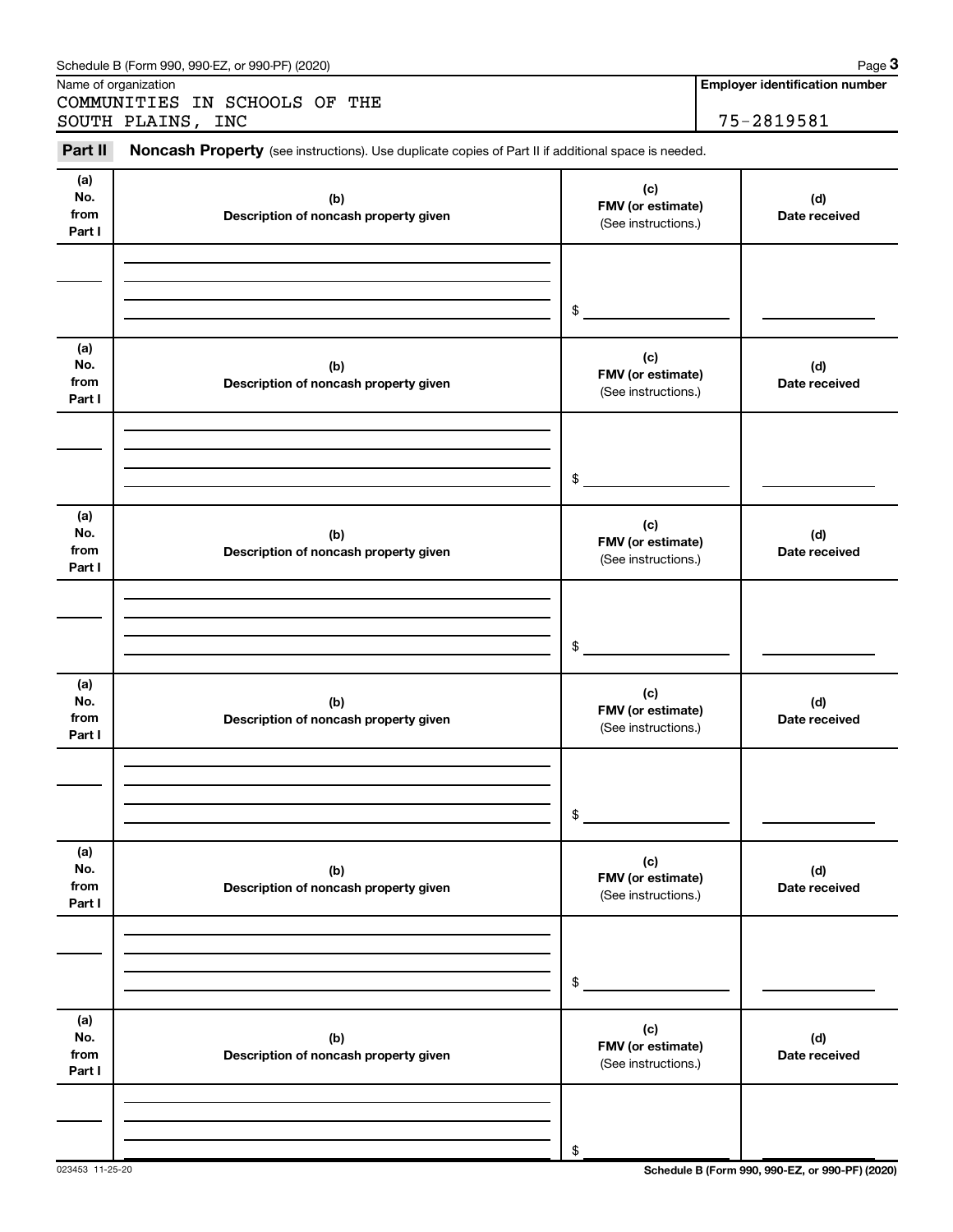|                           | Schedule B (Form 990, 990-EZ, or 990-PF) (2020)                                                                                                                                                                                                                                                                                                                                                                                          |                      |  | Page 4                                   |
|---------------------------|------------------------------------------------------------------------------------------------------------------------------------------------------------------------------------------------------------------------------------------------------------------------------------------------------------------------------------------------------------------------------------------------------------------------------------------|----------------------|--|------------------------------------------|
|                           | Name of organization                                                                                                                                                                                                                                                                                                                                                                                                                     |                      |  | <b>Employer identification number</b>    |
|                           | COMMUNITIES IN SCHOOLS OF THE                                                                                                                                                                                                                                                                                                                                                                                                            |                      |  |                                          |
|                           | SOUTH PLAINS, INC                                                                                                                                                                                                                                                                                                                                                                                                                        |                      |  | 75-2819581                               |
| Part III                  | Exclusively religious, charitable, etc., contributions to organizations described in section 501(c)(7), (8), or (10) that total more than \$1,000 for the year<br>from any one contributor. Complete columns (a) through (e) and the following line entry. For organizations<br>completing Part III, enter the total of exclusively religious, charitable, etc., contributions of \$1,000 or less for the year. (Enter this info. once.) |                      |  |                                          |
|                           | Use duplicate copies of Part III if additional space is needed.                                                                                                                                                                                                                                                                                                                                                                          |                      |  |                                          |
| (a) No.<br>from<br>Part I | (b) Purpose of gift                                                                                                                                                                                                                                                                                                                                                                                                                      | (c) Use of gift      |  | (d) Description of how gift is held      |
|                           |                                                                                                                                                                                                                                                                                                                                                                                                                                          |                      |  |                                          |
|                           |                                                                                                                                                                                                                                                                                                                                                                                                                                          | (e) Transfer of gift |  |                                          |
|                           | Transferee's name, address, and ZIP + 4                                                                                                                                                                                                                                                                                                                                                                                                  |                      |  | Relationship of transferor to transferee |
| (a) No.                   |                                                                                                                                                                                                                                                                                                                                                                                                                                          |                      |  |                                          |
| from<br>Part I            | (b) Purpose of gift                                                                                                                                                                                                                                                                                                                                                                                                                      | (c) Use of gift      |  | (d) Description of how gift is held      |
|                           |                                                                                                                                                                                                                                                                                                                                                                                                                                          |                      |  |                                          |
|                           |                                                                                                                                                                                                                                                                                                                                                                                                                                          | (e) Transfer of gift |  |                                          |
|                           | Transferee's name, address, and ZIP + 4                                                                                                                                                                                                                                                                                                                                                                                                  |                      |  | Relationship of transferor to transferee |
|                           |                                                                                                                                                                                                                                                                                                                                                                                                                                          |                      |  |                                          |
|                           |                                                                                                                                                                                                                                                                                                                                                                                                                                          |                      |  |                                          |
| (a) No.<br>from<br>Part I | (b) Purpose of gift                                                                                                                                                                                                                                                                                                                                                                                                                      | (c) Use of gift      |  | (d) Description of how gift is held      |
|                           |                                                                                                                                                                                                                                                                                                                                                                                                                                          |                      |  |                                          |
|                           |                                                                                                                                                                                                                                                                                                                                                                                                                                          | (e) Transfer of gift |  |                                          |
|                           | Transferee's name, address, and $ZIP + 4$                                                                                                                                                                                                                                                                                                                                                                                                |                      |  | Relationship of transferor to transferee |
|                           |                                                                                                                                                                                                                                                                                                                                                                                                                                          |                      |  |                                          |
| (a) No.<br>from<br>Part I | (b) Purpose of gift                                                                                                                                                                                                                                                                                                                                                                                                                      | (c) Use of gift      |  | (d) Description of how gift is held      |
|                           |                                                                                                                                                                                                                                                                                                                                                                                                                                          |                      |  |                                          |
|                           |                                                                                                                                                                                                                                                                                                                                                                                                                                          | (e) Transfer of gift |  |                                          |
|                           | Transferee's name, address, and ZIP + 4                                                                                                                                                                                                                                                                                                                                                                                                  |                      |  | Relationship of transferor to transferee |
|                           |                                                                                                                                                                                                                                                                                                                                                                                                                                          |                      |  |                                          |
|                           |                                                                                                                                                                                                                                                                                                                                                                                                                                          |                      |  |                                          |
|                           |                                                                                                                                                                                                                                                                                                                                                                                                                                          |                      |  |                                          |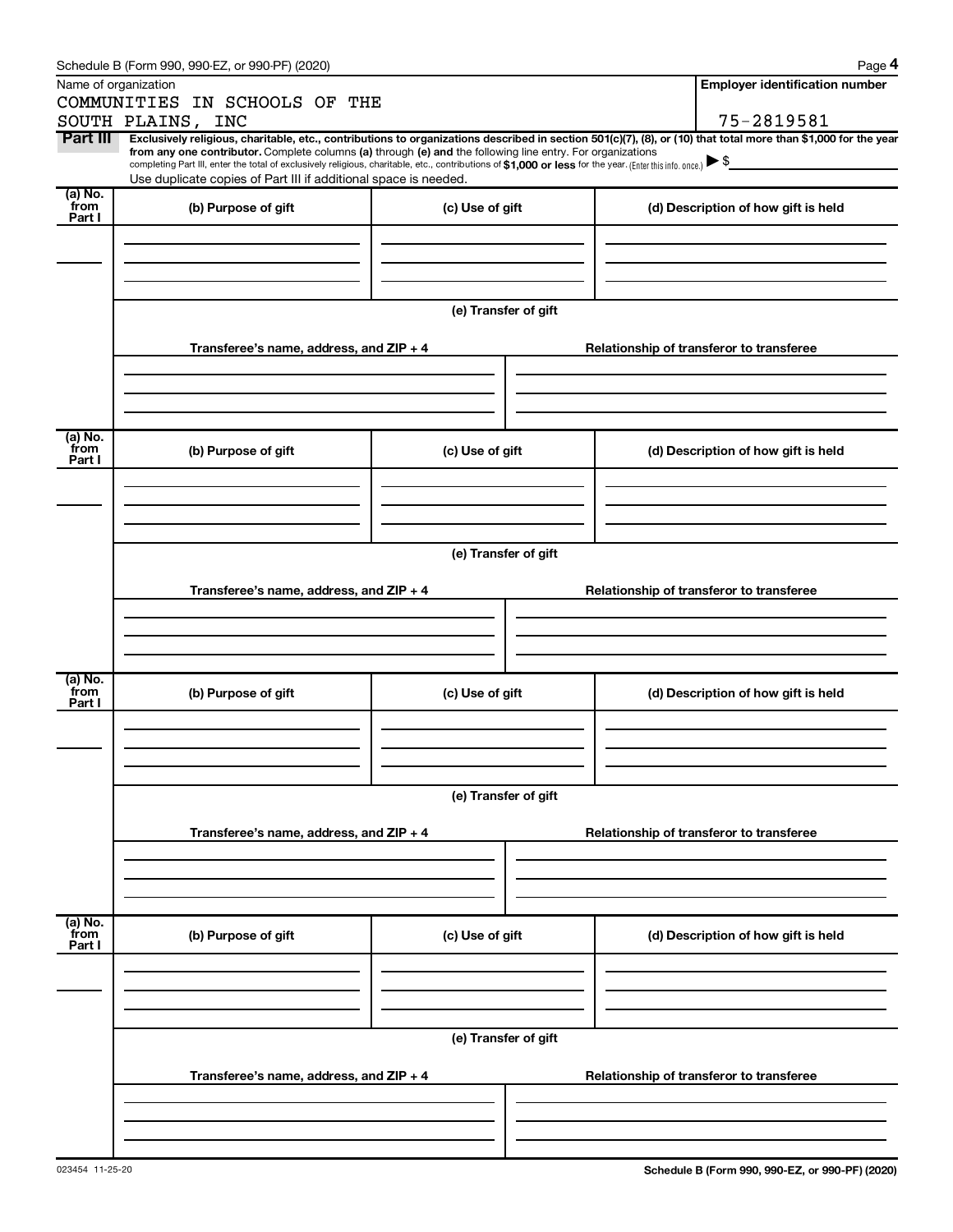|         | <b>Supplemental Financial Statements</b><br><b>SCHEDULE D</b><br>Complete if the organization answered "Yes" on Form 990,<br>(Form 990)<br>Part IV, line 6, 7, 8, 9, 10, 11a, 11b, 11c, 11d, 11e, 11f, 12a, or 12b.<br>Attach to Form 990.<br>Department of the Treasury |                                                                                                                                                |                                                                            |  |  |                          | OMB No. 1545-0047<br><b>Open to Public</b>         |           |  |  |
|---------|--------------------------------------------------------------------------------------------------------------------------------------------------------------------------------------------------------------------------------------------------------------------------|------------------------------------------------------------------------------------------------------------------------------------------------|----------------------------------------------------------------------------|--|--|--------------------------|----------------------------------------------------|-----------|--|--|
|         | Internal Revenue Service                                                                                                                                                                                                                                                 | Go to www.irs.gov/Form990 for instructions and the latest information.                                                                         |                                                                            |  |  |                          | Inspection                                         |           |  |  |
|         | Name of the organization                                                                                                                                                                                                                                                 | COMMUNITIES IN SCHOOLS OF THE                                                                                                                  |                                                                            |  |  |                          | <b>Employer identification number</b>              |           |  |  |
|         |                                                                                                                                                                                                                                                                          | SOUTH PLAINS, INC                                                                                                                              |                                                                            |  |  |                          | 75-2819581                                         |           |  |  |
| Part I  |                                                                                                                                                                                                                                                                          | Organizations Maintaining Donor Advised Funds or Other Similar Funds or Accounts. Complete if the                                              |                                                                            |  |  |                          |                                                    |           |  |  |
|         |                                                                                                                                                                                                                                                                          | organization answered "Yes" on Form 990, Part IV, line 6.                                                                                      |                                                                            |  |  |                          |                                                    |           |  |  |
|         |                                                                                                                                                                                                                                                                          |                                                                                                                                                | (a) Donor advised funds                                                    |  |  |                          | (b) Funds and other accounts                       |           |  |  |
| 1       |                                                                                                                                                                                                                                                                          |                                                                                                                                                |                                                                            |  |  |                          |                                                    |           |  |  |
| 2       |                                                                                                                                                                                                                                                                          | Aggregate value of contributions to (during year)                                                                                              |                                                                            |  |  |                          |                                                    |           |  |  |
| З       |                                                                                                                                                                                                                                                                          |                                                                                                                                                | the control of the control of the control of the control of the control of |  |  |                          |                                                    |           |  |  |
| 4       |                                                                                                                                                                                                                                                                          |                                                                                                                                                |                                                                            |  |  |                          |                                                    |           |  |  |
| 5       |                                                                                                                                                                                                                                                                          | Did the organization inform all donors and donor advisors in writing that the assets held in donor advised funds                               |                                                                            |  |  |                          |                                                    |           |  |  |
|         |                                                                                                                                                                                                                                                                          |                                                                                                                                                |                                                                            |  |  |                          | Yes                                                | <b>No</b> |  |  |
| 6       |                                                                                                                                                                                                                                                                          | Did the organization inform all grantees, donors, and donor advisors in writing that grant funds can be used only                              |                                                                            |  |  |                          |                                                    |           |  |  |
|         |                                                                                                                                                                                                                                                                          | for charitable purposes and not for the benefit of the donor or donor advisor, or for any other purpose conferring                             |                                                                            |  |  |                          |                                                    |           |  |  |
| Part II | impermissible private benefit?                                                                                                                                                                                                                                           |                                                                                                                                                |                                                                            |  |  |                          | Yes                                                | No        |  |  |
|         |                                                                                                                                                                                                                                                                          | Conservation Easements. Complete if the organization answered "Yes" on Form 990, Part IV, line 7.                                              |                                                                            |  |  |                          |                                                    |           |  |  |
| 1       |                                                                                                                                                                                                                                                                          | Purpose(s) of conservation easements held by the organization (check all that apply).                                                          |                                                                            |  |  |                          |                                                    |           |  |  |
|         |                                                                                                                                                                                                                                                                          | Preservation of land for public use (for example, recreation or education)                                                                     |                                                                            |  |  |                          | Preservation of a historically important land area |           |  |  |
|         |                                                                                                                                                                                                                                                                          | Protection of natural habitat                                                                                                                  |                                                                            |  |  |                          | Preservation of a certified historic structure     |           |  |  |
|         |                                                                                                                                                                                                                                                                          | Preservation of open space                                                                                                                     |                                                                            |  |  |                          |                                                    |           |  |  |
| 2       |                                                                                                                                                                                                                                                                          | Complete lines 2a through 2d if the organization held a qualified conservation contribution in the form of a conservation easement on the last |                                                                            |  |  |                          |                                                    |           |  |  |
|         | day of the tax year.                                                                                                                                                                                                                                                     |                                                                                                                                                |                                                                            |  |  |                          | Held at the End of the Tax Year                    |           |  |  |
|         |                                                                                                                                                                                                                                                                          |                                                                                                                                                |                                                                            |  |  | 2a                       |                                                    |           |  |  |
| b       |                                                                                                                                                                                                                                                                          |                                                                                                                                                |                                                                            |  |  | 2 <sub>b</sub>           |                                                    |           |  |  |
| c       |                                                                                                                                                                                                                                                                          |                                                                                                                                                |                                                                            |  |  | 2c                       |                                                    |           |  |  |
|         |                                                                                                                                                                                                                                                                          | d Number of conservation easements included in (c) acquired after 7/25/06, and not on a historic structure                                     |                                                                            |  |  | 2d                       |                                                    |           |  |  |
| 3       |                                                                                                                                                                                                                                                                          | Number of conservation easements modified, transferred, released, extinguished, or terminated by the organization during the tax               |                                                                            |  |  |                          |                                                    |           |  |  |
|         | $year \triangleright$                                                                                                                                                                                                                                                    |                                                                                                                                                |                                                                            |  |  |                          |                                                    |           |  |  |
| 4       |                                                                                                                                                                                                                                                                          | Number of states where property subject to conservation easement is located >                                                                  |                                                                            |  |  |                          |                                                    |           |  |  |
| 5       |                                                                                                                                                                                                                                                                          | Does the organization have a written policy regarding the periodic monitoring, inspection, handling of                                         |                                                                            |  |  |                          |                                                    |           |  |  |
|         |                                                                                                                                                                                                                                                                          | violations, and enforcement of the conservation easements it holds?                                                                            |                                                                            |  |  |                          | Yes                                                | <b>No</b> |  |  |
| 6       |                                                                                                                                                                                                                                                                          | Staff and volunteer hours devoted to monitoring, inspecting, handling of violations, and enforcing conservation easements during the year      |                                                                            |  |  |                          |                                                    |           |  |  |
|         |                                                                                                                                                                                                                                                                          |                                                                                                                                                |                                                                            |  |  |                          |                                                    |           |  |  |
| 7       |                                                                                                                                                                                                                                                                          | Amount of expenses incurred in monitoring, inspecting, handling of violations, and enforcing conservation easements during the year            |                                                                            |  |  |                          |                                                    |           |  |  |
|         | ► \$                                                                                                                                                                                                                                                                     |                                                                                                                                                |                                                                            |  |  |                          |                                                    |           |  |  |
| 8       |                                                                                                                                                                                                                                                                          | Does each conservation easement reported on line 2(d) above satisfy the requirements of section 170(h)(4)(B)(i)                                |                                                                            |  |  |                          |                                                    |           |  |  |
|         |                                                                                                                                                                                                                                                                          |                                                                                                                                                |                                                                            |  |  |                          | Yes                                                | <b>No</b> |  |  |
| 9       |                                                                                                                                                                                                                                                                          | In Part XIII, describe how the organization reports conservation easements in its revenue and expense statement and                            |                                                                            |  |  |                          |                                                    |           |  |  |
|         |                                                                                                                                                                                                                                                                          | balance sheet, and include, if applicable, the text of the footnote to the organization's financial statements that describes the              |                                                                            |  |  |                          |                                                    |           |  |  |
|         |                                                                                                                                                                                                                                                                          | organization's accounting for conservation easements.                                                                                          |                                                                            |  |  |                          |                                                    |           |  |  |
|         | Part III                                                                                                                                                                                                                                                                 | Organizations Maintaining Collections of Art, Historical Treasures, or Other Similar Assets.                                                   |                                                                            |  |  |                          |                                                    |           |  |  |
|         |                                                                                                                                                                                                                                                                          | Complete if the organization answered "Yes" on Form 990, Part IV, line 8.                                                                      |                                                                            |  |  |                          |                                                    |           |  |  |
|         |                                                                                                                                                                                                                                                                          | 1a If the organization elected, as permitted under FASB ASC 958, not to report in its revenue statement and balance sheet works                |                                                                            |  |  |                          |                                                    |           |  |  |
|         |                                                                                                                                                                                                                                                                          | of art, historical treasures, or other similar assets held for public exhibition, education, or research in furtherance of public              |                                                                            |  |  |                          |                                                    |           |  |  |
|         |                                                                                                                                                                                                                                                                          | service, provide in Part XIII the text of the footnote to its financial statements that describes these items.                                 |                                                                            |  |  |                          |                                                    |           |  |  |
|         |                                                                                                                                                                                                                                                                          | b If the organization elected, as permitted under FASB ASC 958, to report in its revenue statement and balance sheet works of                  |                                                                            |  |  |                          |                                                    |           |  |  |
|         |                                                                                                                                                                                                                                                                          | art, historical treasures, or other similar assets held for public exhibition, education, or research in furtherance of public service,        |                                                                            |  |  |                          |                                                    |           |  |  |
|         |                                                                                                                                                                                                                                                                          | provide the following amounts relating to these items:                                                                                         |                                                                            |  |  |                          |                                                    |           |  |  |
|         |                                                                                                                                                                                                                                                                          |                                                                                                                                                |                                                                            |  |  |                          | $\blacktriangleright$ \$                           |           |  |  |
|         |                                                                                                                                                                                                                                                                          | (ii) Assets included in Form 990, Part X [11] [2000] [2010] Assets included in Form 990, Part X [11] [11] [200                                 |                                                                            |  |  | $\blacktriangleright$ s  |                                                    |           |  |  |
| 2       |                                                                                                                                                                                                                                                                          | If the organization received or held works of art, historical treasures, or other similar assets for financial gain, provide                   |                                                                            |  |  |                          |                                                    |           |  |  |
|         |                                                                                                                                                                                                                                                                          | the following amounts required to be reported under FASB ASC 958 relating to these items:                                                      |                                                                            |  |  |                          |                                                    |           |  |  |
| а       |                                                                                                                                                                                                                                                                          |                                                                                                                                                |                                                                            |  |  | $\blacktriangleright$ \$ |                                                    |           |  |  |
| b       |                                                                                                                                                                                                                                                                          |                                                                                                                                                |                                                                            |  |  | $\blacktriangleright$ s  |                                                    |           |  |  |
|         |                                                                                                                                                                                                                                                                          | LHA For Paperwork Reduction Act Notice, see the Instructions for Form 990.                                                                     |                                                                            |  |  |                          | Schedule D (Form 990) 2020                         |           |  |  |

032051 12-01-20 LHA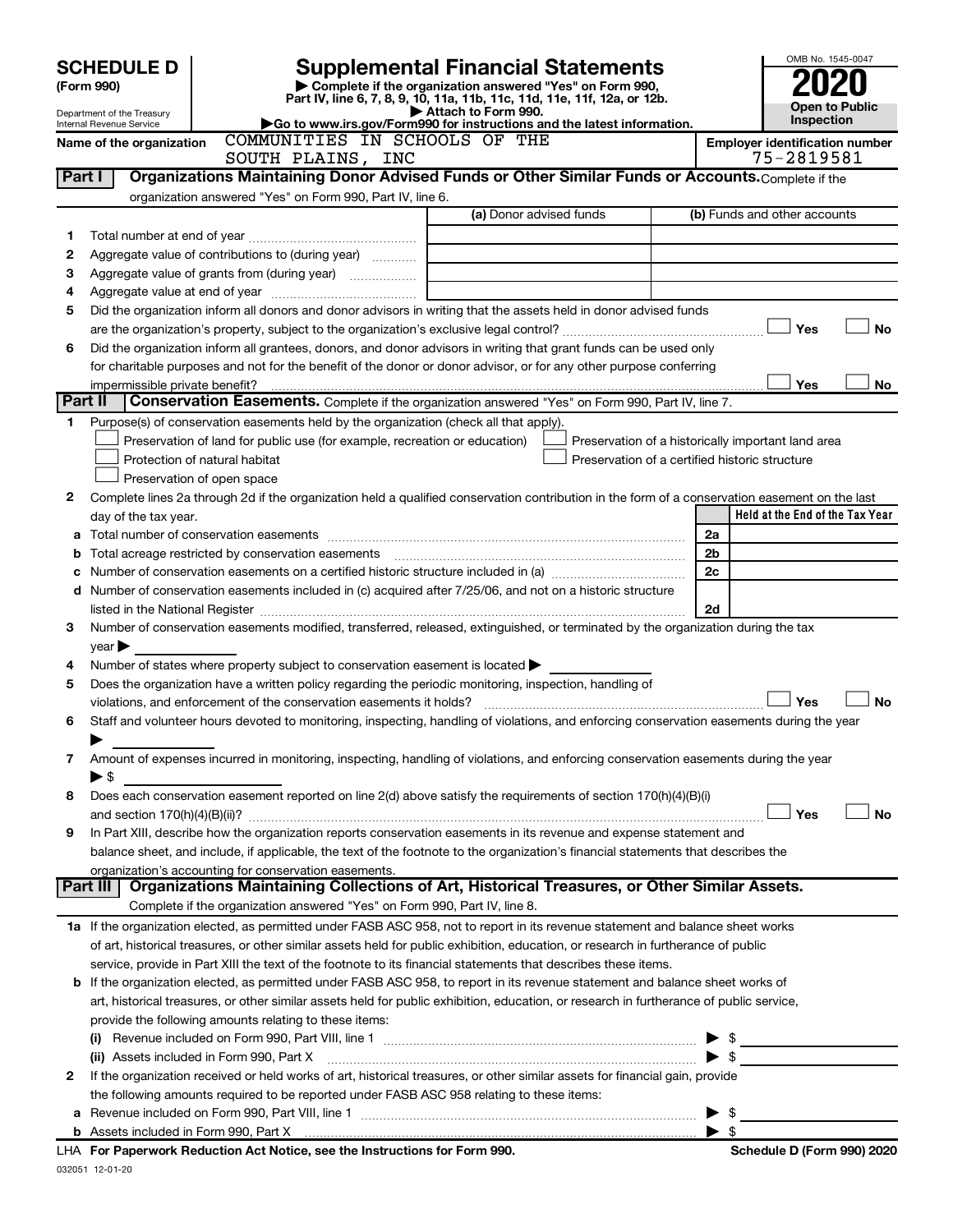|        |                                                                                                                                                                                                                                | COMMUNITIES IN SCHOOLS OF THE |   |                |                                                                                                                                                                                                                                |                                                                             |                   |     |                  |
|--------|--------------------------------------------------------------------------------------------------------------------------------------------------------------------------------------------------------------------------------|-------------------------------|---|----------------|--------------------------------------------------------------------------------------------------------------------------------------------------------------------------------------------------------------------------------|-----------------------------------------------------------------------------|-------------------|-----|------------------|
|        | Schedule D (Form 990) 2020                                                                                                                                                                                                     | SOUTH PLAINS, INC             |   |                |                                                                                                                                                                                                                                |                                                                             | 75-2819581 Page 2 |     |                  |
|        | Part III<br>Organizations Maintaining Collections of Art, Historical Treasures, or Other Similar Assets (continued)                                                                                                            |                               |   |                |                                                                                                                                                                                                                                |                                                                             |                   |     |                  |
| 3      | Using the organization's acquisition, accession, and other records, check any of the following that make significant use of its                                                                                                |                               |   |                |                                                                                                                                                                                                                                |                                                                             |                   |     |                  |
|        | collection items (check all that apply):                                                                                                                                                                                       |                               |   |                |                                                                                                                                                                                                                                |                                                                             |                   |     |                  |
| a      | Public exhibition                                                                                                                                                                                                              |                               | d |                | Loan or exchange program                                                                                                                                                                                                       |                                                                             |                   |     |                  |
| b      | Scholarly research                                                                                                                                                                                                             |                               | e |                | Other and the control of the control of the control of the control of the control of the control of the control of the control of the control of the control of the control of the control of the control of the control of th |                                                                             |                   |     |                  |
| c      | Preservation for future generations                                                                                                                                                                                            |                               |   |                |                                                                                                                                                                                                                                |                                                                             |                   |     |                  |
| 4      | Provide a description of the organization's collections and explain how they further the organization's exempt purpose in Part XIII.                                                                                           |                               |   |                |                                                                                                                                                                                                                                |                                                                             |                   |     |                  |
| 5      | During the year, did the organization solicit or receive donations of art, historical treasures, or other similar assets                                                                                                       |                               |   |                |                                                                                                                                                                                                                                |                                                                             |                   |     |                  |
|        |                                                                                                                                                                                                                                |                               |   |                |                                                                                                                                                                                                                                |                                                                             | Yes               |     | No               |
|        | Part IV<br>Escrow and Custodial Arrangements. Complete if the organization answered "Yes" on Form 990, Part IV, line 9, or                                                                                                     |                               |   |                |                                                                                                                                                                                                                                |                                                                             |                   |     |                  |
|        | reported an amount on Form 990, Part X, line 21.                                                                                                                                                                               |                               |   |                |                                                                                                                                                                                                                                |                                                                             |                   |     |                  |
|        | 1a Is the organization an agent, trustee, custodian or other intermediary for contributions or other assets not included                                                                                                       |                               |   |                |                                                                                                                                                                                                                                |                                                                             |                   |     |                  |
|        | on Form 990, Part X? [11] matter and the contract of the contract of the contract of the contract of the contract of the contract of the contract of the contract of the contract of the contract of the contract of the contr |                               |   |                |                                                                                                                                                                                                                                |                                                                             | Yes               |     | <b>No</b>        |
|        | b If "Yes," explain the arrangement in Part XIII and complete the following table:                                                                                                                                             |                               |   |                |                                                                                                                                                                                                                                |                                                                             |                   |     |                  |
|        |                                                                                                                                                                                                                                |                               |   |                |                                                                                                                                                                                                                                |                                                                             | Amount            |     |                  |
|        |                                                                                                                                                                                                                                |                               |   |                |                                                                                                                                                                                                                                | 1c                                                                          |                   |     |                  |
|        |                                                                                                                                                                                                                                |                               |   |                |                                                                                                                                                                                                                                | 1d                                                                          |                   |     |                  |
|        | e Distributions during the year manufactured and an account of the year manufactured and account of the year manufactured and account of the USA of the Distributions during the year                                          |                               |   |                |                                                                                                                                                                                                                                | 1e                                                                          |                   |     |                  |
|        | Ending balance <i>www.communicality.communicality.communicality.communicality.communicality.communicality.com</i>                                                                                                              |                               |   |                |                                                                                                                                                                                                                                | 1f                                                                          |                   |     |                  |
|        | 2a Did the organization include an amount on Form 990, Part X, line 21, for escrow or custodial account liability?                                                                                                             |                               |   |                |                                                                                                                                                                                                                                |                                                                             | Yes               |     | No               |
|        |                                                                                                                                                                                                                                |                               |   |                |                                                                                                                                                                                                                                |                                                                             |                   |     |                  |
| Part V | Endowment Funds. Complete if the organization answered "Yes" on Form 990, Part IV, line 10.                                                                                                                                    |                               |   |                |                                                                                                                                                                                                                                |                                                                             |                   |     |                  |
|        |                                                                                                                                                                                                                                | (a) Current year              |   | (b) Prior year |                                                                                                                                                                                                                                | (c) Two years back $\vert$ (d) Three years back $\vert$ (e) Four years back |                   |     |                  |
|        | 1a Beginning of year balance                                                                                                                                                                                                   |                               |   |                |                                                                                                                                                                                                                                |                                                                             |                   |     |                  |
| b      |                                                                                                                                                                                                                                |                               |   |                |                                                                                                                                                                                                                                |                                                                             |                   |     |                  |
|        | Net investment earnings, gains, and losses                                                                                                                                                                                     |                               |   |                |                                                                                                                                                                                                                                |                                                                             |                   |     |                  |
|        |                                                                                                                                                                                                                                |                               |   |                |                                                                                                                                                                                                                                |                                                                             |                   |     |                  |
|        | e Other expenditures for facilities                                                                                                                                                                                            |                               |   |                |                                                                                                                                                                                                                                |                                                                             |                   |     |                  |
|        | and programs                                                                                                                                                                                                                   |                               |   |                |                                                                                                                                                                                                                                |                                                                             |                   |     |                  |
| Ť.     |                                                                                                                                                                                                                                |                               |   |                |                                                                                                                                                                                                                                |                                                                             |                   |     |                  |
| g      | End of year balance                                                                                                                                                                                                            |                               |   |                |                                                                                                                                                                                                                                |                                                                             |                   |     |                  |
| 2      | Provide the estimated percentage of the current year end balance (line 1g, column (a)) held as:                                                                                                                                |                               |   |                |                                                                                                                                                                                                                                |                                                                             |                   |     |                  |
| а      | Board designated or quasi-endowment                                                                                                                                                                                            |                               | % |                |                                                                                                                                                                                                                                |                                                                             |                   |     |                  |
| b      | Permanent endowment                                                                                                                                                                                                            | %                             |   |                |                                                                                                                                                                                                                                |                                                                             |                   |     |                  |
|        | Term endowment $\blacktriangleright$                                                                                                                                                                                           | %                             |   |                |                                                                                                                                                                                                                                |                                                                             |                   |     |                  |
|        | The percentages on lines 2a, 2b, and 2c should equal 100%.                                                                                                                                                                     |                               |   |                |                                                                                                                                                                                                                                |                                                                             |                   |     |                  |
|        | 3a Are there endowment funds not in the possession of the organization that are held and administered for the organization                                                                                                     |                               |   |                |                                                                                                                                                                                                                                |                                                                             |                   |     |                  |
|        | by:                                                                                                                                                                                                                            |                               |   |                |                                                                                                                                                                                                                                |                                                                             |                   | Yes | No               |
|        |                                                                                                                                                                                                                                |                               |   |                |                                                                                                                                                                                                                                |                                                                             | 3a(i)             |     |                  |
|        |                                                                                                                                                                                                                                |                               |   |                |                                                                                                                                                                                                                                |                                                                             | 3a(ii)            |     |                  |
|        |                                                                                                                                                                                                                                |                               |   |                |                                                                                                                                                                                                                                |                                                                             | 3 <sub>b</sub>    |     |                  |
|        | Describe in Part XIII the intended uses of the organization's endowment funds.                                                                                                                                                 |                               |   |                |                                                                                                                                                                                                                                |                                                                             |                   |     |                  |
|        | Part VI<br>Land, Buildings, and Equipment.                                                                                                                                                                                     |                               |   |                |                                                                                                                                                                                                                                |                                                                             |                   |     |                  |
|        | Complete if the organization answered "Yes" on Form 990, Part IV, line 11a. See Form 990, Part X, line 10.                                                                                                                     |                               |   |                |                                                                                                                                                                                                                                |                                                                             |                   |     |                  |
|        | Description of property                                                                                                                                                                                                        | (a) Cost or other             |   |                | (b) Cost or other                                                                                                                                                                                                              | (c) Accumulated                                                             | (d) Book value    |     |                  |
|        |                                                                                                                                                                                                                                | basis (investment)            |   |                | basis (other)                                                                                                                                                                                                                  | depreciation                                                                |                   |     |                  |
|        |                                                                                                                                                                                                                                |                               |   |                |                                                                                                                                                                                                                                |                                                                             |                   |     |                  |
|        |                                                                                                                                                                                                                                |                               |   |                |                                                                                                                                                                                                                                |                                                                             |                   |     |                  |
|        |                                                                                                                                                                                                                                |                               |   |                |                                                                                                                                                                                                                                |                                                                             |                   |     |                  |
|        |                                                                                                                                                                                                                                |                               |   |                | 31,324.                                                                                                                                                                                                                        | 31,324.                                                                     |                   |     | $\overline{0}$ . |
|        |                                                                                                                                                                                                                                |                               |   |                |                                                                                                                                                                                                                                |                                                                             |                   |     |                  |
|        |                                                                                                                                                                                                                                |                               |   |                |                                                                                                                                                                                                                                |                                                                             |                   |     | $\overline{0}$ . |

**Schedule D (Form 990) 2020**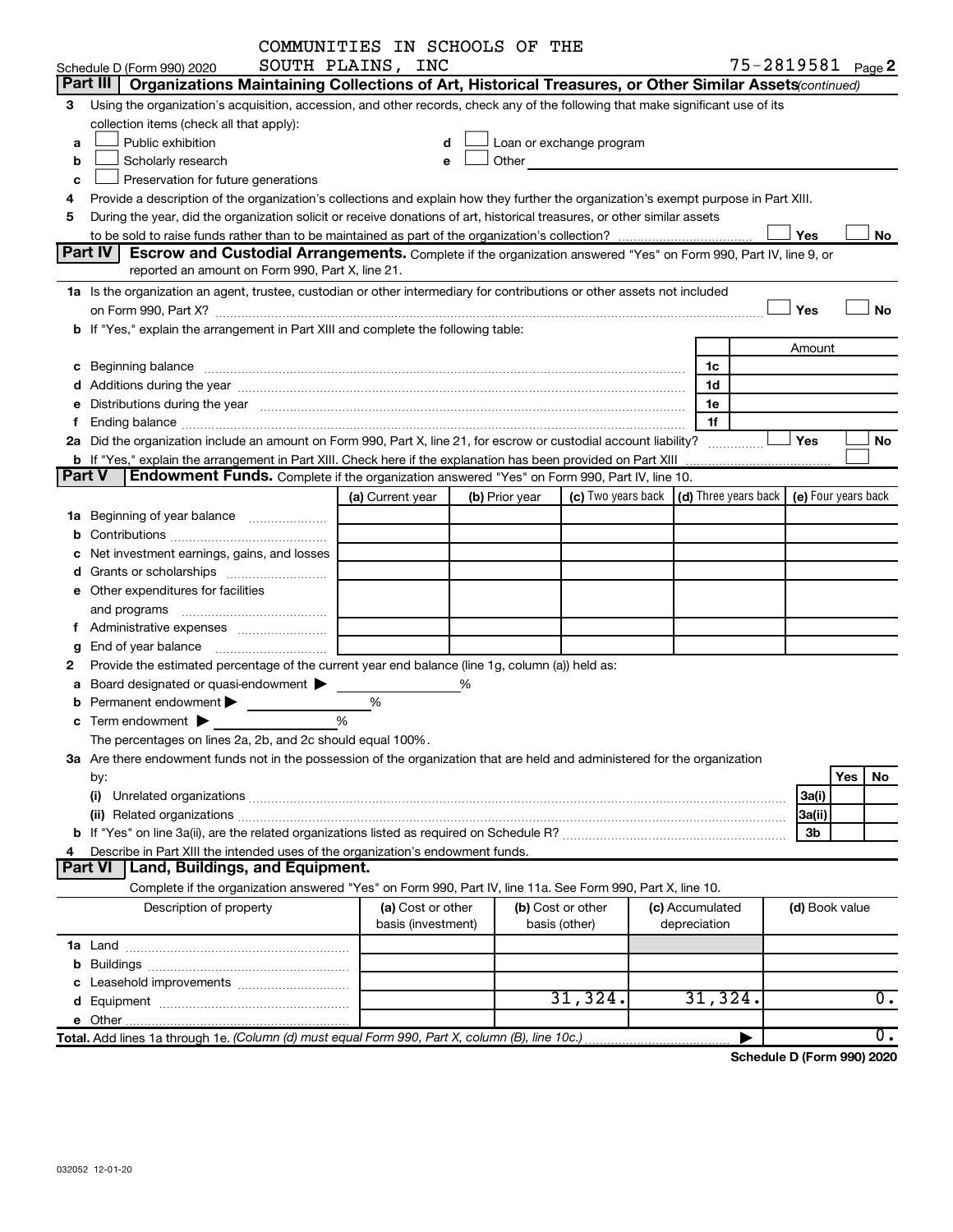| COMMUNITIES IN SCHOOLS OF THE |  |  |
|-------------------------------|--|--|
| -------- ------               |  |  |

|                 | SOUTH PLAINS, INC<br>Schedule D (Form 990) 2020                                                                   |                 |                                                           | 75-2819581 Page 3 |
|-----------------|-------------------------------------------------------------------------------------------------------------------|-----------------|-----------------------------------------------------------|-------------------|
| <b>Part VII</b> | <b>Investments - Other Securities.</b>                                                                            |                 |                                                           |                   |
|                 | Complete if the organization answered "Yes" on Form 990, Part IV, line 11b. See Form 990, Part X, line 12.        |                 |                                                           |                   |
|                 | (a) Description of security or category (including name of security)                                              | (b) Book value  | (c) Method of valuation: Cost or end-of-year market value |                   |
|                 | (1) Financial derivatives                                                                                         |                 |                                                           |                   |
|                 |                                                                                                                   |                 |                                                           |                   |
| $(3)$ Other     |                                                                                                                   |                 |                                                           |                   |
| (A)             |                                                                                                                   |                 |                                                           |                   |
| (B)             |                                                                                                                   |                 |                                                           |                   |
| (C)             |                                                                                                                   |                 |                                                           |                   |
| (D)             |                                                                                                                   |                 |                                                           |                   |
| (E)             |                                                                                                                   |                 |                                                           |                   |
| (F)             |                                                                                                                   |                 |                                                           |                   |
| (G)             |                                                                                                                   |                 |                                                           |                   |
| (H)             |                                                                                                                   |                 |                                                           |                   |
|                 | Total. (Col. (b) must equal Form 990, Part X, col. (B) line 12.)                                                  |                 |                                                           |                   |
|                 | Part VIII Investments - Program Related.                                                                          |                 |                                                           |                   |
|                 | Complete if the organization answered "Yes" on Form 990, Part IV, line 11c. See Form 990, Part X, line 13.        |                 |                                                           |                   |
|                 | (a) Description of investment                                                                                     | (b) Book value  | (c) Method of valuation: Cost or end-of-year market value |                   |
| (1)             |                                                                                                                   |                 |                                                           |                   |
| (2)             |                                                                                                                   |                 |                                                           |                   |
| (3)             |                                                                                                                   |                 |                                                           |                   |
|                 |                                                                                                                   |                 |                                                           |                   |
| (4)             |                                                                                                                   |                 |                                                           |                   |
| (5)             |                                                                                                                   |                 |                                                           |                   |
| (6)             |                                                                                                                   |                 |                                                           |                   |
| (7)             |                                                                                                                   |                 |                                                           |                   |
| (8)             |                                                                                                                   |                 |                                                           |                   |
| (9)             |                                                                                                                   |                 |                                                           |                   |
| <b>Part IX</b>  | Total. (Col. (b) must equal Form 990, Part X, col. (B) line 13.)<br><b>Other Assets.</b>                          |                 |                                                           |                   |
|                 |                                                                                                                   |                 |                                                           |                   |
|                 | Complete if the organization answered "Yes" on Form 990, Part IV, line 11d. See Form 990, Part X, line 15.        | (a) Description |                                                           | (b) Book value    |
|                 |                                                                                                                   |                 |                                                           |                   |
| (1)             |                                                                                                                   |                 |                                                           |                   |
| (2)             |                                                                                                                   |                 |                                                           |                   |
| (3)             |                                                                                                                   |                 |                                                           |                   |
| (4)             |                                                                                                                   |                 |                                                           |                   |
| (5)             |                                                                                                                   |                 |                                                           |                   |
| (6)             |                                                                                                                   |                 |                                                           |                   |
| (7)             |                                                                                                                   |                 |                                                           |                   |
| (8)             |                                                                                                                   |                 |                                                           |                   |
| (9)             |                                                                                                                   |                 |                                                           |                   |
|                 | Total. (Column (b) must equal Form 990, Part X, col. (B) line 15.)                                                |                 |                                                           |                   |
| <b>Part X</b>   | <b>Other Liabilities.</b>                                                                                         |                 |                                                           |                   |
|                 | Complete if the organization answered "Yes" on Form 990, Part IV, line 11e or 11f. See Form 990, Part X, line 25. |                 |                                                           |                   |
| 1.              | (a) Description of liability                                                                                      |                 |                                                           | (b) Book value    |
| (1)             | Federal income taxes                                                                                              |                 |                                                           |                   |
| (2)             |                                                                                                                   |                 |                                                           |                   |
| (3)             |                                                                                                                   |                 |                                                           |                   |
| (4)             |                                                                                                                   |                 |                                                           |                   |
| (5)             |                                                                                                                   |                 |                                                           |                   |
| (6)             |                                                                                                                   |                 |                                                           |                   |
| (7)             |                                                                                                                   |                 |                                                           |                   |
| (8)             |                                                                                                                   |                 |                                                           |                   |
| (9)             |                                                                                                                   |                 |                                                           |                   |
|                 | Total. (Column (b) must equal Form 990, Part X, col. (B) line 25.).                                               |                 |                                                           |                   |

**2.** Liability for uncertain tax positions. In Part XIII, provide the text of the footnote to the organization's financial statements that reports the organization's liability for uncertain tax positions under FASB ASC 740. Check here if the text of the footnote has been provided in Part XIII ...  $\fbox{\bf X}$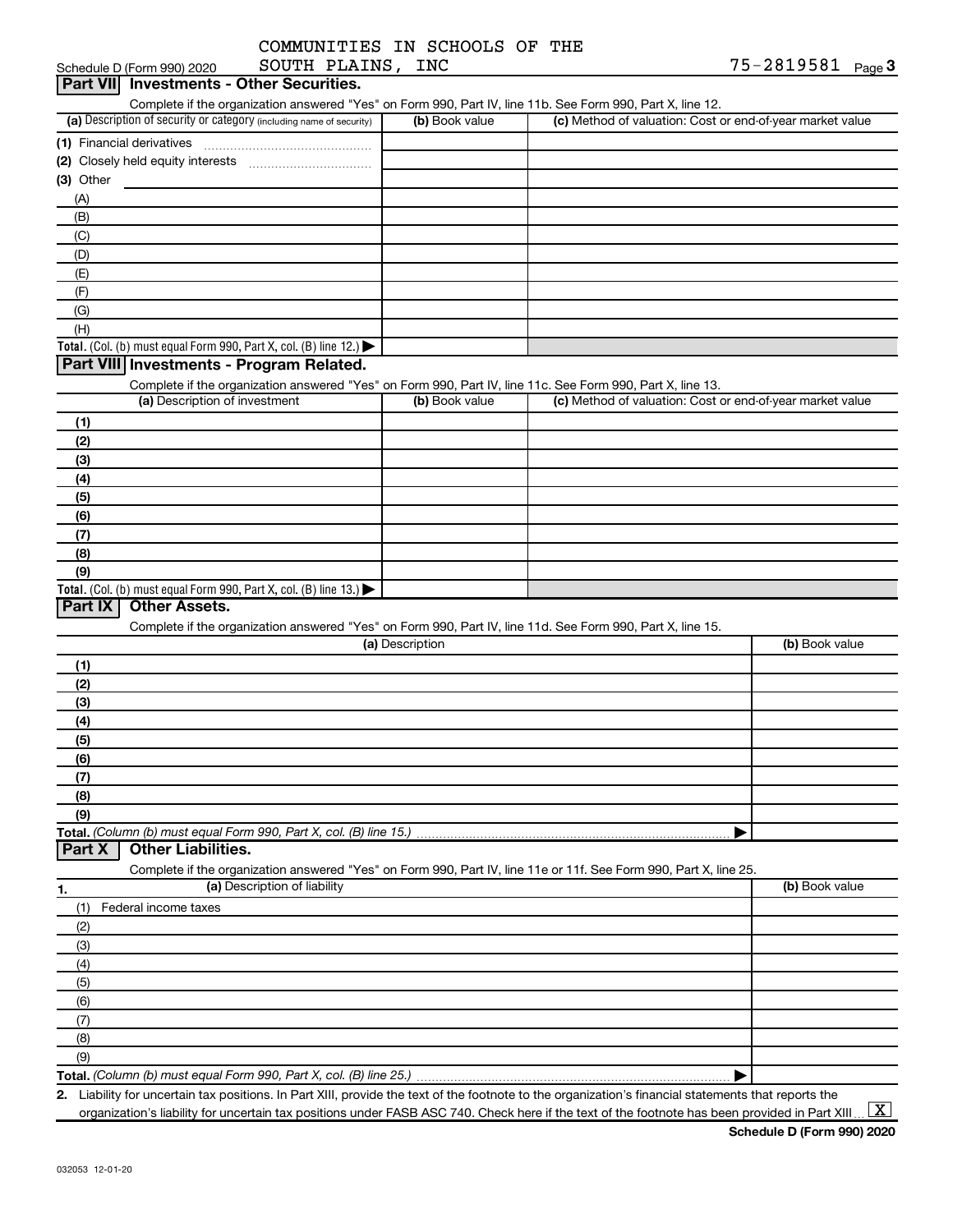|              | COMMUNITIES IN SCHOOLS OF THE                                                                                                                                                                                                  |                |          |                |                   |          |
|--------------|--------------------------------------------------------------------------------------------------------------------------------------------------------------------------------------------------------------------------------|----------------|----------|----------------|-------------------|----------|
|              | SOUTH PLAINS, INC<br>Schedule D (Form 990) 2020                                                                                                                                                                                |                |          |                | 75-2819581 Page 4 |          |
|              | Reconciliation of Revenue per Audited Financial Statements With Revenue per Return.<br><b>Part XI</b>                                                                                                                          |                |          |                |                   |          |
|              | Complete if the organization answered "Yes" on Form 990, Part IV, line 12a.                                                                                                                                                    |                |          |                |                   |          |
| 1            | Total revenue, gains, and other support per audited financial statements [111] [11] Total revenue, gains, and other support per audited financial statements                                                                   |                |          | $\overline{1}$ | 8,427,431.        |          |
| $\mathbf{2}$ | Amounts included on line 1 but not on Form 990, Part VIII, line 12:                                                                                                                                                            |                |          |                |                   |          |
| a            | Net unrealized gains (losses) on investments [111] [12] matter was uncontracted and was alleged and was uncontrolled to the uncontrolled and was uncontrolled and was uncontrolled and was uncontrolled and was uncontrolled a | 2a             | 3,572.   |                |                   |          |
| b            |                                                                                                                                                                                                                                | 2 <sub>b</sub> | 259,000. |                |                   |          |
| c            |                                                                                                                                                                                                                                | 2 <sub>c</sub> |          |                |                   |          |
| d            |                                                                                                                                                                                                                                | 2d             | 42,971.  |                |                   |          |
| e            | Add lines 2a through 2d                                                                                                                                                                                                        |                |          | 2е             |                   | 305,543. |
| 3            |                                                                                                                                                                                                                                |                |          | $\mathbf{a}$   | 8,121,888.        |          |
| 4            | Amounts included on Form 990, Part VIII, line 12, but not on line 1:                                                                                                                                                           |                |          |                |                   |          |
| a            |                                                                                                                                                                                                                                | 4a             |          |                |                   |          |
|              |                                                                                                                                                                                                                                | 4h             |          |                |                   |          |
|              | Add lines 4a and 4b                                                                                                                                                                                                            |                |          | 4c             |                   | 0.       |
| 5            |                                                                                                                                                                                                                                |                |          | $\overline{5}$ | 8,121,888.        |          |
|              | Part XII Reconciliation of Expenses per Audited Financial Statements With Expenses per Return.                                                                                                                                 |                |          |                |                   |          |
|              | Complete if the organization answered "Yes" on Form 990, Part IV, line 12a.                                                                                                                                                    |                |          |                |                   |          |
| 1            |                                                                                                                                                                                                                                |                |          | $\mathbf{1}$   | 7,454,795.        |          |
| 2            | Amounts included on line 1 but not on Form 990, Part IX, line 25:                                                                                                                                                              |                |          |                |                   |          |
| a            |                                                                                                                                                                                                                                | 2a             | 259,000. |                |                   |          |
|              |                                                                                                                                                                                                                                | 2 <sub>b</sub> |          |                |                   |          |
|              |                                                                                                                                                                                                                                | 2 <sub>c</sub> |          |                |                   |          |
| d            |                                                                                                                                                                                                                                | 2d             | 42,971.  |                |                   |          |
| e            | Add lines 2a through 2d <b>continuum contract and all and all and all and all and all and all and all and all and a</b>                                                                                                        |                |          | 2e             |                   | 301,971. |
| 3            |                                                                                                                                                                                                                                |                |          | $\mathbf{a}$   | 7,152,824.        |          |
| 4            | Amounts included on Form 990, Part IX, line 25, but not on line 1:                                                                                                                                                             |                |          |                |                   |          |
| a            |                                                                                                                                                                                                                                | 4a             |          |                |                   |          |
|              | Other (Describe in Part XIII.) <b>Construction Contract Construction</b> Chemistry Chemistry Chemistry Chemistry Chemistry                                                                                                     | 4 <sub>h</sub> |          |                |                   |          |
|              | Add lines 4a and 4b                                                                                                                                                                                                            |                |          | 4с             |                   | 0.       |
| 5            |                                                                                                                                                                                                                                |                |          | 5              | 7,152,824.        |          |
|              | Part XIII Supplemental Information.                                                                                                                                                                                            |                |          |                |                   |          |

Provide the descriptions required for Part II, lines 3, 5, and 9; Part III, lines 1a and 4; Part IV, lines 1b and 2b; Part V, line 4; Part X, line 2; Part XI, lines 2d and 4b; and Part XII, lines 2d and 4b. Also complete this part to provide any additional information.

#### PART X, LINE 2:

| THE ORGANIZATION HAS ADOPTED THE "UNCERTAIN TAX POSITIONS" PROVISIONS OF   |
|----------------------------------------------------------------------------|
| ACCOUNTING PRINCIPLES GENERALLY ACCEPTED IN THE UNITED STATES OF AMERICA.  |
| THE PRIMARY TAX POSITION OF THE ORGANIZATION IS ITS FILING STATUS AS A TAX |
| EXEMPT ENTITY. THE ORGANIZATION DETERMINED THAT IT IS MORE LIKELY THAN     |
| NOT THAT THEIR TAX POSITIONS WOULD BE SUSTAINED UPON EXAMINATION BY THE    |
| INTERNAL REVENUE SERVICE (IRS), OR OTHER STATE TAXING AUTHORITY.<br>THE    |
| ORGANIZATION PAID NO PENALTIES OR INTEREST RELATED TO TAXES DURING THE     |
| YEAR ENDED AUGUST 31, 2021 AND IS NO LONGER SUBJECT TO EXAMINATIONS BY     |
| FEDERAL TAXING AUTHORITIES FOR YEARS BEFORE 2017.                          |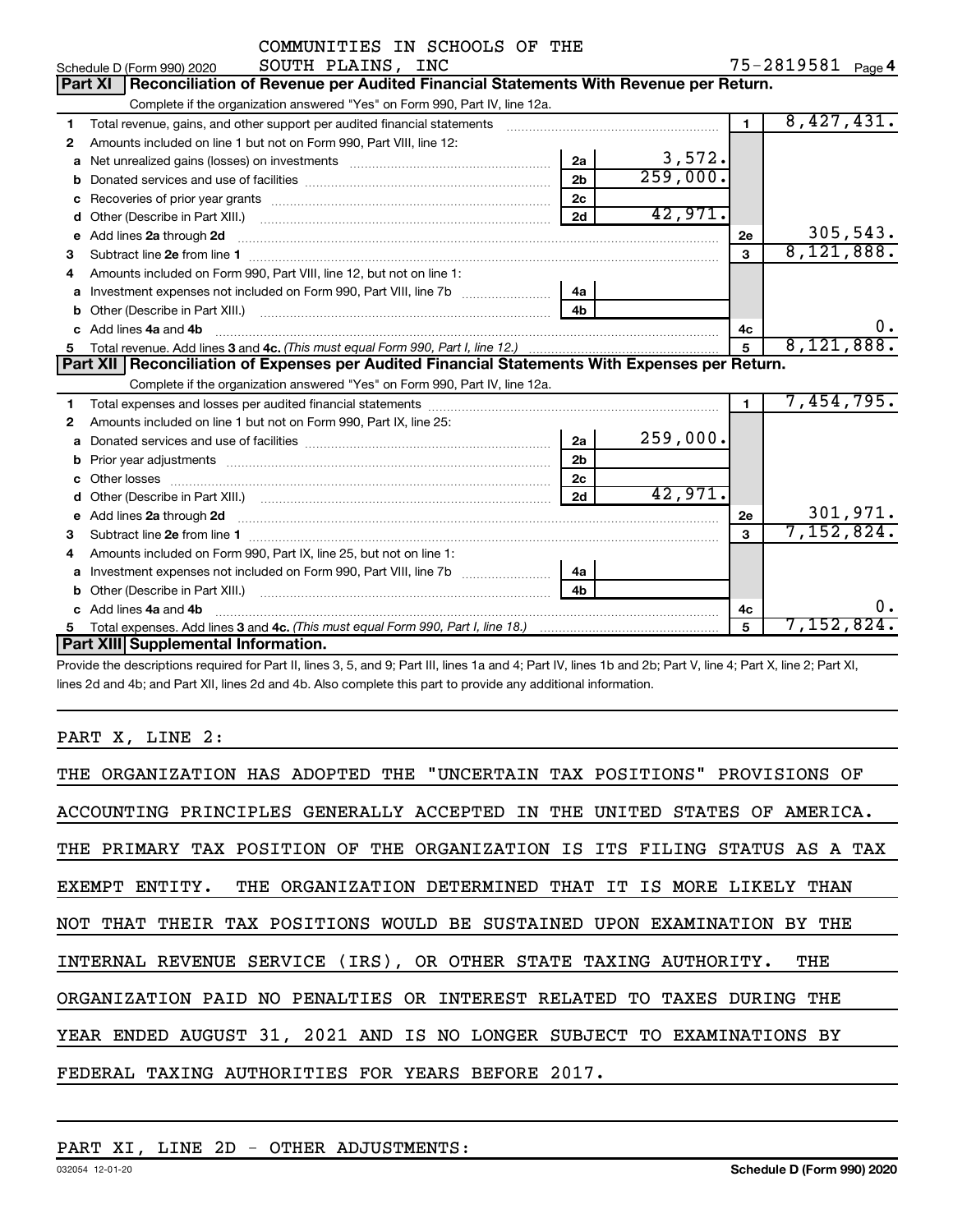| Schedule D (Form 990) 2020<br><b>Part XIII Supplemental Information</b> (continued) | COMMUNITIES IN SCHOOLS OF THE<br>SOUTH PLAINS, INC |  | 75-2819581 Page 5 |
|-------------------------------------------------------------------------------------|----------------------------------------------------|--|-------------------|
|                                                                                     |                                                    |  |                   |
| FUNDRAISING EXPENSES REPORTED ON PART VIII LINE 8B                                  |                                                    |  | 42,971.           |
|                                                                                     |                                                    |  |                   |
|                                                                                     |                                                    |  |                   |
| PART XII, LINE 2D - OTHER ADJUSTMENTS:                                              |                                                    |  |                   |
|                                                                                     |                                                    |  |                   |
| FUNDRAISING EXPENSES REPORTED ON PART VIII LINE 8B                                  |                                                    |  | 42,971.           |
|                                                                                     |                                                    |  |                   |
|                                                                                     |                                                    |  |                   |
|                                                                                     |                                                    |  |                   |
|                                                                                     |                                                    |  |                   |
|                                                                                     |                                                    |  |                   |
|                                                                                     |                                                    |  |                   |
|                                                                                     |                                                    |  |                   |
|                                                                                     |                                                    |  |                   |
|                                                                                     |                                                    |  |                   |
|                                                                                     |                                                    |  |                   |
|                                                                                     |                                                    |  |                   |
|                                                                                     |                                                    |  |                   |
|                                                                                     |                                                    |  |                   |
|                                                                                     |                                                    |  |                   |
|                                                                                     |                                                    |  |                   |
|                                                                                     |                                                    |  |                   |
|                                                                                     |                                                    |  |                   |
|                                                                                     |                                                    |  |                   |
|                                                                                     |                                                    |  |                   |
|                                                                                     |                                                    |  |                   |
|                                                                                     |                                                    |  |                   |
|                                                                                     |                                                    |  |                   |
|                                                                                     |                                                    |  |                   |
|                                                                                     |                                                    |  |                   |
|                                                                                     |                                                    |  |                   |
|                                                                                     |                                                    |  |                   |
|                                                                                     |                                                    |  |                   |
|                                                                                     |                                                    |  |                   |
|                                                                                     |                                                    |  |                   |
|                                                                                     |                                                    |  |                   |
|                                                                                     |                                                    |  |                   |
|                                                                                     |                                                    |  |                   |
|                                                                                     |                                                    |  |                   |
|                                                                                     |                                                    |  |                   |
|                                                                                     |                                                    |  |                   |
|                                                                                     |                                                    |  |                   |
|                                                                                     |                                                    |  |                   |
|                                                                                     |                                                    |  |                   |
|                                                                                     |                                                    |  |                   |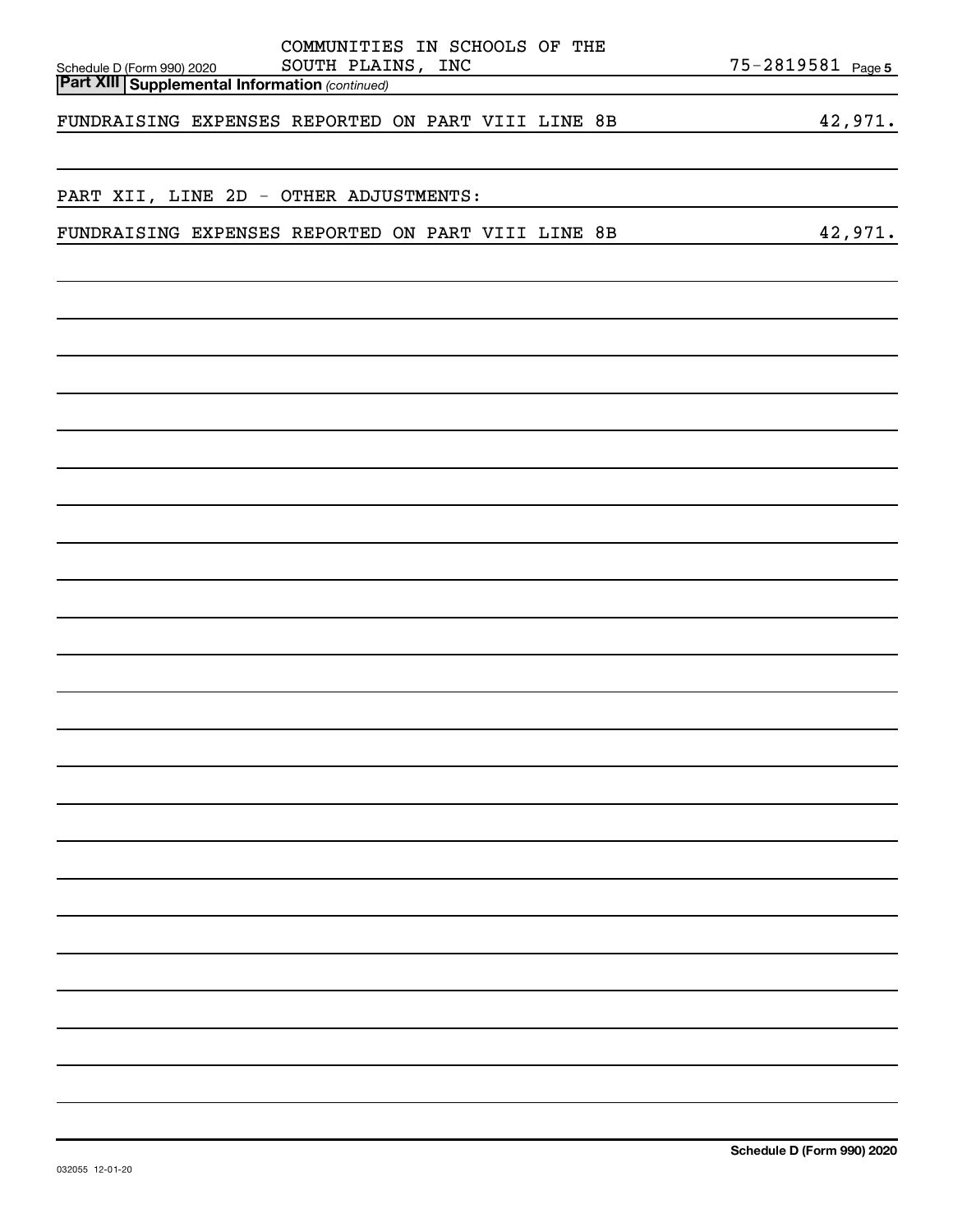| <b>SCHEDULE G</b>                                                                            |                                                                                                                                                                     | <b>Supplemental Information Regarding Fundraising or Gaming Activities</b>                                                                                                                                                                           |                                                                            |    |                                       |                                                                            |                                       | OMB No. 1545-0047                                       |  |
|----------------------------------------------------------------------------------------------|---------------------------------------------------------------------------------------------------------------------------------------------------------------------|------------------------------------------------------------------------------------------------------------------------------------------------------------------------------------------------------------------------------------------------------|----------------------------------------------------------------------------|----|---------------------------------------|----------------------------------------------------------------------------|---------------------------------------|---------------------------------------------------------|--|
| (Form 990 or 990-EZ)                                                                         | Complete if the organization answered "Yes" on Form 990, Part IV, line 17, 18, or 19, or if the<br>organization entered more than \$15,000 on Form 990-EZ, line 6a. |                                                                                                                                                                                                                                                      |                                                                            |    |                                       |                                                                            |                                       |                                                         |  |
| Department of the Treasury                                                                   |                                                                                                                                                                     | Attach to Form 990 or Form 990-EZ.                                                                                                                                                                                                                   |                                                                            |    |                                       |                                                                            |                                       | <b>Open to Public</b>                                   |  |
| <b>Internal Revenue Service</b>                                                              |                                                                                                                                                                     | Go to www.irs.gov/Form990 for instructions and the latest information.                                                                                                                                                                               |                                                                            |    |                                       |                                                                            |                                       | Inspection                                              |  |
| COMMUNITIES IN SCHOOLS OF THE<br>Name of the organization<br>75-2819581<br>SOUTH PLAINS, INC |                                                                                                                                                                     |                                                                                                                                                                                                                                                      |                                                                            |    |                                       |                                                                            | <b>Employer identification number</b> |                                                         |  |
| Part I                                                                                       | required to complete this part.                                                                                                                                     | Fundraising Activities. Complete if the organization answered "Yes" on Form 990, Part IV, line 17. Form 990-EZ filers are not                                                                                                                        |                                                                            |    |                                       |                                                                            |                                       |                                                         |  |
|                                                                                              | 1 Indicate whether the organization raised funds through any of the following activities. Check all that apply.                                                     |                                                                                                                                                                                                                                                      |                                                                            |    |                                       |                                                                            |                                       |                                                         |  |
| Mail solicitations<br>a                                                                      |                                                                                                                                                                     | e                                                                                                                                                                                                                                                    |                                                                            |    | Solicitation of non-government grants |                                                                            |                                       |                                                         |  |
| b<br>Phone solicitations<br>с                                                                | Internet and email solicitations                                                                                                                                    | f<br>Special fundraising events<br>g                                                                                                                                                                                                                 |                                                                            |    | Solicitation of government grants     |                                                                            |                                       |                                                         |  |
| In-person solicitations<br>d                                                                 |                                                                                                                                                                     |                                                                                                                                                                                                                                                      |                                                                            |    |                                       |                                                                            |                                       |                                                         |  |
|                                                                                              |                                                                                                                                                                     | 2 a Did the organization have a written or oral agreement with any individual (including officers, directors, trustees, or                                                                                                                           |                                                                            |    |                                       |                                                                            |                                       |                                                         |  |
|                                                                                              |                                                                                                                                                                     | key employees listed in Form 990, Part VII) or entity in connection with professional fundraising services?<br>b If "Yes," list the 10 highest paid individuals or entities (fundraisers) pursuant to agreements under which the fundraiser is to be |                                                                            |    |                                       |                                                                            | Yes                                   | <b>No</b>                                               |  |
| compensated at least \$5,000 by the organization.                                            |                                                                                                                                                                     |                                                                                                                                                                                                                                                      |                                                                            |    |                                       |                                                                            |                                       |                                                         |  |
| (i) Name and address of individual<br>or entity (fundraiser)                                 |                                                                                                                                                                     | (ii) Activity                                                                                                                                                                                                                                        | (iii) Did<br>fundraiser<br>have custody<br>or control of<br>contributions? |    | (iv) Gross receipts<br>from activity  | (v) Amount paid<br>to (or retained by)<br>fundraiser<br>listed in col. (i) |                                       | (vi) Amount paid<br>to (or retained by)<br>organization |  |
|                                                                                              |                                                                                                                                                                     |                                                                                                                                                                                                                                                      | Yes                                                                        | No |                                       |                                                                            |                                       |                                                         |  |
|                                                                                              |                                                                                                                                                                     |                                                                                                                                                                                                                                                      |                                                                            |    |                                       |                                                                            |                                       |                                                         |  |
|                                                                                              |                                                                                                                                                                     |                                                                                                                                                                                                                                                      |                                                                            |    |                                       |                                                                            |                                       |                                                         |  |
|                                                                                              |                                                                                                                                                                     |                                                                                                                                                                                                                                                      |                                                                            |    |                                       |                                                                            |                                       |                                                         |  |
|                                                                                              |                                                                                                                                                                     |                                                                                                                                                                                                                                                      |                                                                            |    |                                       |                                                                            |                                       |                                                         |  |
|                                                                                              |                                                                                                                                                                     |                                                                                                                                                                                                                                                      |                                                                            |    |                                       |                                                                            |                                       |                                                         |  |
|                                                                                              |                                                                                                                                                                     |                                                                                                                                                                                                                                                      |                                                                            |    |                                       |                                                                            |                                       |                                                         |  |
|                                                                                              |                                                                                                                                                                     |                                                                                                                                                                                                                                                      |                                                                            |    |                                       |                                                                            |                                       |                                                         |  |
|                                                                                              |                                                                                                                                                                     |                                                                                                                                                                                                                                                      |                                                                            |    |                                       |                                                                            |                                       |                                                         |  |
|                                                                                              |                                                                                                                                                                     |                                                                                                                                                                                                                                                      |                                                                            |    |                                       |                                                                            |                                       |                                                         |  |
|                                                                                              |                                                                                                                                                                     |                                                                                                                                                                                                                                                      |                                                                            |    |                                       |                                                                            |                                       |                                                         |  |
|                                                                                              |                                                                                                                                                                     |                                                                                                                                                                                                                                                      |                                                                            |    |                                       |                                                                            |                                       |                                                         |  |
| Total                                                                                        |                                                                                                                                                                     |                                                                                                                                                                                                                                                      |                                                                            |    |                                       |                                                                            |                                       |                                                         |  |
| or licensing                                                                                 |                                                                                                                                                                     | 3 List all states in which the organization is registered or licensed to solicit contributions or has been notified it is exempt from registration                                                                                                   |                                                                            |    |                                       |                                                                            |                                       |                                                         |  |
|                                                                                              |                                                                                                                                                                     |                                                                                                                                                                                                                                                      |                                                                            |    |                                       |                                                                            |                                       |                                                         |  |
|                                                                                              |                                                                                                                                                                     |                                                                                                                                                                                                                                                      |                                                                            |    |                                       |                                                                            |                                       |                                                         |  |

**For Paperwork Reduction Act Notice, see the Instructions for Form 990 or 990-EZ. Schedule G (Form 990 or 990-EZ) 2020** LHA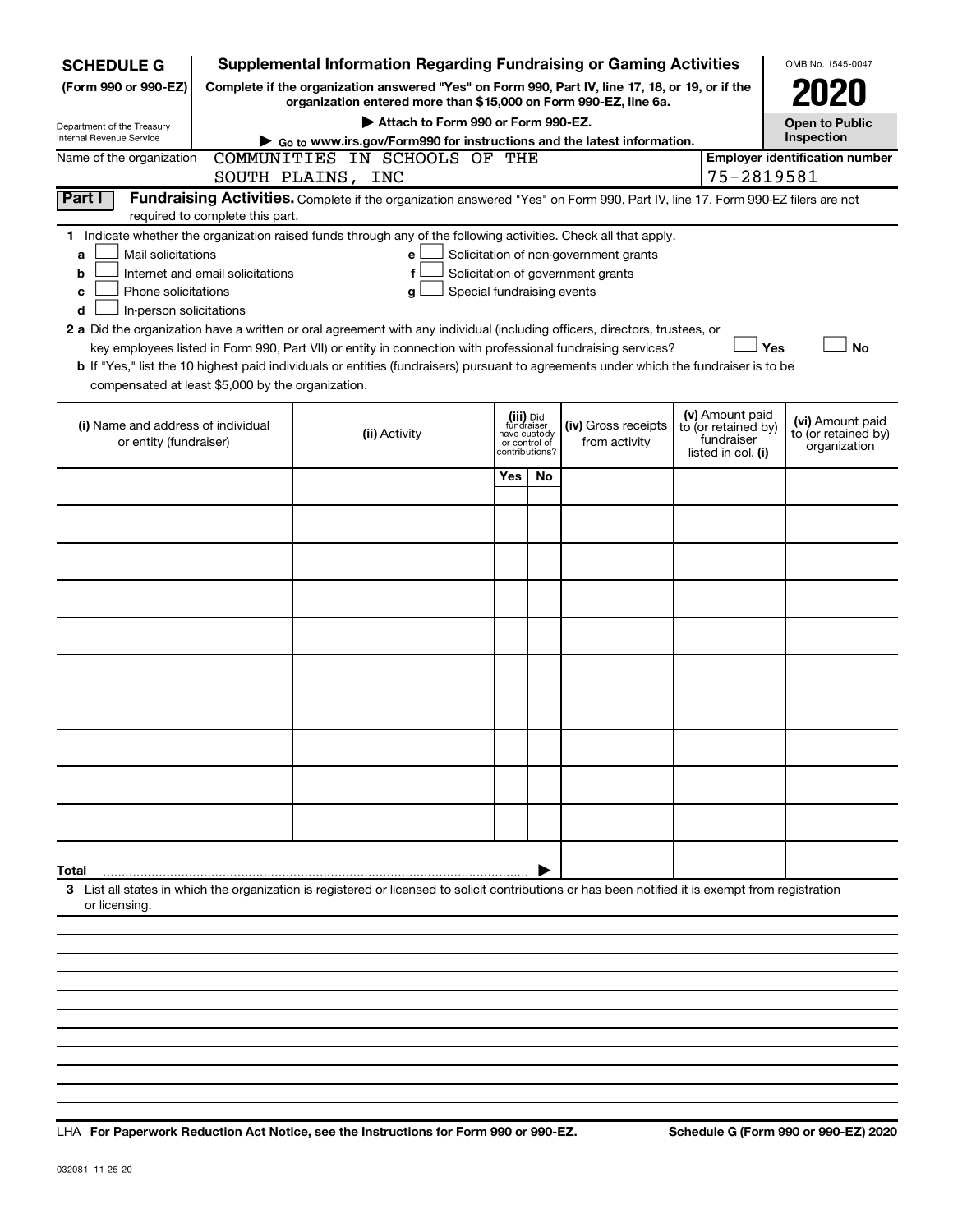75-2819581 Page 2 Schedule G (Form 990 or 990-EZ) 2020 Page SOUTH PLAINS, INC 75-2819581

Part II | Fundraising Events. Complete if the organization answered "Yes" on Form 990, Part IV, line 18, or reported more than \$15,000

|                 |    | of fundraising event contributions and gross income on Form 990-EZ, lines 1 and 6b. List events with gross receipts greater than \$5,000. |                        |                                                  |                  |                            |
|-----------------|----|-------------------------------------------------------------------------------------------------------------------------------------------|------------------------|--------------------------------------------------|------------------|----------------------------|
|                 |    |                                                                                                                                           | $(a)$ Event #1         | $(b)$ Event #2                                   | (c) Other events | (d) Total events           |
|                 |    |                                                                                                                                           |                        | MUD                                              |                  | (add col. (a) through      |
|                 |    |                                                                                                                                           | CRIMSON GALAVOLLEYBALL |                                                  | $\overline{2}$   | col. (c)                   |
|                 |    |                                                                                                                                           | (event type)           | (event type)                                     | (total number)   |                            |
| Revenue         |    |                                                                                                                                           |                        |                                                  |                  |                            |
|                 | 1. |                                                                                                                                           | 109,970.               | 42,280.                                          | 16,249.          | 168,499.                   |
|                 |    |                                                                                                                                           |                        |                                                  |                  |                            |
|                 |    |                                                                                                                                           | 24,550.                | 496.                                             | $\mathbf 0$ .    | 25,046.                    |
|                 |    |                                                                                                                                           |                        |                                                  |                  |                            |
|                 | 3  | Gross income (line 1 minus line 2)                                                                                                        | 85,420.                | 41,784.                                          | 16, 249.         | 143,453.                   |
|                 |    |                                                                                                                                           |                        |                                                  |                  |                            |
|                 |    |                                                                                                                                           |                        |                                                  |                  |                            |
|                 |    |                                                                                                                                           |                        |                                                  |                  |                            |
|                 | 5  |                                                                                                                                           | 500.                   |                                                  |                  | 500.                       |
|                 |    |                                                                                                                                           |                        |                                                  |                  |                            |
|                 | 6  |                                                                                                                                           | 2,250.                 |                                                  |                  | 2,250.                     |
| Direct Expenses |    |                                                                                                                                           |                        |                                                  |                  |                            |
|                 | 7  | Food and beverages                                                                                                                        | 13,728.                |                                                  |                  | 13,728.                    |
|                 |    |                                                                                                                                           |                        |                                                  |                  |                            |
|                 | 8  |                                                                                                                                           | $\frac{2,200}{7,400}$  |                                                  |                  | 2,200.                     |
|                 | 9  |                                                                                                                                           |                        | 12,885.                                          | 4,008.           | 24, 293.                   |
|                 | 10 | Direct expense summary. Add lines 4 through 9 in column (d)                                                                               |                        |                                                  |                  | 42,971.                    |
|                 |    | 11 Net income summary. Subtract line 10 from line 3, column (d)                                                                           |                        |                                                  |                  | 100, 482.                  |
| <b>Part III</b> |    | Gaming. Complete if the organization answered "Yes" on Form 990, Part IV, line 19, or reported more than                                  |                        |                                                  |                  |                            |
|                 |    | \$15,000 on Form 990-EZ, line 6a.                                                                                                         |                        |                                                  |                  |                            |
|                 |    |                                                                                                                                           | (a) Bingo              | (b) Pull tabs/instant<br>bingo/progressive bingo | (c) Other gaming | (d) Total gaming (add      |
| Revenue         |    |                                                                                                                                           |                        |                                                  |                  | col. (a) through col. (c)) |
|                 |    |                                                                                                                                           |                        |                                                  |                  |                            |
|                 | 1. |                                                                                                                                           |                        |                                                  |                  |                            |
|                 |    |                                                                                                                                           |                        |                                                  |                  |                            |
|                 |    |                                                                                                                                           |                        |                                                  |                  |                            |
| Direct Expenses |    |                                                                                                                                           |                        |                                                  |                  |                            |
|                 | 3  |                                                                                                                                           |                        |                                                  |                  |                            |
|                 |    |                                                                                                                                           |                        |                                                  |                  |                            |
|                 | 4  |                                                                                                                                           |                        |                                                  |                  |                            |
|                 |    |                                                                                                                                           |                        |                                                  |                  |                            |
|                 |    | 5 Other direct expenses                                                                                                                   |                        |                                                  |                  |                            |
|                 |    |                                                                                                                                           | Yes<br>%               | %<br>Yes                                         | Yes<br>%         |                            |
|                 | 6  | Volunteer labor                                                                                                                           | No                     | No                                               | No               |                            |
|                 |    |                                                                                                                                           |                        |                                                  |                  |                            |
|                 | 7  | Direct expense summary. Add lines 2 through 5 in column (d)                                                                               |                        |                                                  |                  |                            |
|                 |    |                                                                                                                                           |                        |                                                  |                  |                            |
|                 |    |                                                                                                                                           |                        |                                                  |                  |                            |

**9** Enter the state(s) in which the organization conducts gaming activities:

| a Is the organization licensed to conduct gaming activities in each of these states? |  | Yes | No |
|--------------------------------------------------------------------------------------|--|-----|----|
| <b>b</b> If "No." explain:                                                           |  |     |    |

**10 a Yes No** Were any of the organization's gaming licenses revoked, suspended, or terminated during the tax year? ~~~~~~~~~ † † **b** If "Yes," explain: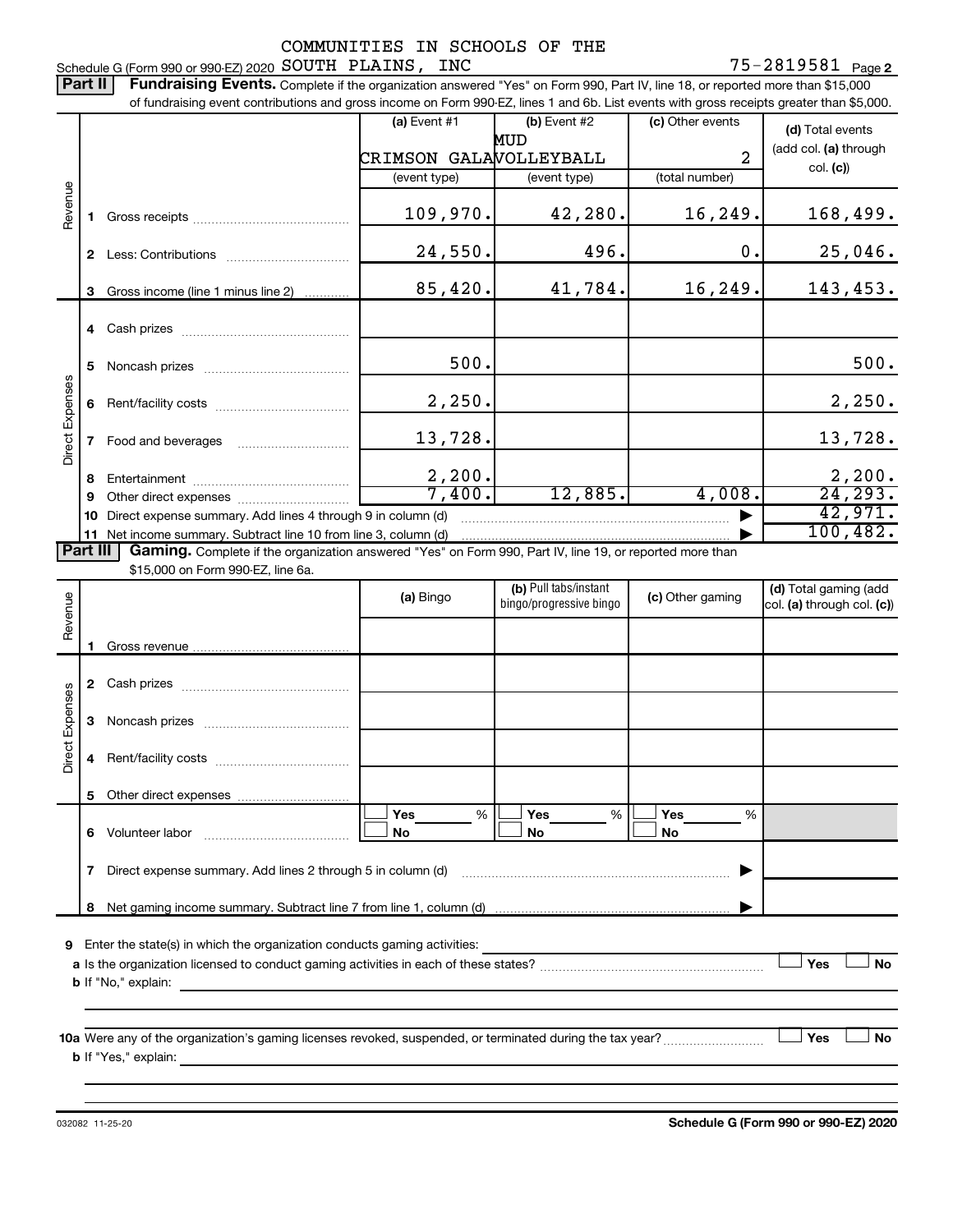| COMMUNITIES IN SCHOOLS OF THE                                                                                                                                                                                                             |                   |           |
|-------------------------------------------------------------------------------------------------------------------------------------------------------------------------------------------------------------------------------------------|-------------------|-----------|
| Schedule G (Form 990 or 990-EZ) 2020 SOUTH PLAINS, INC                                                                                                                                                                                    | 75-2819581 Page 3 |           |
|                                                                                                                                                                                                                                           | Yes               | No        |
| 12 Is the organization a grantor, beneficiary or trustee of a trust, or a member of a partnership or other entity formed                                                                                                                  |                   |           |
|                                                                                                                                                                                                                                           | $\Box$ Yes        | <b>No</b> |
| 13 Indicate the percentage of gaming activity conducted in:                                                                                                                                                                               |                   |           |
|                                                                                                                                                                                                                                           | 1За               | %         |
|                                                                                                                                                                                                                                           | 13 <sub>b</sub>   | %         |
| 14 Enter the name and address of the person who prepares the organization's gaming/special events books and records:                                                                                                                      |                   |           |
| Name ▶ <u>───────────────</u>                                                                                                                                                                                                             |                   |           |
| Address $\blacktriangleright$<br><u> 1989 - Johann Barn, fransk politik (d. 1989)</u>                                                                                                                                                     |                   |           |
|                                                                                                                                                                                                                                           |                   | <b>No</b> |
| of gaming revenue retained by the third party $\triangleright$ \$                                                                                                                                                                         |                   |           |
| c If "Yes," enter name and address of the third party:                                                                                                                                                                                    |                   |           |
|                                                                                                                                                                                                                                           |                   |           |
| Address $\blacktriangleright$                                                                                                                                                                                                             |                   |           |
| 16 Gaming manager information:                                                                                                                                                                                                            |                   |           |
| Name $\blacktriangleright$<br><u> 1980 - John Stein, Amerikaansk politiker (</u>                                                                                                                                                          |                   |           |
|                                                                                                                                                                                                                                           |                   |           |
| Description of services provided <b>by the contract of the contract of the contract of the contract of the contract of the contract of the contract of the contract of the contract of the contract of the contract of the contr</b>      |                   |           |
|                                                                                                                                                                                                                                           |                   |           |
|                                                                                                                                                                                                                                           |                   |           |
| Director/officer<br>Employee<br>Independent contractor                                                                                                                                                                                    |                   |           |
| <b>17</b> Mandatory distributions:                                                                                                                                                                                                        |                   |           |
| a Is the organization required under state law to make charitable distributions from the gaming proceeds to                                                                                                                               |                   |           |
| retain the state gaming license?                                                                                                                                                                                                          | Yes               | No        |
| <b>b</b> Enter the amount of distributions required under state law to be distributed to other exempt organizations or spent in the                                                                                                       |                   |           |
| organization's own exempt activities during the tax year $\triangleright$ \$<br>Supplemental Information. Provide the explanations required by Part I, line 2b, columns (iii) and (v); and Part III, lines 9, 9b, 10b,<br><b>IPart IV</b> |                   |           |
| 15b, 15c, 16, and 17b, as applicable. Also provide any additional information. See instructions.                                                                                                                                          |                   |           |
|                                                                                                                                                                                                                                           |                   |           |
|                                                                                                                                                                                                                                           |                   |           |
|                                                                                                                                                                                                                                           |                   |           |
|                                                                                                                                                                                                                                           |                   |           |
|                                                                                                                                                                                                                                           |                   |           |
|                                                                                                                                                                                                                                           |                   |           |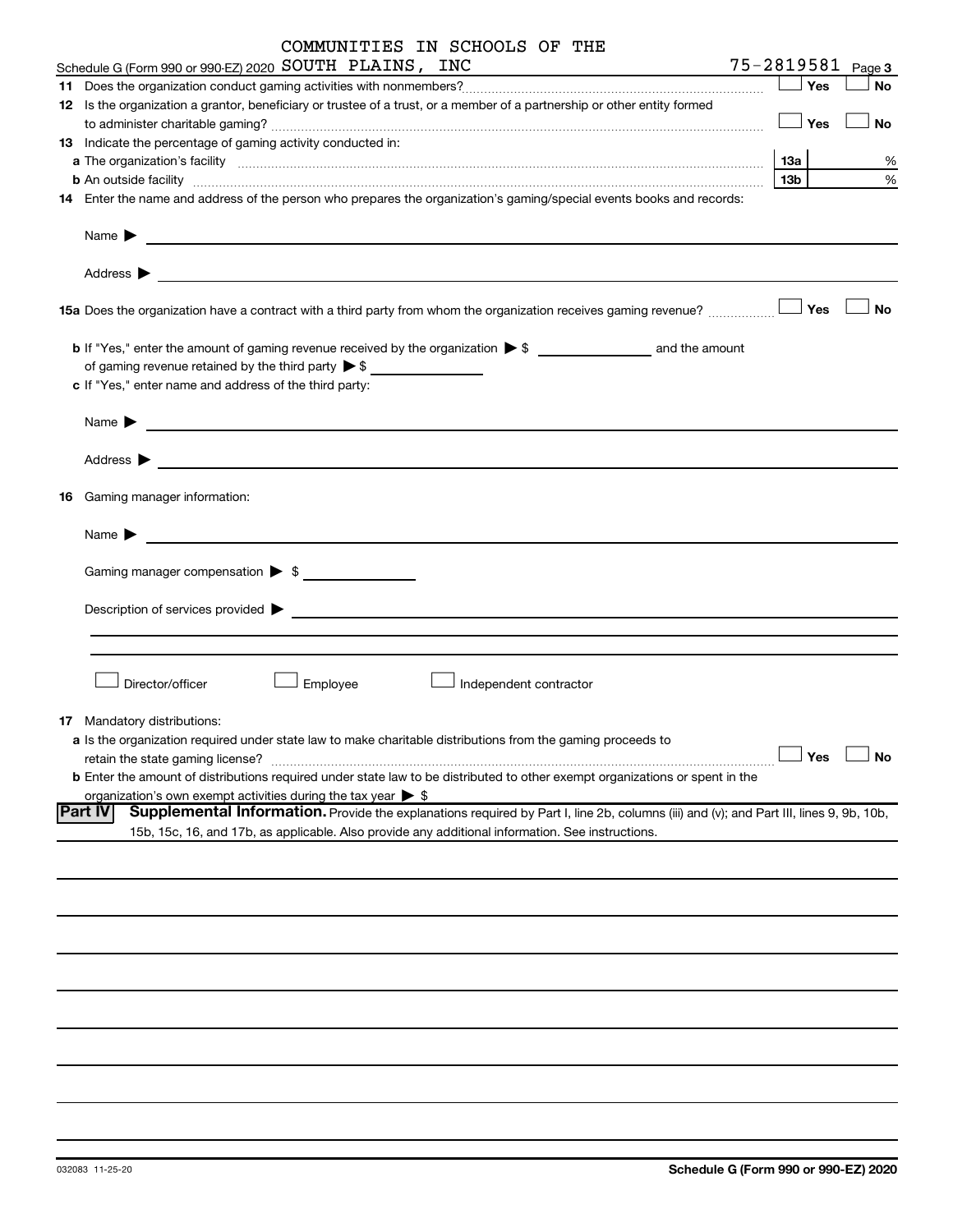| <b>Part IV   Supplemental Information (continued)</b> |                               |                       |
|-------------------------------------------------------|-------------------------------|-----------------------|
| Schedule G (Form 990 or 990-EZ)                       | SOUTH PLAINS, INC             | $75 - 2819581$ Page 4 |
|                                                       | COMMUNITIES IN SCHOOLS OF THE |                       |

| <u></u> | $\mathbf{r}$<br>$\overline{\phantom{a}}$ |  |    |
|---------|------------------------------------------|--|----|
|         |                                          |  |    |
|         |                                          |  |    |
|         |                                          |  |    |
|         |                                          |  |    |
|         |                                          |  |    |
|         |                                          |  |    |
|         |                                          |  |    |
|         |                                          |  |    |
|         |                                          |  |    |
|         |                                          |  |    |
|         |                                          |  |    |
|         |                                          |  |    |
|         |                                          |  |    |
|         |                                          |  |    |
|         |                                          |  |    |
|         |                                          |  |    |
|         |                                          |  |    |
|         |                                          |  |    |
|         |                                          |  |    |
|         |                                          |  |    |
|         |                                          |  |    |
|         |                                          |  | ۰  |
|         |                                          |  | Ĩ. |
|         |                                          |  | Ĩ. |
|         |                                          |  | Ĩ. |
|         |                                          |  | Ĩ. |
|         |                                          |  |    |
|         |                                          |  |    |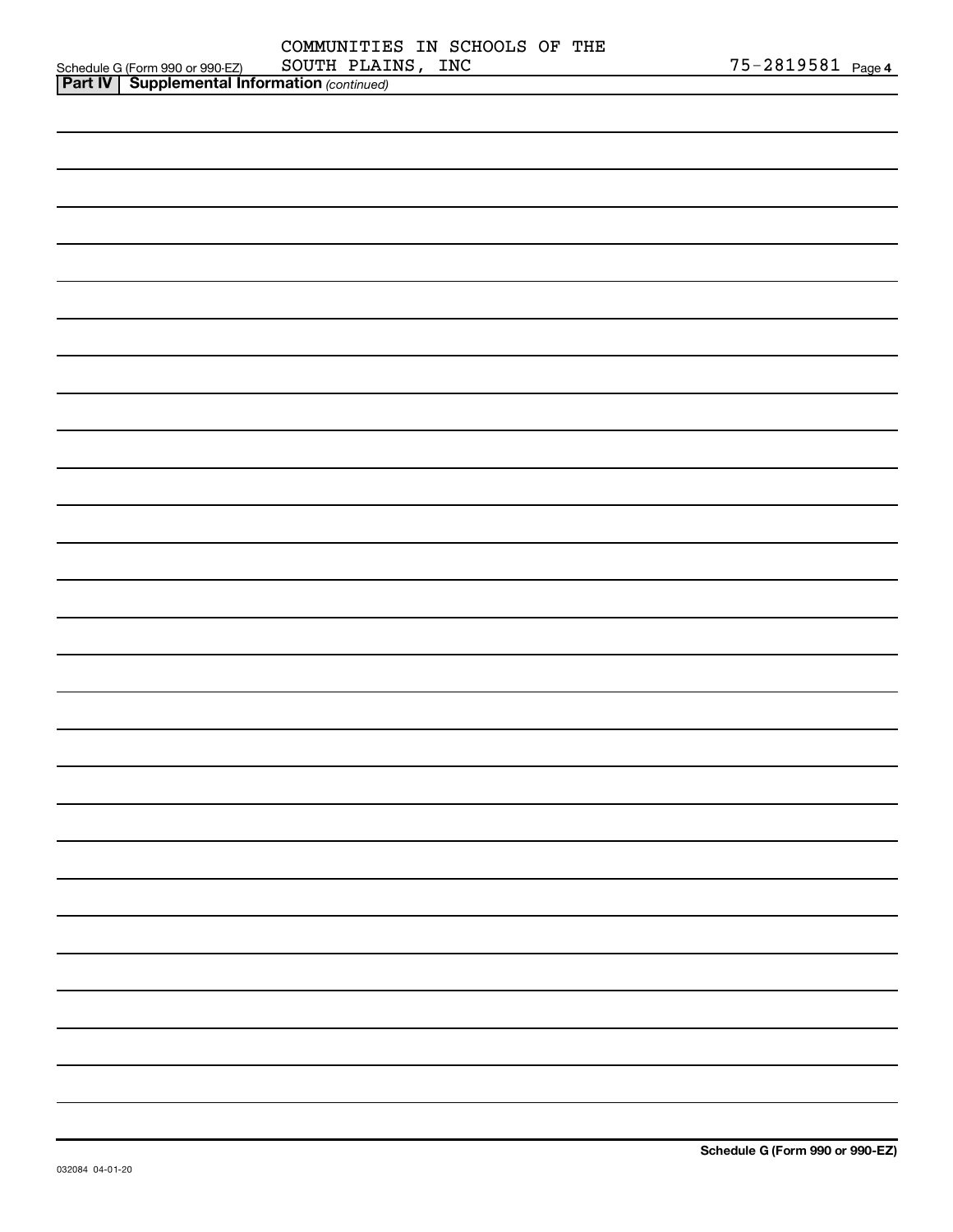| <b>SCHEDULE L</b>                                                                                                                                                                                                                                       | <b>Transactions With Interested Persons</b>                                                   |                           |  |                                  |                                |                                      |    |                                       | OMB No. 1545-0047            |                           |
|---------------------------------------------------------------------------------------------------------------------------------------------------------------------------------------------------------------------------------------------------------|-----------------------------------------------------------------------------------------------|---------------------------|--|----------------------------------|--------------------------------|--------------------------------------|----|---------------------------------------|------------------------------|---------------------------|
| (Form 990 or 990-EZ)                                                                                                                                                                                                                                    | Complete if the organization answered "Yes" on Form 990, Part IV, line 25a, 25b, 26, 27, 28a, |                           |  |                                  |                                |                                      |    |                                       | 2021                         |                           |
| 28b, or 28c, or Form 990-EZ, Part V, line 38a or 40b.<br>Attach to Form 990 or Form 990-EZ.                                                                                                                                                             |                                                                                               |                           |  |                                  |                                |                                      |    |                                       | <b>Open To Public</b>        |                           |
| Department of the Treasury<br>Internal Revenue Service                                                                                                                                                                                                  | Inspection<br>Go to www.irs.gov/Form990 for instructions and the latest information.          |                           |  |                                  |                                |                                      |    |                                       |                              |                           |
| Name of the organization                                                                                                                                                                                                                                | COMMUNITIES IN SCHOOLS OF THE                                                                 |                           |  |                                  |                                |                                      |    | <b>Employer identification number</b> |                              |                           |
|                                                                                                                                                                                                                                                         | SOUTH PLAINS, INC                                                                             |                           |  |                                  |                                |                                      |    | 75-2819581                            |                              |                           |
| <b>Part I</b><br>Excess Benefit Transactions (section 501(c)(3), section 501(c)(4), and section 501(c)(29) organizations only).<br>Complete if the organization answered "Yes" on Form 990, Part IV, line 25a or 25b, or Form 990-EZ, Part V, line 40b. |                                                                                               |                           |  |                                  |                                |                                      |    |                                       |                              |                           |
| 1                                                                                                                                                                                                                                                       | (b) Relationship between disqualified                                                         |                           |  |                                  |                                |                                      |    |                                       |                              | (d) Corrected?            |
| (a) Name of disqualified person                                                                                                                                                                                                                         | person and organization                                                                       |                           |  |                                  | (c) Description of transaction |                                      |    |                                       | Yes                          | No                        |
|                                                                                                                                                                                                                                                         |                                                                                               |                           |  |                                  |                                |                                      |    |                                       |                              |                           |
|                                                                                                                                                                                                                                                         |                                                                                               |                           |  |                                  |                                |                                      |    |                                       |                              |                           |
|                                                                                                                                                                                                                                                         |                                                                                               |                           |  |                                  |                                |                                      |    |                                       |                              |                           |
|                                                                                                                                                                                                                                                         |                                                                                               |                           |  |                                  |                                |                                      |    |                                       |                              |                           |
|                                                                                                                                                                                                                                                         |                                                                                               |                           |  |                                  |                                |                                      |    |                                       |                              |                           |
| 2 Enter the amount of tax incurred by the organization managers or disqualified persons during the year under                                                                                                                                           |                                                                                               |                           |  |                                  |                                |                                      |    |                                       |                              |                           |
| section 4958                                                                                                                                                                                                                                            |                                                                                               |                           |  |                                  |                                |                                      |    | $\triangleright$ \$                   |                              |                           |
|                                                                                                                                                                                                                                                         |                                                                                               |                           |  |                                  |                                |                                      |    | $\blacktriangleright$ \$              |                              |                           |
| Loans to and/or From Interested Persons.<br><b>Part II</b>                                                                                                                                                                                              |                                                                                               |                           |  |                                  |                                |                                      |    |                                       |                              |                           |
| Complete if the organization answered "Yes" on Form 990-EZ, Part V, line 38a or Form 990, Part IV, line 26; or if the organization                                                                                                                      |                                                                                               |                           |  |                                  |                                |                                      |    |                                       |                              |                           |
| reported an amount on Form 990, Part X, line 5, 6, or 22.                                                                                                                                                                                               |                                                                                               | (d) Loan to or            |  |                                  |                                |                                      |    | <b>(h)</b> Approved                   |                              |                           |
| (b) Relationship<br>(a) Name of<br>with organization<br>interested person                                                                                                                                                                               | (c) Purpose<br>of loan                                                                        | from the<br>organization? |  | (e) Original<br>principal amount | (f) Balance due                | $(g)$ In<br>default?                 |    | `by board or<br>committee?            |                              | (i) Written<br>agreement? |
|                                                                                                                                                                                                                                                         |                                                                                               | From<br>To                |  |                                  |                                | Yes                                  | No | Yes<br>No                             | Yes                          | No                        |
|                                                                                                                                                                                                                                                         |                                                                                               |                           |  |                                  |                                |                                      |    |                                       |                              |                           |
|                                                                                                                                                                                                                                                         |                                                                                               |                           |  |                                  |                                |                                      |    |                                       |                              |                           |
|                                                                                                                                                                                                                                                         |                                                                                               |                           |  |                                  |                                |                                      |    |                                       |                              |                           |
|                                                                                                                                                                                                                                                         |                                                                                               |                           |  |                                  |                                |                                      |    |                                       |                              |                           |
|                                                                                                                                                                                                                                                         |                                                                                               |                           |  |                                  |                                |                                      |    |                                       |                              |                           |
|                                                                                                                                                                                                                                                         |                                                                                               |                           |  |                                  |                                |                                      |    |                                       |                              |                           |
|                                                                                                                                                                                                                                                         |                                                                                               |                           |  |                                  |                                |                                      |    |                                       |                              |                           |
|                                                                                                                                                                                                                                                         |                                                                                               |                           |  |                                  |                                |                                      |    |                                       |                              |                           |
| Total                                                                                                                                                                                                                                                   |                                                                                               |                           |  | - \$<br>▶                        |                                |                                      |    |                                       |                              |                           |
| <b>Grants or Assistance Benefiting Interested Persons.</b><br>Part III                                                                                                                                                                                  |                                                                                               |                           |  |                                  |                                |                                      |    |                                       |                              |                           |
| Complete if the organization answered "Yes" on Form 990, Part IV, line 27.                                                                                                                                                                              |                                                                                               |                           |  |                                  |                                |                                      |    |                                       |                              |                           |
| (a) Name of interested person                                                                                                                                                                                                                           | (b) Relationship between<br>interested person and<br>the organization                         |                           |  | (c) Amount of<br>assistance      | (d) Type of<br>assistance      |                                      |    |                                       | (e) Purpose of<br>assistance |                           |
|                                                                                                                                                                                                                                                         |                                                                                               |                           |  |                                  |                                |                                      |    |                                       |                              |                           |
|                                                                                                                                                                                                                                                         |                                                                                               |                           |  |                                  |                                |                                      |    |                                       |                              |                           |
|                                                                                                                                                                                                                                                         |                                                                                               |                           |  |                                  |                                |                                      |    |                                       |                              |                           |
|                                                                                                                                                                                                                                                         |                                                                                               |                           |  |                                  |                                |                                      |    |                                       |                              |                           |
|                                                                                                                                                                                                                                                         |                                                                                               |                           |  |                                  |                                |                                      |    |                                       |                              |                           |
|                                                                                                                                                                                                                                                         |                                                                                               |                           |  |                                  |                                |                                      |    |                                       |                              |                           |
|                                                                                                                                                                                                                                                         |                                                                                               |                           |  |                                  |                                |                                      |    |                                       |                              |                           |
|                                                                                                                                                                                                                                                         |                                                                                               |                           |  |                                  |                                |                                      |    |                                       |                              |                           |
| LHA For Paperwork Reduction Act Notice, see the Instructions for Form 990 or 990-EZ.                                                                                                                                                                    |                                                                                               |                           |  |                                  |                                | Schedule L (Form 990 or 990-EZ) 2020 |    |                                       |                              |                           |

032131 12-09-20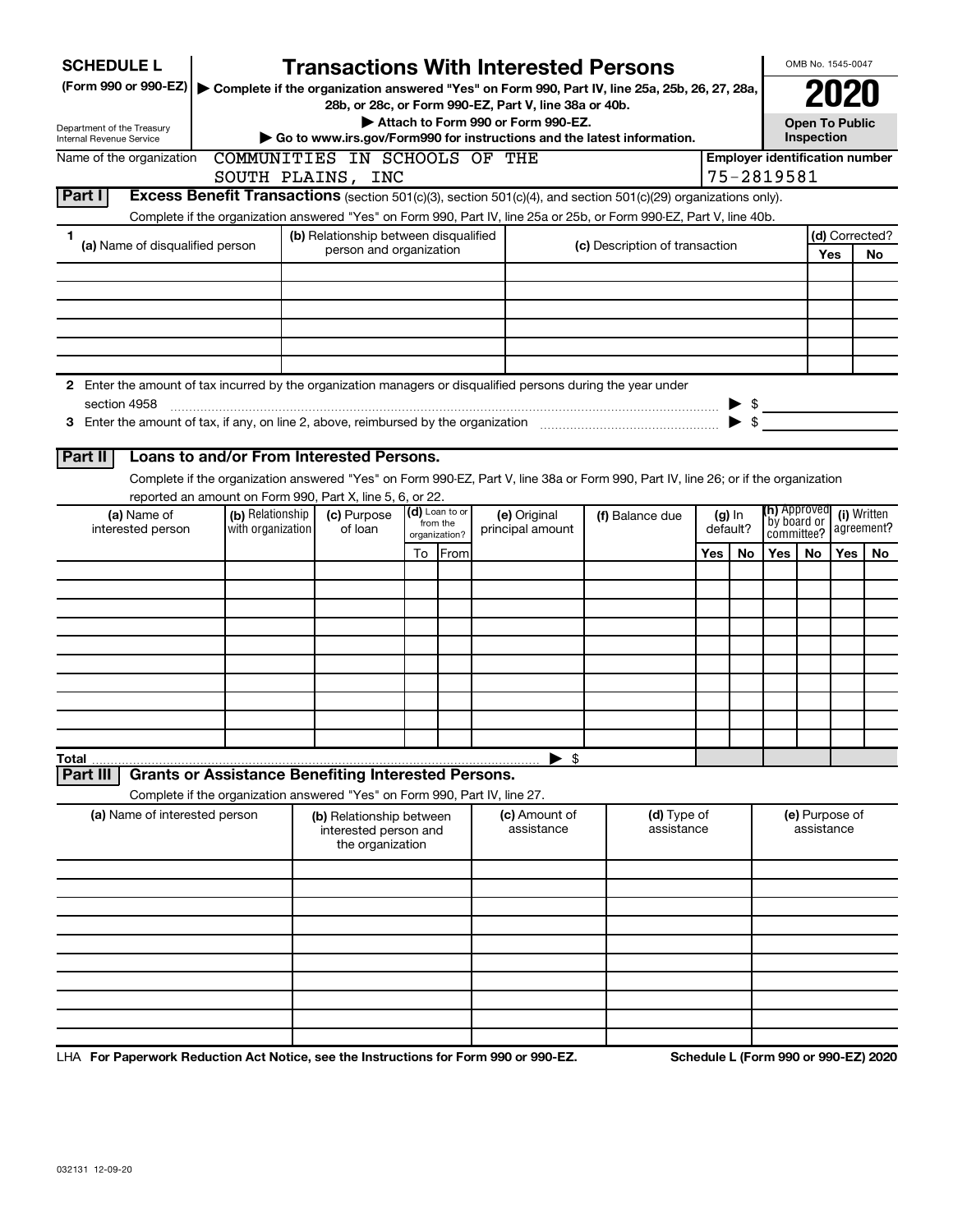Schedule L (Form 990 or 990-EZ) 2020 Page SOUTH PLAINS, INC 75-2819581

| Part IV<br><b>Business Transactions Involving Interested Persons.</b>                                                                            |                                                                    |                              |                                   |                                               |  |  |
|--------------------------------------------------------------------------------------------------------------------------------------------------|--------------------------------------------------------------------|------------------------------|-----------------------------------|-----------------------------------------------|--|--|
| Complete if the organization answered "Yes" on Form 990, Part IV, line 28a, 28b, or 28c.                                                         |                                                                    |                              |                                   |                                               |  |  |
| (a) Name of interested person                                                                                                                    | (b) Relationship between interested<br>person and the organization | (c) Amount of<br>transaction | (d) Description of<br>transaction | (e) Sharing of<br>organization's<br>revenues? |  |  |
|                                                                                                                                                  |                                                                    |                              |                                   | No<br>Yes                                     |  |  |
| MICHAEL MANGUM                                                                                                                                   | <b>FAMILY MEMBER</b><br>OF<br>A                                    |                              | 66,322. ANGELA JACO               | X                                             |  |  |
|                                                                                                                                                  |                                                                    |                              |                                   |                                               |  |  |
|                                                                                                                                                  |                                                                    |                              |                                   |                                               |  |  |
|                                                                                                                                                  |                                                                    |                              |                                   |                                               |  |  |
|                                                                                                                                                  |                                                                    |                              |                                   |                                               |  |  |
|                                                                                                                                                  |                                                                    |                              |                                   |                                               |  |  |
|                                                                                                                                                  |                                                                    |                              |                                   |                                               |  |  |
|                                                                                                                                                  |                                                                    |                              |                                   |                                               |  |  |
|                                                                                                                                                  |                                                                    |                              |                                   |                                               |  |  |
|                                                                                                                                                  |                                                                    |                              |                                   |                                               |  |  |
| <b>Part V</b><br><b>Supplemental Information.</b><br>Provide additional information for responses to questions on Schedule L (see instructions). |                                                                    |                              |                                   |                                               |  |  |
| SCH L, PART IV, BUSINESS TRANSACTIONS INVOLVING INTERESTED PERSONS:                                                                              |                                                                    |                              |                                   |                                               |  |  |
| NAME OF<br>PERSON: MICHAEL MANGUM<br>(A)                                                                                                         |                                                                    |                              |                                   |                                               |  |  |
| (B)<br>RELATIONSHIP BETWEEN INTERESTED PERSON AND ORGANIZATION:                                                                                  |                                                                    |                              |                                   |                                               |  |  |

A FAMILY MEMBER OF MR. MANGUM IS AN EMPLOYEE OF THE ORGANIZATION.

(C) AMOUNT OF TRANSACTION \$ 66,322.

(D) DESCRIPTION OF TRANSACTION: ANGELA JACOBS HAS A FAMILY RELATIONSHIP

WITH MR. MANGUM AND IS AN EMPLOYEE OF THE ORGANIZATION RECEIVING

COMPENSATION RELATED TO HER EMPLOYMENT.

(E) SHARING OF ORGANIZATION REVENUES? = NO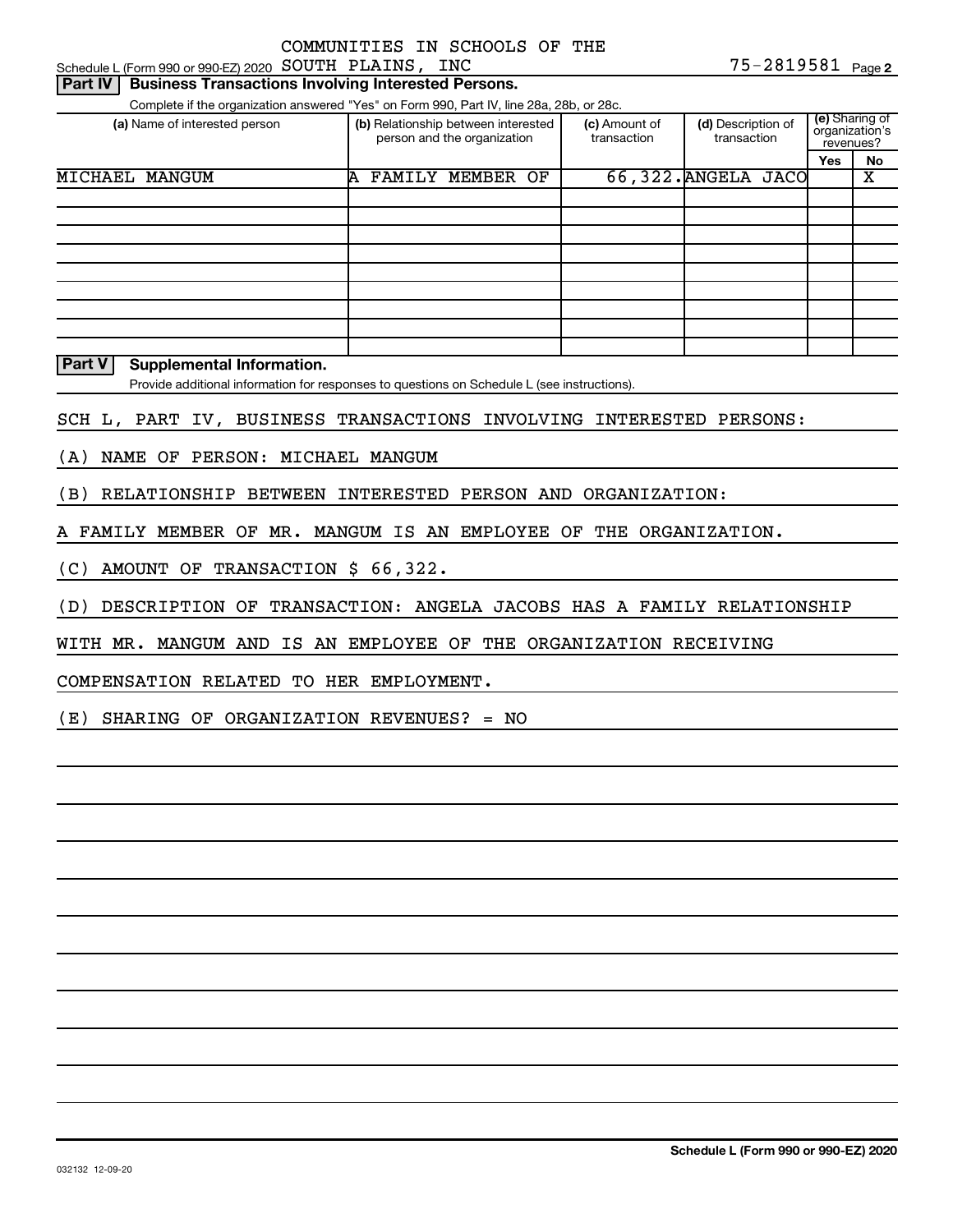**(Form 990 or 990-EZ)**

Department of the Treasury Internal Revenue Service Name of the organization

**Complete to provide information for responses to specific questions on Form 990 or 990-EZ or to provide any additional information. | Attach to Form 990 or 990-EZ. | Go to www.irs.gov/Form990 for the latest information. SCHEDULE O Supplemental Information to Form 990 or 990-EZ 2020**<br>(Form 990 or 990-EZ) Complete to provide information for responses to specific questions on COMMUNITIES IN SCHOOLS OF THE



SOUTH PLAINS, INC 75-2819581

FORM 990, PART I, LINE 1, DESCRIPTION OF ORGANIZATION MISSION:

IN LIFE.

FORM 990, PART III, LINE 4D, OTHER PROGRAM SERVICES:

CAREER COUNSELING AND EMPLOYMENT SKILLS ARE TAUGHT BY WORKFORCE

SPECIALISTS AND BY BUSINESS VOLUNTEERS WHO PROVIDE CAREER MENTORING,

JOB SHADOWING, PART TIME SUMMER JOBS, AND A HANDS-ON INTRODUCTION TO

THE WORLD OF WORK. CIS PARTNERS INCLUDE AT&T, TEXAS TECH UNIVERSITY,

UNITED WAY 23 PARTNER AGENCIES AND MANY OTHERS.

COLLEGE PREPARATION AND SCHOLARSHIP OPPORTUNITIES THROUGH INITIATIVES

LIKE THINK COLLEGE AND PARTNERSHIPS WITH STATE UNIVERSITY SYSTEMS,

HELPING GRADUATES ADVANCE TO HIGHER EDUCATION AND SUCCESSFUL CAREERS.

FORM 990, PART VI, SECTION A, LINE 4:

DUE TO GROWTH OF COMMUNITIES IN SCHOOLS OF THE SOUTH PLAINS, THE BY-LAWS

HAVE CHANGED. IN ARTICLE 17.01, THE AMOUNTS/THRESHOLDS CHANGED REQUIRING

TWO INTERNAL SIGNITURES FROM THE BOARD OF DIRECTORS WHEN CHECKS EXCEED

\$5,000. OTHER CHANGES INCLUDED IN ARTICLE 7.02 AND 7.03 ELIMINATING

OPTIONAL COMMITTIES AND UPDATING LANGUAGE ON THE RESPONSIBILITIES OF

REQUIRED COMMITTIES.

FORM 990, PART VI, SECTION B, LINE 11B:

MANAGEMENT PRESENTED A COPY OF THE FORM 990 TO THE BOARD FOR DISCUSSION,

REVIEW AND APPROVAL PRIOR TO FILING.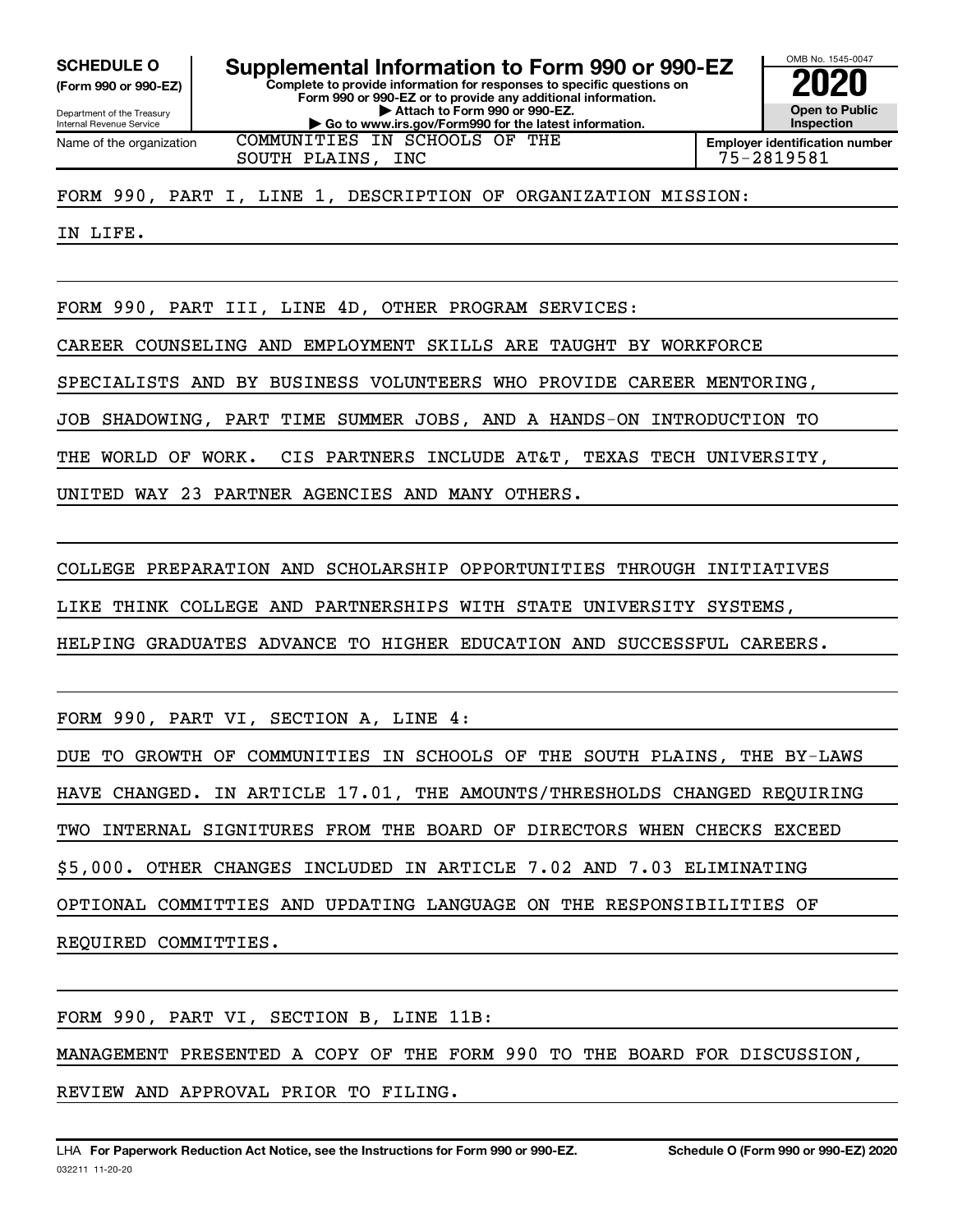| Schedule O (Form 990 or 990-EZ) 2020 |                                                       | Page 2                                              |
|--------------------------------------|-------------------------------------------------------|-----------------------------------------------------|
| Name of the organization             | COMMUNITIES IN SCHOOLS OF THE<br>INC<br>SOUTH PLAINS, | <b>Employer identification number</b><br>75-2819581 |
|                                      |                                                       |                                                     |

FORM 990, PART VI, SECTION B, LINE 12C:

ANNUALLY THE DIRECTORS ARE REQUIRED TO UNDERGO TRAINING REGARDING POSSIBLE

CONFLICTS OF INTEREST. ANY POSSIBLE CONFLICTS ARE REQUIRED TO BE DISCLOSED

TO THE BOARD AS SOON AS POSSIBLE.

FORM 990, PART VI, SECTION B, LINE 15:

A COMPENSATION COMMITTEE ASSIGNED BY THE BOARD OF DIRECTORS USES AN

INFORMAL COMPENSATION SURVEY AND THE FORM 990 OF OTHER SIMILAR

ORGANIZATIONS WHEN SETTING THE EXECUTIVE DIRECTORS COMPENSATION. THE BOARD

AS A WHOLE APPROVES THE EXECUTIVE DIRECTORS COMPENSATION.

FORM 990, PART VI, SECTION C, LINE 19:

THE GOVERNING DOCUMENTS, CONFLICT OF INTEREST POLICY AND FINANCIAL

STATEMENTS ARE AVAILABLE FOR REVIEW BY THE PUBLIC AT THE ORGANIZATIONS

OFFICE LOCATED IN LUBBOCK, TX.

FORM 990, PAGE 9, PART VIII, LINE 1E

INCLUDED ON LINE 1E IS \$507,300 FROM THE PAYCHECK PROTECTION PROGRAM (PPP) LOAN DURING THE YEAR ENDING 8/31/2021. THE ORGANIZATION FILED FOR FORGIVENESS AND THIS WAS APPROVED BY THE SBA. AS SUCH, PER FASB-ASC 470 NOT FOR PROFIT ENTITIES DEBT, \$507,300 IS BEING RECOGNIZED AS INCOME.

FORM 990, PART IX, LINE 11G, OTHER FEES:

PAYROLL SERVICES:

PROGRAM SERVICE EXPENSES 13, 108.

MANAGEMENT AND GENERAL EXPENSES 689.

#### FUNDRAISING EXPENSES 0.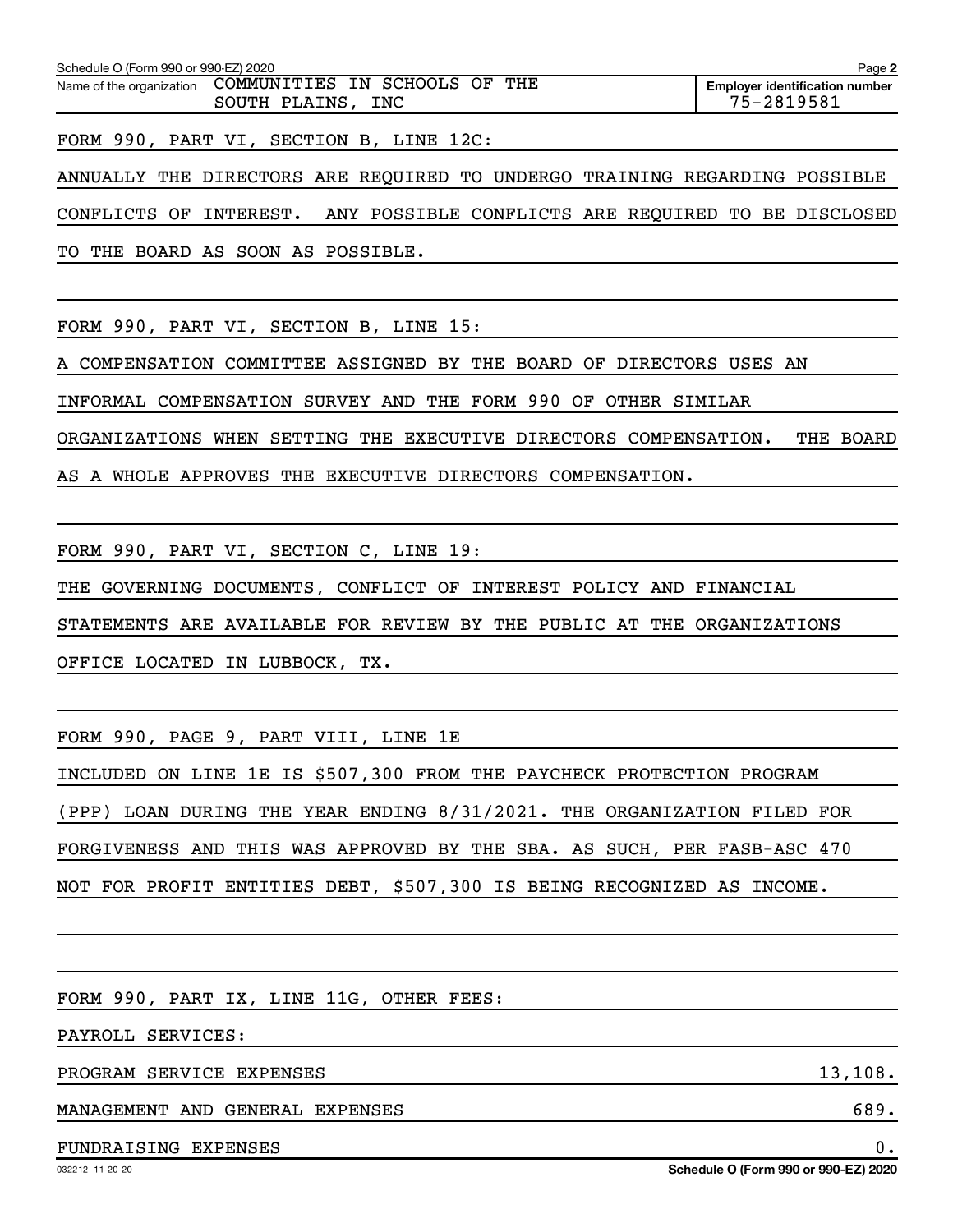| Schedule O (Form 990 or 990-EZ) 2020 |                                                                             | Page 2                                              |
|--------------------------------------|-----------------------------------------------------------------------------|-----------------------------------------------------|
|                                      | Name of the organization COMMUNITIES IN SCHOOLS OF THE<br>SOUTH PLAINS, INC | <b>Employer identification number</b><br>75-2819581 |
| TOTAL EXPENSES                       |                                                                             | 13,797.                                             |

PROGRAM SERVICE EXPENSES 1,428,021.

MANAGEMENT AND GENERAL EXPENSES 37,769.

FUNDRAISING EXPENSES 0.

TOTAL EXPENSES 1,465,790.

TOTAL OTHER FEES ON FORM 990, PART IX, LINE 11G, COL A 1,479,587.

FORM 990, PART XII, LINE 2C

THE BOARD AS A WHOLE IS RESPONSIBLE FOR OVERSEEING THE FINANCIAL

STATEMENT AUDIT AND SELECTING THE INDEPENDENT CERTIFIED PUBLIC

ACCOUNTANT WHO WILL PERFORM THE AUDIT.